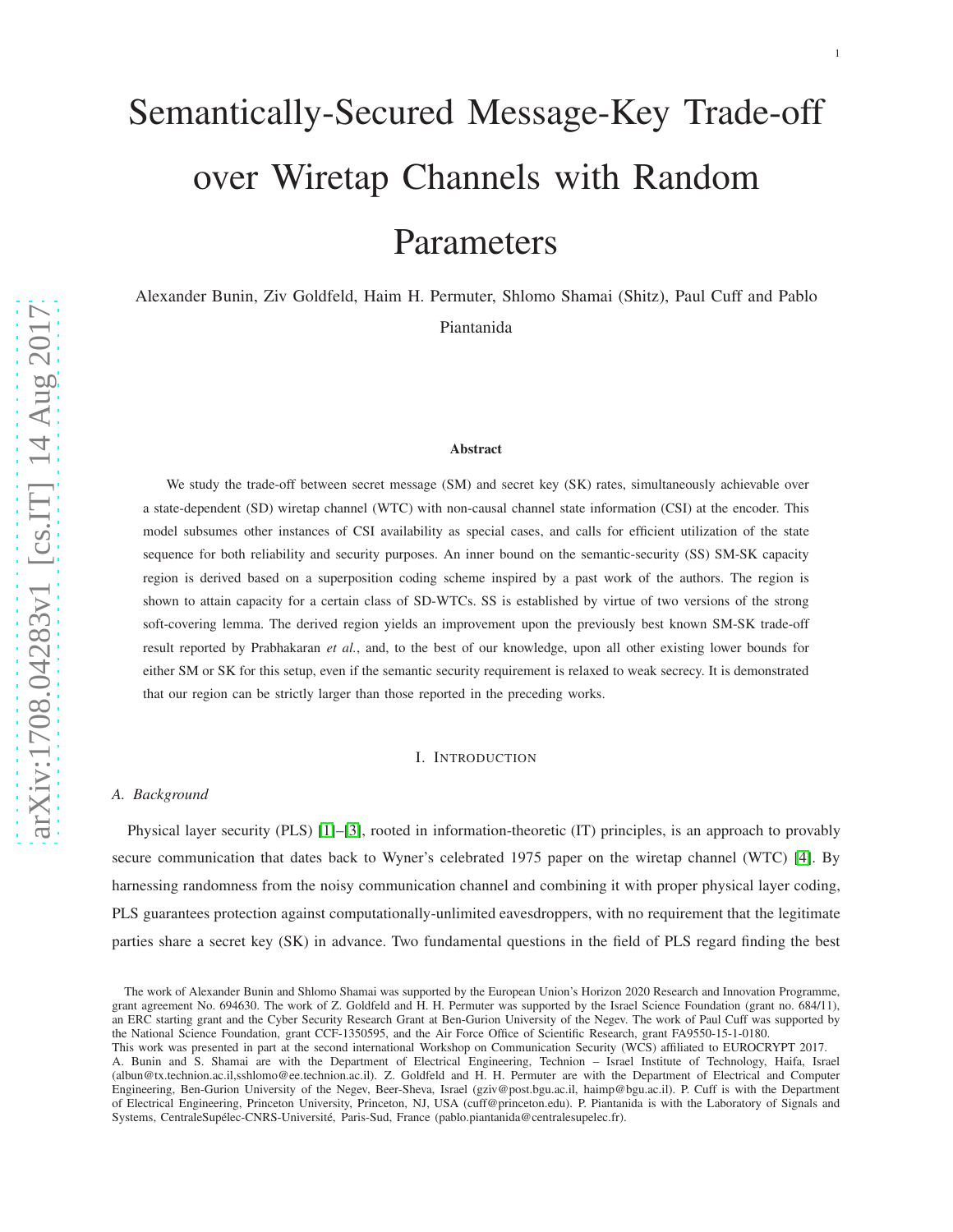achievable transmission rate of a secret message (SM) over a noisy channel, and the highest attainable SK rate that distributed parties can agree upon based on correlated observations.

The base model for SM transmission is Wyner's WTC [\[4\]](#page-33-2), where two legitimate parties communicate over a noisy channel in the presence of an eavesdropper. The secrecy capacity of the degraded WTC was derived in [\[4\]](#page-33-2), and the result was extended to the general case by Csiszár and Körner  $[5]$ . The security analyses in both  $[4]$  and [\[5\]](#page-33-3) relied on evaluating particular conditional entropy terms, named *equivocation*. This technique has been widely adopted in the IT community ever since.

Recently, distribution approximation arguments emerged as the tool of choice for proving security. This approach relies on a *soft-covering lemma* (SCL) that originated in another 1975 paper by Wyner [\[6\]](#page-33-4). The SCL states that the distribution induced by randomly selecting a codeword from an appropriately chosen codebook and passing it through a memoryless channel will be asymptotically indistinguishable from the distribution of random noise. The SCL was further developed over the years and stricter proximity measures between distributions were achieved [\[7\]](#page-33-5)–[\[10\]](#page-33-6). Based on these more advanced versions, one can make the channel output observed by the eavesdropper in the WTC seem like noise and, in particular, be approximately independent of the confidential data. This, in turn, implies IT security. Notably, [\[11\]](#page-33-7) and [\[12\]](#page-33-8) focused on tight soft-covering exponents with respect to relative entropy and total variation, respectively.

The study of SK agreement was pioneered by Maurer [\[13\]](#page-33-9), and, independently, by Ahlswede and Csiszár [\[14\]](#page-33-10), who studied the achievable SK rates based on correlated observations at the terminals that can communicate via a noiseless and rate unlimited public link. The SK capacity when only one-way public communication is allowed was characterized in [\[14\]](#page-33-10). This result was generalized in [\[15\]](#page-33-11) to the case where the public link has finite capacity. The optimal random coding scheme for these cases is a combination of superposition coding and Wyner-Ziv coding [\[16\]](#page-33-12). If the encoder controls its source (rather than just observing it), this source becomes a channel input and the setup evolves to a WTC. This is a special case of the SK channel-type model that was also studied in [\[14\]](#page-33-10).

#### *B. Model and Contributions*

A more general framework to consider is the state-dependent (SD) WTC with non-causal encoder channel state information (CSI). This model combines the WTC and the Gelfand and Pinsker (GP) channel [\[17\]](#page-33-13), and is therefore sometimes referred to as the GP-WTC. The dependence of the channel's transition probability on the state sequence accounts for the possible availability of correlated sources at the terminals. The similarity between the SM transmission and the SK agreement tasks makes their integration in a single model natural. Adhering to the most general framework, we study the SM-SK rate pairs that are simultaneously achievable over a SD-WTC with non-causal encoder CSI.

The scenario where there is only a SM was studied in [\[18\]](#page-33-14), where an achievable SM rate formula was established. This result was improved in [\[19\]](#page-33-15) based on a novel superposition coding scheme<sup>[1](#page-1-0)</sup>. SK agreement over the GP-WTC was the focus of [\[22\]](#page-33-16), and, more recently, of [\[23\]](#page-33-17) (see also references therein). The combined model was considered

<span id="page-1-0"></span><sup>&</sup>lt;sup>1</sup> The respective causal scenario was recently studied in [\[20\]](#page-33-18), [\[21\]](#page-33-19).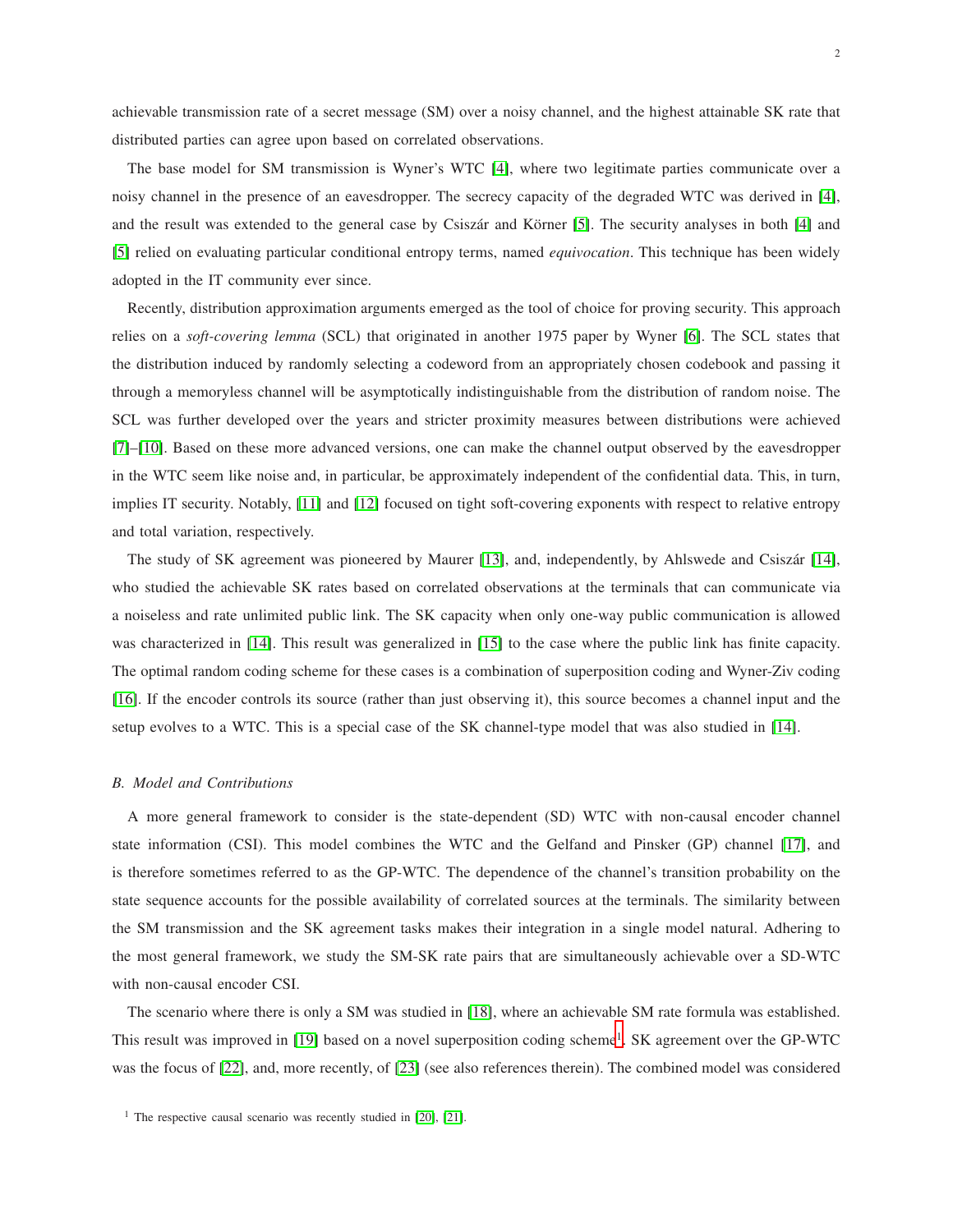

<span id="page-2-0"></span>Fig. 1. The state-dependent wiretap channel with non-casual encoder channel state information, exploited for simultaneous secret message transmission and secret key generation.

by Prabhakaran *et al.* [\[24\]](#page-33-20), who derived a benchmark inner bound on the SM-SK capacity region. The result from [\[24\]](#page-33-20) is optimal for several classes of SD-WTCs.

We propose a novel superposition coding scheme for the combined model that subsumes all the aforementioned achievability results as special cases. Specifically, [\[18\]](#page-33-14), [\[19\]](#page-33-15), [\[22\]](#page-33-16)–[\[24\]](#page-33-20), as well as all the other existing inner bounds (on SM transmission, SK agreement or both) that are known to the authors, are captured. Furthermore, our inner bound is shown to achieve strictly higher rates than each of these previous results.

The coding scheme used herein is inspired by [\[19\]](#page-33-15). Namely, an over-populated superposition codebook that encodes the entire confidential message in its outer layer is utilized. Using the redundancies in the inner and outer layers, the transmission is correlated with the state sequence by means of the likelihood encoder [\[25\]](#page-33-21). Although the redundancy indices are chosen as part of the encoding process, we show that their true distribution is close to uniform. Consequently, as long as a certain redundancy index is kept secret (along with the confidential message), it may be declared as a SK. The security analysis is based on constructing the inner codebook such that it is better observable by the eavesdropper, making the inner layer index decodable by him/her. This enhances the secrecy resources that the legitimate parties can extract from the outer layer, which they use to secure the SM and part of the redundancy index of the outer layer. The latter is declared as the SK.

Our results are derived under the strict metric of semantic-security (SS). The SS criterion is a cryptographic gold standard that was adapted to the WTC framework (of computationally unbounded adversaries with a noisy observation) in [\[26\]](#page-33-22). As was shown in [\[26\]](#page-33-22), SS is equivalent to negligible mutual information (MI) between the confidential information (in our case, the SM-SK pair) and the eavesdropper's observations, when maximized over all possible message distributions. The proof of SS relies on the strong SCL for superposition [\[19,](#page-33-15) Lemma 1] and the heterogeneous SCL [\[10,](#page-33-6) Lemma 1].

Since the past secrecy results from [\[18\]](#page-33-14), [\[22\]](#page-33-16)–[\[24\]](#page-33-20) were derived under the weak secrecy metric (i.e., a vanishing *normalized* MI with respect to a *uniformly distributed* message-key pair), our achievability outperforms those schemes, not only in terms of the achievable rate pairs, but also in the upgraded sense of security.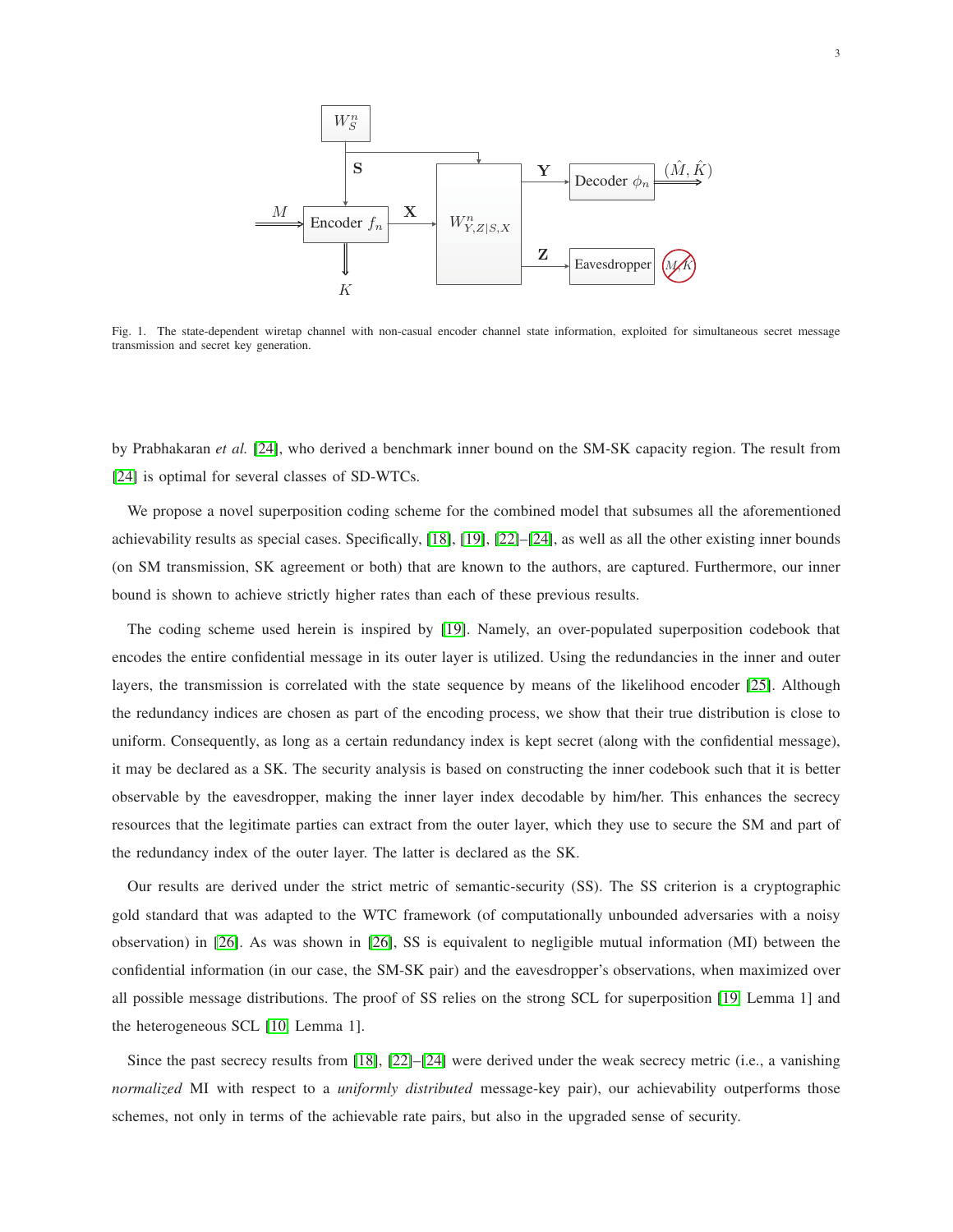#### *C. Organization*

This paper is organized as follows. Section [II](#page-3-0) establishes notation and definitions and sets up the SD-WTC problem. Section [III](#page-6-0) states our main result – an inner bound on the SM-SK optimal trade-off region. In Section [IV](#page-9-0) our inner bound is shown to be tight for a certain class of channels. In Section [V](#page-10-0) we discuss past results captured within the considered framework, and illustrate the improvement our result yields. The proof of the main result is the content of Section [VI.](#page-15-0) Finally, Section [VII](#page-22-0) summarizes the main achievements and outlines the main insights emerging from this work.

## II. PRELIMINARIES AND PROBLEM SET-UP

# <span id="page-3-0"></span>*A. Preliminaries*

We use the following notations. As is customary,  $\mathbb N$  is the set of natural numbers, while  $\mathbb R$  are the reals. We further define  $\mathbb{R}_+ = \{x \in \mathbb{R} | x \geq 0\}$ . Given two real numbers a, b, we denote by  $[a : b]$  the set of integers  $\{n \in \mathbb{N} | a \leq n \leq b\}$ . Calligraphic letters denote sets, e.g., X, while  $|\mathcal{X}|$  stands for the cardinality of X.  $\mathcal{X}^n$ denotes the *n*-fold Cartesian product of X. An element of  $\mathcal{X}^n$  is denoted by  $x^n = (x_1, x_2, \dots, x_n)$ ; whenever the dimension  $n$  is clear from the context, vectors (or sequences) are denoted by boldface letters, e.g.,  $x$ .

Let  $(\Omega, \mathfrak{F}, \mathbb{P})$  be a probability space, where  $\Omega$  is the sample space,  $\mathfrak{F}$  is the  $\sigma$ -algebra and  $\mathbb P$  is the probability measure. Random variables over  $(\Omega, \mathfrak{F}, \mathbb{P})$  are denoted by uppercase letters, e.g., X, with conventions for random vectors similar to those for deterministic sequences. The probability of an event  $A \in \mathfrak{F}$  is denoted by  $\mathbb{P}(\mathcal{A})$ , while  $\mathbb{P}(\mathcal{A}|\mathcal{B})$  denotes the conditional probability of A given B. We use  $\mathbb{1}_{\mathcal{A}}$  to denote the indicator function of  $\mathcal{A} \in \mathfrak{F}$ . The set of all probability mass functions (PMFs) on a finite set X is denoted by  $\mathcal{P}(\mathcal{X})$ , i.e.,

$$
\mathcal{P}(\mathcal{X}) = \left\{ p : \mathcal{X} \to [0,1] \middle| \sum_{x \in \mathcal{X}} p(x) = 1 \right\}.
$$
\n(1)

PMFs are denoted by letters such as  $p$  or  $q$ , with a subscript that identifies the random variable and its possible conditioning. For example, for two discrete correlated random variables  $X$  and  $Y$  over the same probability space, we use  $p_X$ ,  $p_{X,Y}$  and  $p_{X|Y}$  to denote, respectively, the marginal PMF of X, the joint PMF of  $(X, Y)$  and the conditional PMF of X given Y. In particular,  $p_{X|Y} : \mathcal{Y} \to \mathcal{P}(\mathcal{X})$  represents the stochastic matrix whose elements are given by  $p_{X|Y}(x|y) = \mathbb{P}(X = x|Y = y)$ . Expressions such as  $p_{X,Y} = p_X p_{Y|X}$  are to be understood as  $p_{X,Y}(x,y) = p_X(x)p_{Y|X}(y|x)$ , for all  $(x,y) \in \mathcal{X} \times \mathcal{Y}$ . Accordingly, when three random variables X, Y and Z satisfy  $p_{X|Y,Z} = p_{X|Y}$ , they form a Markov chain, which is denoted by  $X \rightarrow Y \rightarrow Z$ .

<span id="page-3-1"></span>Any PMF  $q \in \mathcal{P}(\mathcal{X})$  gives rise to a probability measure on  $(\mathcal{X}, 2^{\mathcal{X}})^2$  $(\mathcal{X}, 2^{\mathcal{X}})^2$  $(\mathcal{X}, 2^{\mathcal{X}})^2$ , which we denote by  $\mathbb{P}_q$ ; accordingly,  $\mathbb{P}_q(\mathcal{A}) = \sum_{x \in \mathcal{A}} q(x)$  for every  $\mathcal{A} \subseteq \mathcal{X}$ . We use  $\mathbb{E}_q$  to denote an expectation taken with respect to  $\mathbb{P}_q$ . Similarly, we use  $H_q$  and  $I_q$  to indicate that an entropy or a mutual information term are calculated with respect to the PMF q. For a random vector  $X^n$ , if the entries of  $X^n$  are drawn in an independent and identically distributed (i.i.d.) manner according to  $p_X$ , then for every  $\mathbf{x} \in \mathcal{X}^n$  we have  $p_{X^n}(\mathbf{x}) = \prod_{i=1}^n p_X(x_i)$  and we write  $p_{X^n}(\mathbf{x}) = p_X^n(\mathbf{x})$ .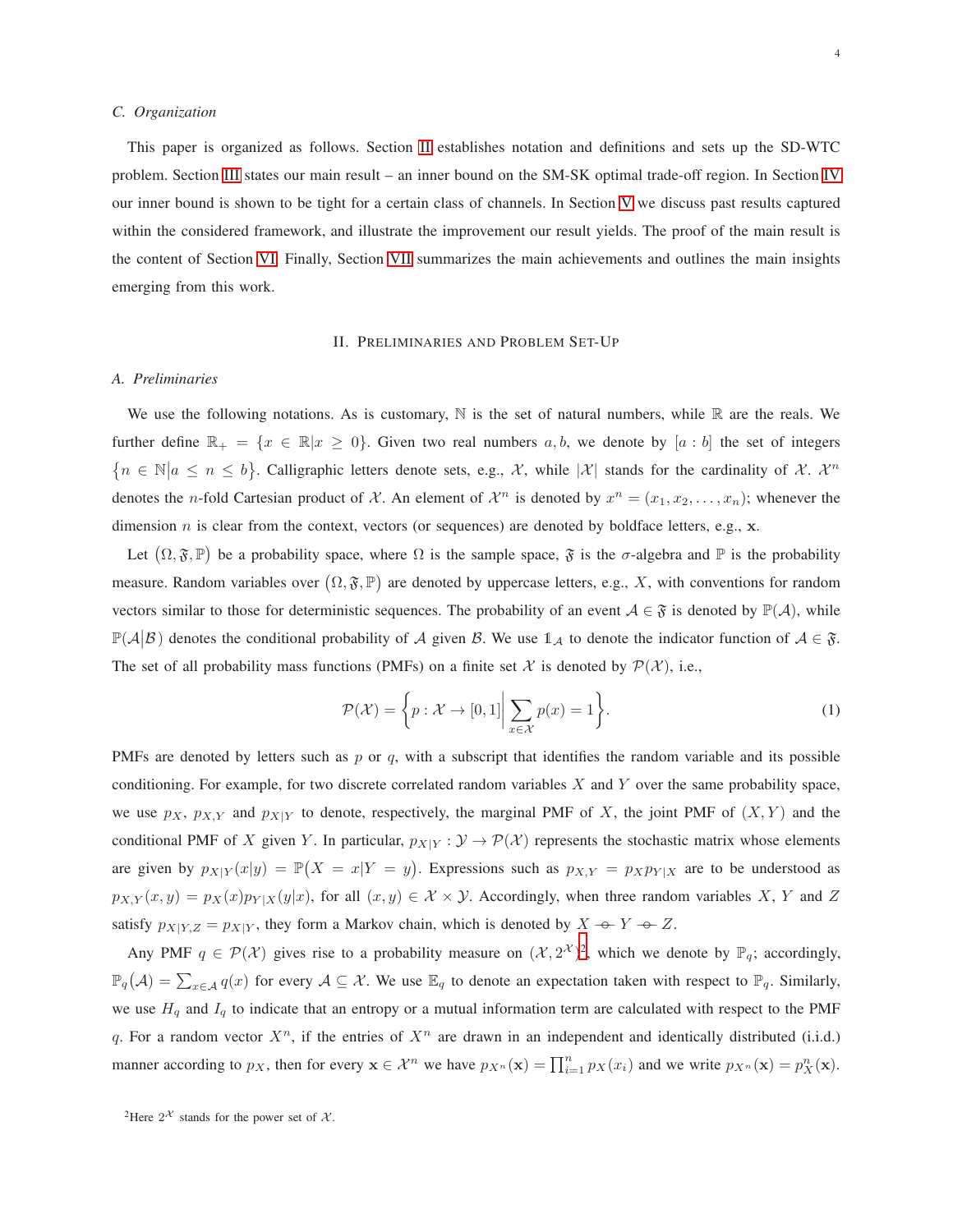Similarly, if for every  $(\mathbf{x}, \mathbf{y}) \in \mathcal{X}^n \times \mathcal{Y}^n$  we have  $p_{Y^n|X^n}(\mathbf{y}|\mathbf{x}) = \prod_{i=1}^n p_{Y|X}(y_i|x_i)$ , then we write  $p_{Y^n|X^n}(\mathbf{y}|\mathbf{x}) =$  $p_{Y|X}^n(\mathbf{y}|\mathbf{x})$ . The conditional product PMF  $p_{Y|X}^n$  given a specific sequence  $\mathbf{x} \in \mathcal{X}^n$  is denoted by  $p_{Y|X=\mathbf{x}}^n$ .

The empirical PMF  $\nu_x$  of a sequence  $\mathbf{x} \in \mathcal{X}^n$  is  $\nu_x(x) \triangleq \frac{N(x|\mathbf{x})}{n}$  $\frac{x|\mathbf{x}|}{n}$ , where  $N(x|\mathbf{x}) = \sum_{i=1}^{n} \mathbb{1}_{\{x_i = x\}}$ . We use  $\mathcal{T}_{\epsilon}^n(p_X)$  to denote the set of letter-typical sequences of length n with respect to the PMF  $p_X$  and the non-negative number  $\epsilon$ , i.e., we have

$$
\mathcal{T}_{\epsilon}^{n}(p_{X}) = \left\{ \mathbf{x} \in \mathcal{X}^{n} \middle| \left| \nu_{\mathbf{x}}(x) - p_{X}(x) \right| \leq \epsilon p_{X}(x), \ \forall x \in \mathcal{X} \right\}.
$$
 (2)

**Definition 1 (Total Variation)** Let  $(\Omega, \mathfrak{F})$  be a measurable space and  $\mu$  and  $\nu$  be two probability measures on *that space. The total variation between* µ *and* ν *is*

<span id="page-4-0"></span>
$$
||\mu - \nu||_{\text{TV}} = \sup_{\mathcal{A} \in \mathfrak{F}} |\mu(\mathcal{A}) - \nu(\mathcal{A})|.
$$
 (3a)

*If the sample space*  $\Omega$  *is countable,*  $p, q \in \mathcal{P}(\Omega)$  *and*  $\mathbb{P}_p$  *and*  $\mathbb{P}_q$  *are the probability measures induced by* p *and* q, *respectively, then* [\(3a\)](#page-4-0) *reduces to*

$$
||\mathbb{P}_p - \mathbb{P}_q||_{\mathsf{TV}} = \frac{1}{2} \sum_{x \in \Omega} |p(x) - q(x)| \triangleq ||p - q||_{\mathsf{TV}}.
$$
 (3b)

#### *B. Problem Setup*

We study the SD-WTC with non-causal encoder CSI, for which we establish a novel achievable region of semantically secured message-key rate pairs.

Let S, X, Y and Z be finite sets. The  $(S, \mathcal{X}, \mathcal{Y}, \mathcal{Z}, W_S, W_{Y, Z|S, X})$  discrete and memoryless (DM) SD-WTC with non-causal encoder CSI is shown in Fig. [1.](#page-2-0) A state sequence  $s \in S^n$  is sampled in an i.i.d. manner according to  $W<sub>S</sub>$  and revealed in a non-causal fashion to the sender. Independently of the observation of s, the sender chooses a message m from the set  $[1:2^{nR_M}]$  and maps the pair  $(s,m)$  onto a channel input sequence  $x \in \mathcal{X}^n$  and a key index  $k \in [1:2^{nR_K}]$  (the mapping may be random). The sequence x is transmitted over the SD-WTC with transition probability  $W_{Y,Z|S,X}: \mathcal{S} \times \mathcal{X} \to \mathcal{P}(\mathcal{Y} \times \mathcal{Z})$ . The output sequences  $y \in \mathcal{Y}^n$  and  $z \in \mathcal{Z}^n$  are observed by the receiver and the eavesdropper, respectively. Based on y, the receiver produces the pair  $(\hat{m}, \hat{k})$ , its estimates of  $(m, k)$ . The eavesdropper tries to glean whatever it can about the message-key pair from z.

<span id="page-4-1"></span>Remark 1 (Most General Model) *The considered model is the most general instance of a SD-WTC with noncausal CSI known at some or all of the terminals. Seemingly, the broadest model one may consider is when the*  $SD-WTC$   $W_{\tilde{Y}, \tilde{Z}|S_t, X_t, S_r, S_e}$  is driven by a triple of correlated state random variables  $(S_t, S_r, S_e) \sim W_{S_t, S_r, S_e}$ , *where*  $S_t$ ,  $S_r$  and  $S_e$  are known to the transmitter, the receiver and the eavesdropper, respectively. However, setting  $S=S_t$ ,  $Y=(\tilde{Y},S_r)$ ,  $Z=(\tilde{Z},S_e)$  in a SD-WTC with non-causal encoder CSI and defining the channel's transition *probability as*

$$
W_{Y,Z|S,X} = W_{(\tilde{Y},S_r),(\tilde{Z},S_e)|S,X_t} = W_{S_r,S_e|S_t} W_{\tilde{Y},\tilde{Z}|S,X_t,S_r,S_e},
$$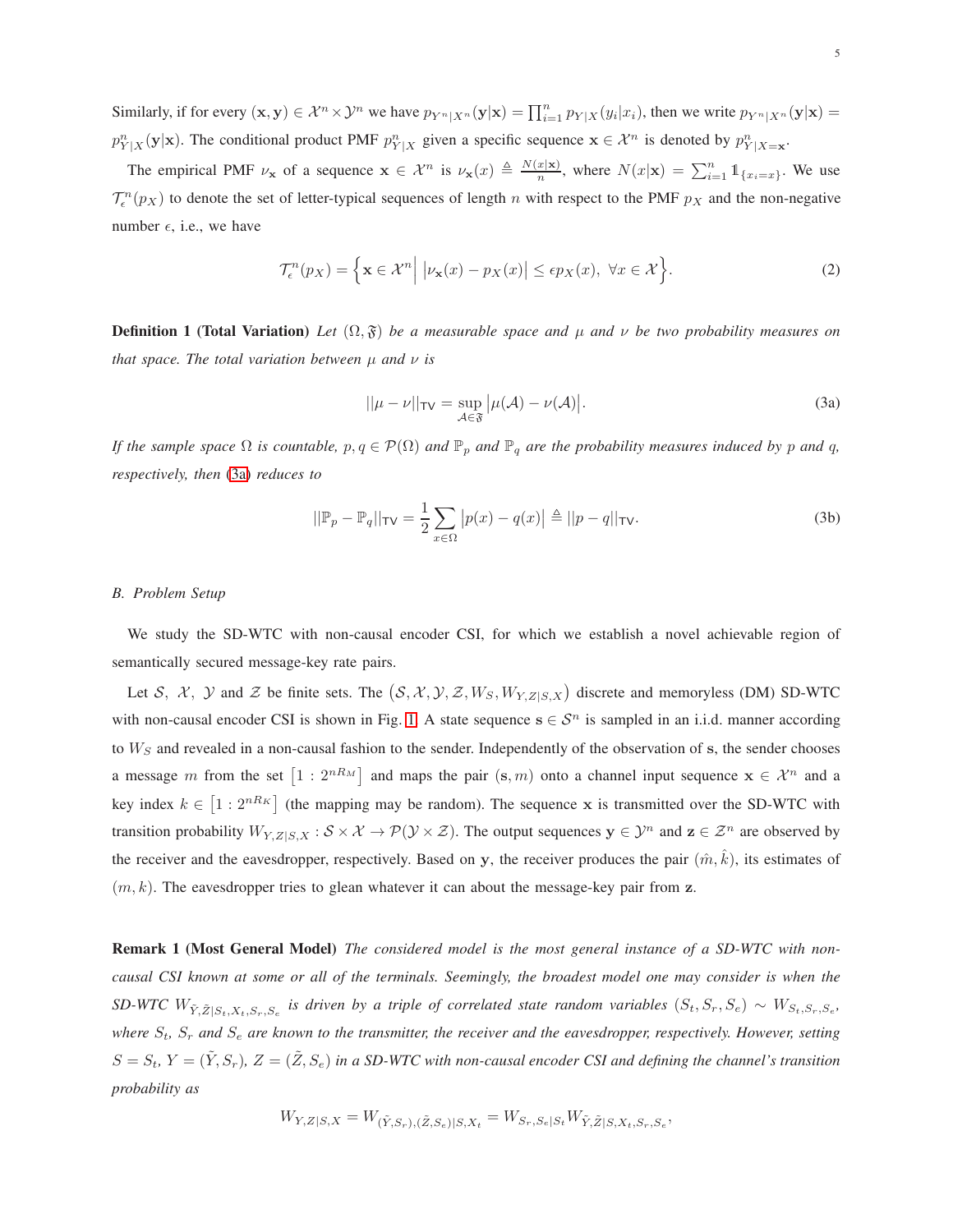*one recovers the aforementioned SD-WTC from the model with non-causal CSI only at the encoder. Our model also supports the existence of a* public *or a* private *bit-pipe (respectively, from the transmitter to the receiver and the eavesdropper, or only to the receiver), in addition to, or instead of, the noisy channel.*

**Definition 2 (Code)** An  $(n, R_M, R_K)$ -code  $c_n$  for the SD-WTC with non-causal encoder CSI and a message set  $\mathcal{M}_n \triangleq [1:2^{nR_M}]$  and a key set  $\mathcal{K}_n \triangleq [1:2^{nR_K}]$  is a pair of functions  $(f_n, \phi_n)$  such that

- 1)  $f_n : \mathcal{M}_n \times \mathcal{S}^n \to \mathcal{P}(\mathcal{K}_n \times \mathcal{X}^n)$  *is a stochastic encoder.*
- 2)  $\phi_n : \mathcal{Y}^n \to \mathcal{M}_n \times \mathcal{K}_n$  *is the decoding function.*

For any message distribution  $p_M \in \mathcal{P}(\mathcal{M}_n)$  and any  $(n, R_M, R_K)$ -code  $c_n$ , the induced joint PMF is

<span id="page-5-0"></span>
$$
p^{(c_n)}(\mathbf{s}, m, k, \mathbf{x}, \mathbf{y}, \mathbf{z}, \hat{m}, \hat{k}) = W_S^n(\mathbf{s}) P_M(m) f_n(k, \mathbf{x}|m, \mathbf{s}) W_{Y, Z|S, X}^n(\mathbf{y}, \mathbf{z}|\mathbf{x}, \mathbf{s}) \mathbb{1}_{\{(\hat{m}, \hat{k}) = \phi_n(\mathbf{y})\}}.
$$
 (4)

The probability measure induced by  $p^{(c_n)}$  is  $\mathbb{P}_{p^{(c_n)}}$ . The performance of  $c_n$  is evaluated in terms of its rate pair  $(R_M, R_K)$ , its maximal decoding error probability, the key uniformity and independence metric, and the SS-metric.

**Definition 3 (Error Probability)** *The error probability of an*  $(n, R_M, R_K)$ *-code*  $c_n$  *is* 

<span id="page-5-2"></span><span id="page-5-1"></span>
$$
e(c_n) \triangleq \max_{m \in \mathcal{M}_n} e_m(c_n),\tag{5a}
$$

*where for any*  $m \in \mathcal{M}_n$ 

$$
e_m(c_n) \triangleq \mathbb{P}_{p^{(c_n)}}\left((\hat{M}, \hat{K}) \neq (m, K)\middle|M = m\right)
$$
  
= 
$$
\sum_{\substack{(\mathbf{s}, \mathbf{x}) \\ \in \mathcal{S}^n \times \mathcal{X}^n}} W_S^n(\mathbf{s}) f_n(k, \mathbf{x}|m, \mathbf{s}) \sum_{\substack{\mathbf{y} \in \mathcal{Y}^n:\\ \phi_n(\mathbf{y}) \neq (m, k)}} W_{Y|S, X}^n(\mathbf{y}|\mathbf{x}, \mathbf{s}),
$$
 (5b)

and subscript  $p^{(c_n)}$  denotes that the underlying PMF is [\(4\)](#page-5-0).

Remark 2 (Operational Interpretation of the Error Probability) *The error probability in* [\(5a\)](#page-5-1) *is defined by maximizing* [\(5b\)](#page-5-2) *over the set of messages*  $M_n$ . The maximization is only with respect to the message (rather *than with respect to the SM-SK pair) because, while the choice of*  $M \sim p_M$  *is independent of the code*  $c_n$ *, the distribution of the SK,* K*, and its estimate,* Kˆ *, is induced by the code (see* [\(4\)](#page-5-0)*). A similar logic applies for the subsequent definition of the key uniformity and independence metric.*

Definition 4 (Key Uniformity and Independence Metric) *The key uniformity and independence (of the message) metric under the*  $(n, R_M, R_K)$ *-code*  $c_n$  *is* 

$$
\delta(c_n) \triangleq \max_{m \in \mathcal{M}_n} \delta_m(c_n),\tag{6a}
$$

*where for any*  $m \in \mathcal{M}_n$ 

$$
\delta_m(c_n) \triangleq ||p_{K|M=m}^{(c_n)} - p_{K_n}^{(U)}||_{\mathsf{TV}}
$$
\n(6b)

*and*  $p_{K_n}^{(U)}$  $\mathcal{L}_{\mathcal{K}_n}^{(C)}$  is the uniform PMF over  $\mathcal{K}_n$ .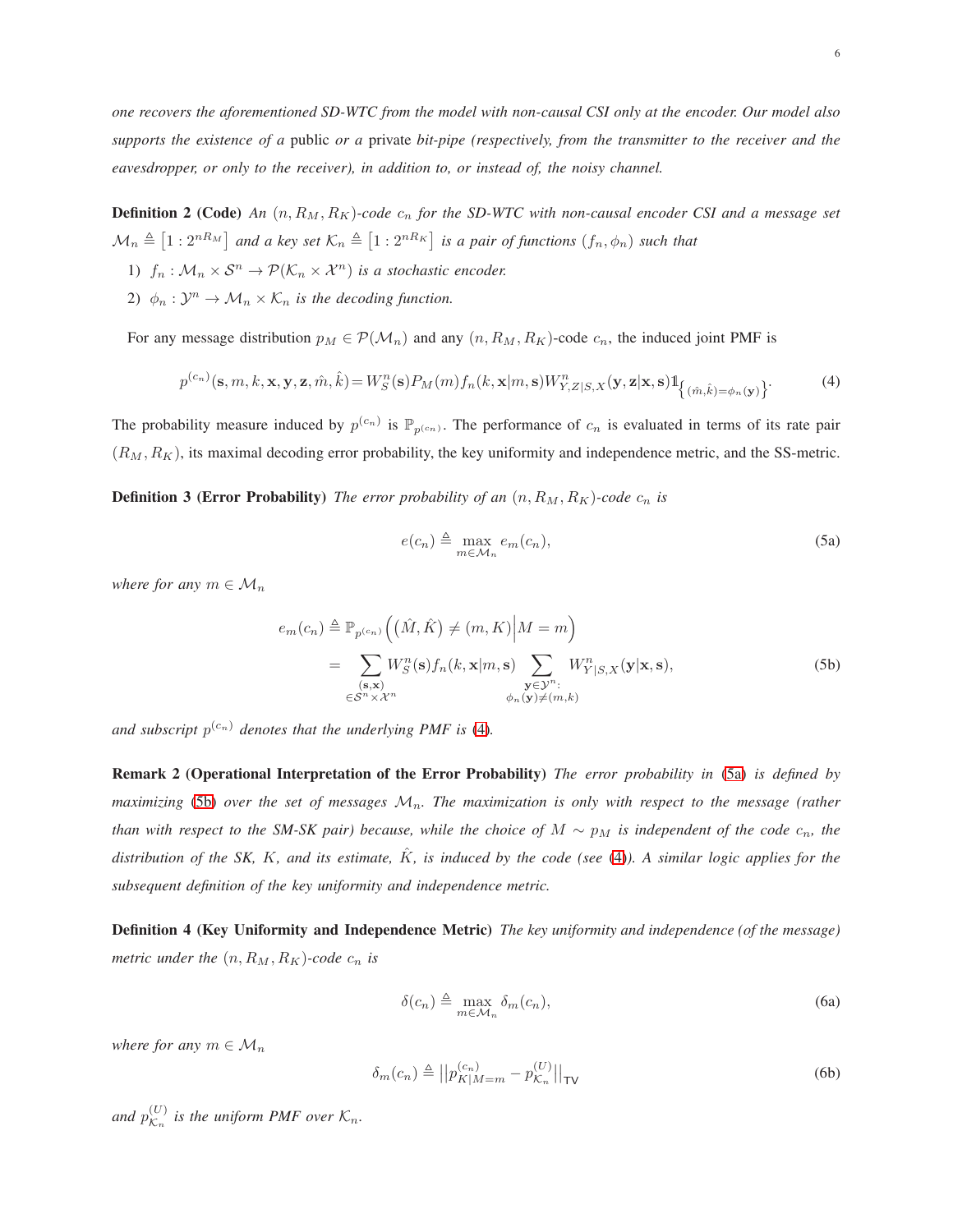Definition 5 (Information Leakage and SS Metric) *The information leakage to the eavesdropper under the*  $(n, R_M, R_K)$ -code  $c_n$  and the message PMF  $p_M \in \mathcal{P}(\mathcal{M}_n)$  is  $\ell(p_M, c_n) \triangleq I_{p^{(c_n)}}(M, K; \mathbf{Z})$ , where  $I_{p^{(c_n)}}$  denotes *that the MI is taken with respect to* [\(4\)](#page-5-0). The SS metric with respect to  $c_n$  is

$$
\ell_{\mathsf{Sem}}(c_n) \triangleq \max_{p_M \in \mathcal{P}(\mathcal{M}_n)} \ell(p_M, c_n). \tag{7}
$$

**Definition 6 (Achievability)** *A pair*  $(R_M, R_K) \in \mathbb{R}^2_+$  *is called an achievable SS message-key rate pair for the SD-WTC with non-causal encoder CSI, if for every*  $\epsilon > 0$  *and sufficiently large n there exists an*  $(n, R_M, R_K)$ *-code*  $c_n$  with

<span id="page-6-4"></span>
$$
\max \left\{ e(c_n), \delta(c_n), \ell_{\text{Sem}}(c_n) \right\} \le \epsilon. \tag{8}
$$

<span id="page-6-0"></span>**Definition 7 (SS-Capacity)** *The SS message-key capacity region*  $C_{Sem}$  *of the SD-WTC with non-causal encoder CSI is the convex closure of the set of all achievable SS message-key rate pairs.*

#### <span id="page-6-3"></span>III. MAIN RESULT

The main result of this work is a novel inner bound on the SS message-key capacity region of the SD-WTC with non-causal encoder CSI. Our achievable region is at least as good as the best known achievability results for the considered problem, and is strictly larger in some cases. To state our main result, let  $U$  and  $V$  be finite sets and for any  $q_{U,V,X|S}: \mathcal{S} \to \mathcal{P}(\mathcal{U} \times \mathcal{V} \times \mathcal{X})$  define

$$
\mathcal{R}_{A}(q_{U,V,X|S})
$$
\n
$$
\triangleq \left\{ (R_{M}, R_{K}) \in \mathbb{R}^{2} \middle| \begin{array}{l} R_{M} \leq I(U,V;Y) - I(U,V;S), \\ R_{M} + R_{K} \leq I(V;Y|U) - I(V;Z|U), \\ R_{M} + R_{K} \leq I(U,V;Y) - I(V;Z|U) - I(U;S) \end{array} \right\},
$$
\n(9)

<span id="page-6-1"></span>where the MI terms are calculated with respect to the joint PMF  $W_S q_{U,V,X|S} W_{Y,Z|S,X}$ , under which  $(U, V) \rightarrow$  $(S, X) \rightarrow (Y, Z)$  forms a Markov chain.

# Theorem 1 (SS Message-Key Capacity Inner Bound) *The following inclusion holds:*

<span id="page-6-2"></span>
$$
\mathcal{C}_{\text{Sem}} \supseteq \mathcal{R}_{\text{A}} \triangleq \bigcup_{q_{U,V,X|S}} \mathcal{R}_{\text{A}}\left(q_{U,V,X|S}\right). \tag{10}
$$

The proof of Theorem [1](#page-6-1) is given in Section [VI,](#page-15-0) and is based on a secured superposition coding scheme. An over-populated two-layered superposition codebook is constructed (independently of the state sequence), in which the entire secret message is encoded in the *outer layer*. Thus, no data is carried by the inner layer. The likelihood encoder [\[25\]](#page-33-21) uses the redundancies in the inner and outer codebooks to correlate the transmitted codewords with the observed state sequence. Upon doing so, part of the correlation index from the outer layer is declared by the encoder as the key. The inner layer is designed to utilize the part of the channel which is better observable by the eavesdropper. This saturates the eavesdropper with redundant information and leaves him/her with insufficient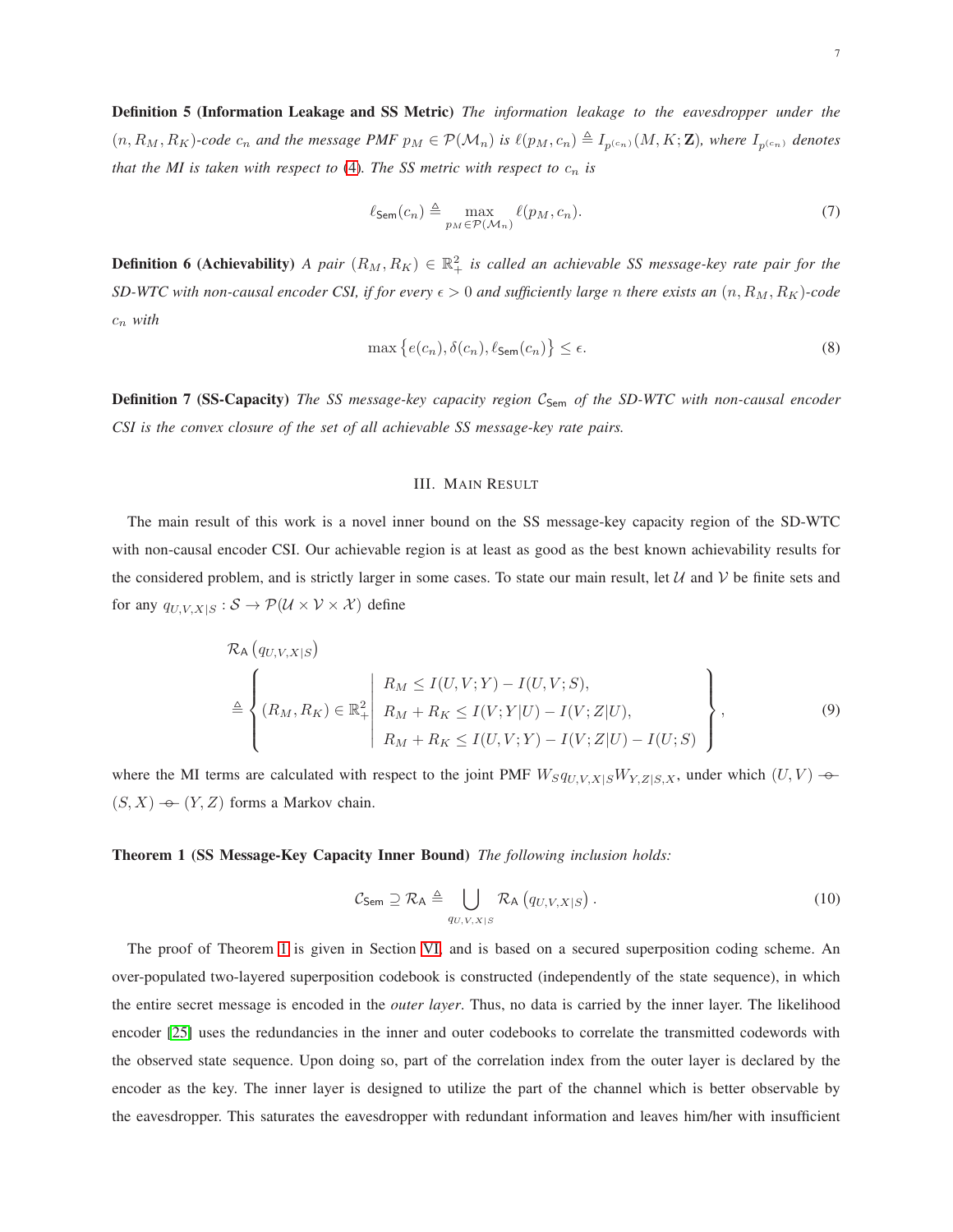<span id="page-7-4"></span>resources to extract any information on the SM-SK pair from the outer layer. The legitimate decoder, on the other hand, decodes both layers of the codebook and declares the appropriate indices as the decoded message-key pair.

Remark 3 (Interpretation of Theorem [1\)](#page-6-1) *To get some intuitive understanding of the result of Theorem [1,](#page-6-1) we examine*  $R_A(q_{U,V,X|S})$  *from two different perspectives: when the joint PMF*  $W_S q_{U,V,X|S} W_{Y,Z|S,X}$  *is such that*  $I(U;Y) \geq I(U;S)$ , and when the opposite inequality holds.

*If*  $I(U;Y) \ge I(U;S)$ *, the third rate bound in*  $\mathcal{R}_A(q_{U,V,X|S})$  *becomes redundant and the dominating bounds are* 

<span id="page-7-2"></span><span id="page-7-1"></span><span id="page-7-0"></span>
$$
R_M \le I(U, V; Y) - I(U, V; S),\tag{11a}
$$

$$
R_M + R_K \le I(V;Y|U) - I(V;Z|U).
$$
\n(11b)

*The right-hand side (RHS) of* [\(11a\)](#page-7-0) *is the total rate of reliable (secured and unsecured) communication that our superposition codebook supports. This clearly bounds the rate of the SM that may be transmitted. For* [\(11b\)](#page-7-1)*, the MI difference on the RHS is the total rate of secrecy resources that are produced by the outer layer of the codebook. Since the security of our SM-SK pair comes entirely from that outer layer, this MI difference is an upper bound on the sum of rates.*

*For the opposite case, if*  $I(U;Y) < I(U;S)$ *, then the second inequality in*  $\mathcal{R}_A$  *is inactive and we are left with* 

<span id="page-7-3"></span>
$$
R_M \le I(U, V; Y) - I(U, V; S),\tag{12a}
$$

$$
R_M + R_K \le I(V;Y|U) - I(V;Z|U) - [I(U;S) - I(U;Y)].
$$
\n(12b)

*While the interpretation of* [\(12a\)](#page-7-2) *remains as before, to understand* [\(12b\)](#page-7-3) *consider the following. Since*  $I(U;S)$  *is* approximately the rate of the inner codebook,  $I(U;Y) < I(U;S)$  means that looking solely at the inner layer, *the decoder lacks the resolution to decode it. However, the success of our communication protocol relies on the decoder reliably decoding both layers. Therefore, in this case, some of the rate from the outer layer is allocated to convey the inner layer index. Recalling that our security analysis is based on revealing the inner layer to the eavesdropper, this rate allocation effectively results in a loss of*  $I(U;S) - I(U;Y)$  *in the secrecy resources of the outer layer, giving rise to the rate bound from* [\(12b\)](#page-7-3)*.*

**Remark 4 (Alternative Representations of**  $\mathcal{R}_A$ ) *By defining*  $\tilde{V} = (U, V)$ *, we see that it suffices to restrict the*  $maximization$  in [\(10\)](#page-6-2) *to joint PMFs that satisfy the Markov chain*  $U \rightarrow V \rightarrow (S, X) \rightarrow (Y, Z)$ *. Furthermore, rewriting the the bounds on*  $R_M + R_K$  *from* [\(9\)](#page-6-3) *as* 

$$
R_M + R_K \le I(U, V; Y) - I(U, V; Z) - \max\{I(U; Y), I(U; S)\} + I(U; Z),\tag{13}
$$

*it is evident that maximizing only over joint PMFs satisfying*  $I(U;Z) \ge \max\{I(U;Y), I(U;S)\}$  *attains optimality. Indeed, if the opposite inequality holds, one could always choose*  $\tilde{V} = (U, V)$  *and*  $\tilde{U} = \emptyset$  *to achieve higher rates.*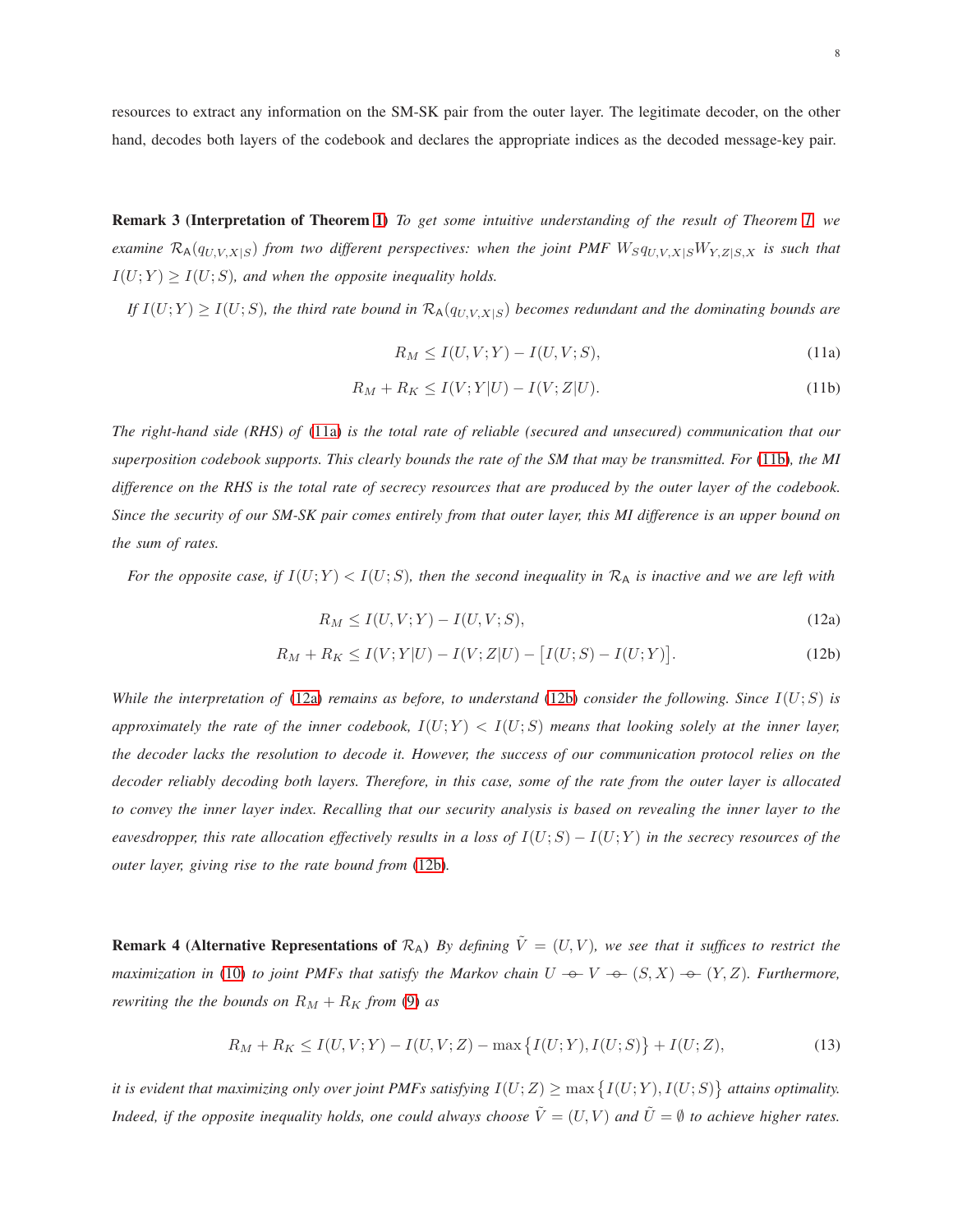#### *Adapting Theorem [1](#page-6-1) to the Rate-Equivocation Framework*

A confidential transmission of a SM requires channel resources for both reliability and security. The lesser of the two resources, therefore, limits the feasible transmission rates. The main focus of this paper is utilization of the residual secrecy resources that the SD-WTC offers. However, if secrecy is the lesser resource, the superior capability of the channel to support reliable communication may be utilized by considering a *Rate-Equivocation* framework.

Theorem [1](#page-6-1) naturally extends to an inner bound on the *rate-equivocation* region of the considered SD-WTC [\[5\]](#page-33-3), [\[27\]](#page-33-23). Equivocation represents the *portion* of the message that can be secured from the eavesdropper. Intuitively, it answers the question of how much information does the eavesdropper lack for decoding the entire message. The rate-equivocation framework enables communicating at rates higher than the secrecy capacity, as long as full secrecy is forfeited. Since equivocation has added value over full secrecy only when the channel offers more resources for reliable communication than for security, for simplicity we assume  $R_K = 0$ .

Formally, the *equivocation rate* of an  $(n, R)$ -code  $c_n$  is  $R_E^{(c_n)} \triangleq \frac{1}{n} H_{p^{(c_n)}}(\tilde{M}|\mathbf{Z})$ , where  $p^{(c_n)}$  is given in [\(4\)](#page-5-0) and  $\tilde{M}$  is a uniformly distributed message. The achievability of a rate-equivocation pair  $(R, R_E) \in \mathbb{R}^2_+$  requires the existence of a sequence of  $(n, R)$ -codes  $\{c_n\}_{n \in \mathbb{N}}$  with a vanishing error probability and an equivocation rate  $R_E^{(c_n)}$ that satisfies  $R_E^{(c_n)} \nearrow R_E$  as  $n \to \infty$ .

An adaptation of the arguments from the proof of Theorem [1](#page-6-1) (see Section [VI\)](#page-15-0) shows that any rate-equivocation pair  $(R, R_E) \in \mathbb{R}^2_+$  satisfying

<span id="page-8-0"></span>
$$
R \le I(U, V; Y) - I(U, V; S),\tag{14a}
$$

$$
R_E \le R,\tag{14b}
$$

$$
R_E \le I(V;Y|U) - I(V;Z|U),\tag{14c}
$$

$$
R_E \le I(U, V; Y) - I(V; Z|U) - I(U; S),\tag{14d}
$$

for some PMF  $q_{U,V,X|S}$  that induces a joint distribution  $W_S q_{U,V,X|S} W_{Y,Z|S,X}$  is achievable.

To prove this inner bound we follow the derivation from Section [VI,](#page-15-0) while replacing the message  $M$  therein with a pair of uniformly distributed messages  $\tilde{M} \triangleq (M, M')$  of rates  $R_E$  and  $R - R_E$ , respectively; the total rate of communication is R. To ensure that the distribution approximation arguments from Lemma [1](#page-17-0) and the error probability analysis hold, it suffices that Inequalities [\(36\)](#page-17-1) and [\(41\)](#page-18-0) all hold with  $R = R_E + (R - R_E)$  in the role of  $R_M$ . To satisfy the equivocation requirement, the security analysis is only carried out with respect to M. Therefore, Inequality [\(54\)](#page-21-0) is replaced by

$$
R_2 + R - R_E > I(V; Z|U).
$$
\n(15)

We conclude by noting that securing M implies the desired equivocation for  $\tilde{M}$ :

$$
\frac{1}{n}H(\tilde{M}|Z^n) \ge \frac{1}{n}H(M|Z^n) = \frac{1}{n}H(M) - \frac{1}{n}I(M;Z^n) \ge \frac{1}{n}H(M) - \epsilon,
$$
\n(16)

where the multi-letter MI and entropy terms above are taken with respect to the distribution induced by the extracted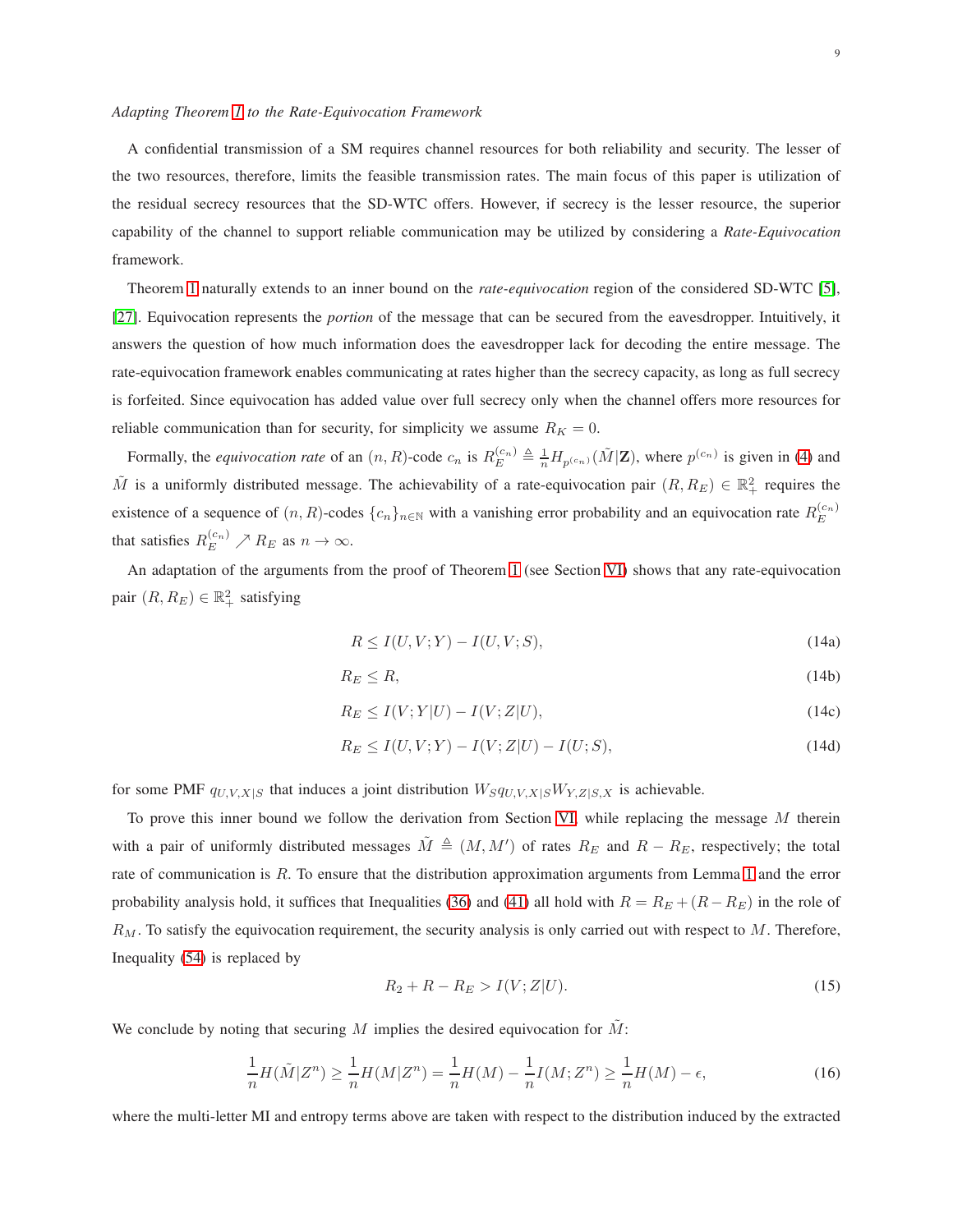

<span id="page-9-1"></span>Fig. 2. The SD less-noisy-eavesdropper WTC with a key.

<span id="page-9-0"></span>(reliable and secure) sequence of codes. Applying Fourier-Motzkin elimination to remove  $R_1$  and  $R_2$  produces [\(14\)](#page-8-0).

# IV. TIGHT SECRECY CAPACITY RESULTS

An operationally appealing special case of the considered SD-WTC is the following. Assume that  $W_{Y,Z|S,X}$  is such that the eavesdropper's channel is less noisy than the main channel, but that the legitimate parties share a SK  $\mathbf{L} \sim W_L^n$  (independent of the state sequence  $\mathbf{S} \sim W_S^n$ ), using which they secure the confidential data. The setup is illustrated in Fig. [2.](#page-9-1)

Formally, let  $\mathcal{L}, \mathcal{S}, \mathcal{X}, \mathcal{Y}$  and  $\mathcal{Z}$  be the alphabets of the key, the state, the channel input and the two channel outputs, respectively. The considered instance is the  $(\tilde{\mathcal{S}}, \mathcal{X}, \tilde{\mathcal{Y}}, \mathcal{Z}, W_{\tilde{\mathcal{S}}}, W_{\tilde{Y}, Z|X, \tilde{\mathcal{S}}})$  SD-WTC with  $\tilde{\mathcal{S}} = \mathcal{L} \times \mathcal{S}$ ,  $\tilde{\mathcal{Y}} = \mathcal{L} \times \mathcal{Y}$ ,  $W_{\tilde{S}} = W_L \times W_S$ ,  $\tilde{S} = (L, S)$ ,  $\tilde{Y} = (L', Y)$ , and whose channel transition matrix factors as

<span id="page-9-5"></span>
$$
W_{\tilde{Y},Z|X,\tilde{S}} = W_{(L',Y),Z|X,(L,S)} = 1_{\{L'=L\}} W_{Y,Z|S,X},\tag{17}
$$

where  $W_{Y,Z|S,X}$  is such that Z is less noisy than Y. A less noisy Z means that  $I(U;Y) \leq I(U;Z)$  for any random variable U for which  $U \to (S, X) \to (Y, Z)$  forms a Markov chain. We refer to this special case as the *SD less-noisy-eavesdropper WTC with a key*.

<span id="page-9-3"></span>Theorem [1](#page-6-1) applies here since the above case is a certain instance of a SD-WTC with non-causal encoder CSI. As subsequently shown, the obtained inner bound is tight, thus characterizing the SS SM-SK secrecy capacity region of the SD less-noisy-eavesdropper WTC with a key. The following corollary states the result.

Corollary 1 (SM-SK Capacity Region) *The SS SM-SK capacity region of the SD less-noisy-eavesdropper WTC with a key is the set of all SM-SK rate pairs*  $(R_M, R_K) \in \mathbb{R}_+^2$  *satisfying* 

<span id="page-9-4"></span><span id="page-9-2"></span>
$$
R_M \le \max_{q_{U,X|S}} \left[ I(U;Y) - I(U;S) \right],\tag{18a}
$$

$$
R_K + R_M \le H(L),\tag{18b}
$$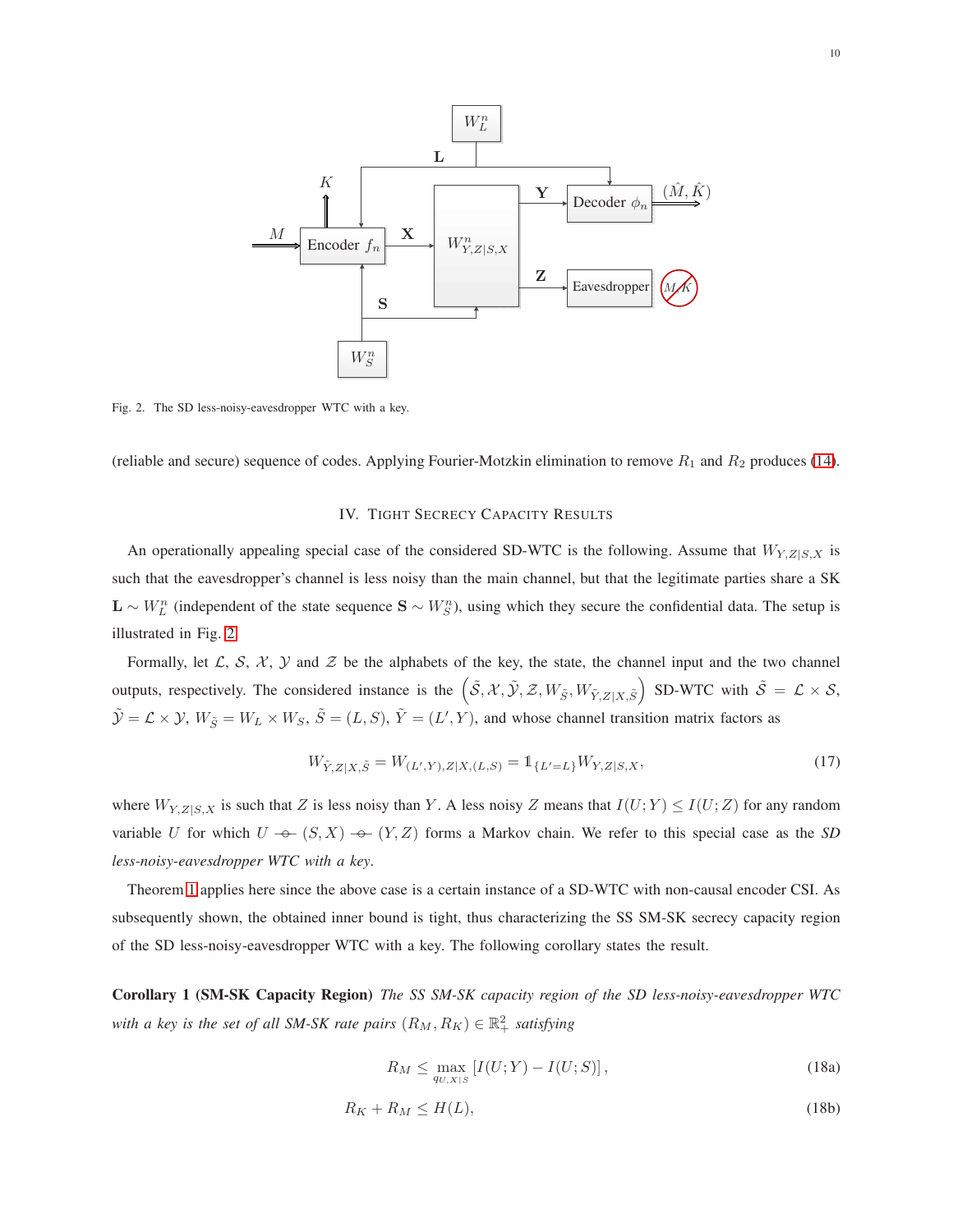# *where the MI terms in* [\(18a\)](#page-9-2) *are with respect to the joint PMF*  $W_S q_{U,X|S} W_{Y|S,X}$ .

The proof of Corollary [1](#page-9-3) is relegated to Appendix [A.](#page-22-1) Note that while [\(18a\)](#page-9-2) bounds the total communication rate as a function only of the communication channel, [\(18b\)](#page-9-4) bounds the total secrecy rate depending solely on the secret source.

A direct consequence of Corollary [1](#page-9-3) is that when no SK is to be established between the legitimate parties, i.e.,  $R_K = 0$ , the best attainable SM rate is

<span id="page-10-1"></span>
$$
C_{\text{SM}} = \min\left\{\max_{q_{U,X|S}} \left[I(U;Y) - I(U;S)\right], H(L)\right\}.
$$
\n(19)

A simple separation-based coding scheme achieves the secrecy capacity from [\(19\)](#page-10-1). Namely, using a capacity achieving error correction code, the channel is effectively converted into a reliable bit-pipe. Each of the legitimate parties compresses L, which results in a uniform random variable. The latter is used to encrypt the SM via a one-time pad. The encrypted message is then transmitted over the reliable bit-pipe. Therefore, The achievable SM rate is equal to the minimum of the capacity of the channel  $\max_{q_{U,X|S}} [I(U;Y) - I(U;S)]$  and the rate of the key  $H(L)$ .

While this scheme may seem very natural, to the best of our knowledge, none of the past achievability results for the SD-WTC with non-causal CSI prior to [\[19\]](#page-33-15) attain its performance. In Section [V-A1,](#page-12-0) a special case of this setup is used to demonstrate the improvement of our result over the previous benchmark achievable SM-SK region for the SD-WTC from [\[24\]](#page-33-20).

## V. PREVIOUS RESULTS AS SPECIAL CASES

<span id="page-10-0"></span>We compare the result of Theorem [1](#page-6-1) to those from related past works. The previously best known inner bound on the SM-SK trade-off region attainable over the considered SD-WTC is [\[24,](#page-33-20) Theorem 1]. The next subsection restates this inner bound and shows that Theorem [1](#page-6-1) can strictly outperform it. Afterwards, we provide a comparison to the best past achievability results for only SM transmission [\[19\]](#page-33-15) or only SK agreement [\[23\]](#page-33-17). The achievability result from [\[19\]](#page-33-15) captures the previous lower bounds on the secrecy capacity of the SD-WTC from [\[18\]](#page-33-14), [\[28\]](#page-33-24), [\[29\]](#page-34-0). The SK achievability results from [\[23\]](#page-33-17) subsume previous lower bounds on the SK generation rate, such as [\[22\]](#page-33-16), [\[30\]](#page-34-1). Relating to one another these three benchmarks that we use to evaluate the performance of Theorem [1,](#page-6-1) we note that while [\[19\]](#page-33-15) recovers [\[24\]](#page-33-20) when there is only a SM  $(R_K = 0)$ , [\[23\]](#page-33-17) and [\[24\]](#page-33-20) do not imply one another.

Remark 5 Another result on SK generation over SD-WTCs with non-causal CSI is found in [\[31\]](#page-34-2). Theorem 1 therein, *which seemingly attains higher SK rates than both schemes from [\[23\]](#page-33-17) and than our inner bound, is incorrect. The region suggested in [\[31,](#page-34-2) Theorem 1] does not account for the secrecy-rate-loss when the inner layer codeword cannot be decoded on its own by the legitimate decoder, i.e., when*  $I(U;S) > I(U;Y)$ *. (See the second case in Remark [3](#page-7-4) for a further explanation.) For this reason, we chose [\[23\]](#page-33-17) as a benchmark for the SK generation problem.*

*Following the steps of the proof of [\[31,](#page-34-2) Theorem 1], it appears that another constraint was assumed without being explicitly stated. Following the notations from [\[31\]](#page-34-2), the missing constraint seems to be*

$$
C_p + I(W; \check{Y}) > I(W; S),\tag{20}
$$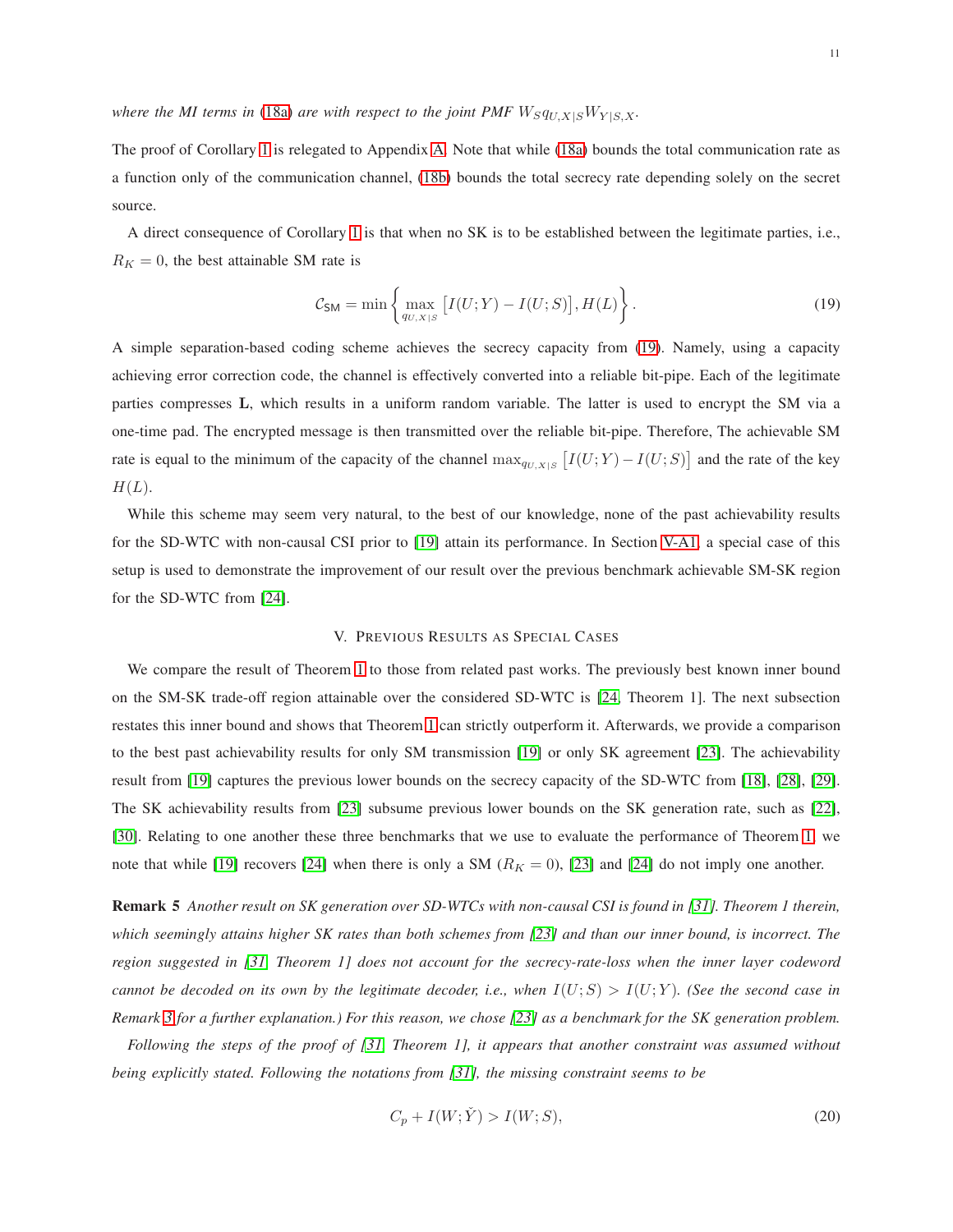*which would assure decodability of the inner code layer by the legitimate receiver without relying on the outer layer. Taking the additional constraint into consideration, our inner bound from Theorem [1](#page-6-1) recovers the amended Theorem 1 from [\[31\]](#page-34-2) as follows.*

*We use*  $(\tilde{U}, \tilde{V}, \tilde{X}, \tilde{S}, \tilde{Y}, \tilde{Z})$  to denote the inner layer, the outer layer, the channel input, the encoder CSI, and *the observations of the legitimate receiver and the eavesdropper, respectively, in Theorem 1 of [\[31\]](#page-34-2). These were originally denoted, respectively, by* W*,* U*,* X*,* S*,* Yˇ *and* Zˇ*. To adjust our model to that of [\[31\]](#page-34-2), we identify*  $X = (\tilde{X}, \Phi)$ ,  $Y = (\tilde{Y}, \Phi)$ ,  $Z = (\tilde{Z}, \Phi)$ ,  $S = \tilde{S}$  *in Theorem [1,](#page-6-1) where*  $\Phi$  *is the random variable representing the input (and the outputs) of the public communication link. In order to comply with the rate restriction on the public link from [\[31\]](#page-34-2), we restrict the distribution of*  $\Phi$  *to have*  $H(\Phi) \leq C_P$ *. Finally, we set:* 

- 1)  $R_M = 0$ .
- 2)  $\Phi$  *independent of*  $(\tilde{U}, \tilde{V}, \tilde{X}, \tilde{S}, \tilde{Y}, \tilde{Z})$  *with maximal entropy, i.e., such that*  $H(\Phi) = C_P$ *.*
- 3)  $U = (\tilde{U}, \Phi)$ ,  $V = (\tilde{U}, \tilde{V}, \Phi)$ .

*With respect to the above, substituting* (U, V, X, Y, Z, S) *into* [\(9\)](#page-6-3) *and maximizing only over distributions that satisfy*  $I(U;Y) - I(U;S) > 0$  produces the amended version of [\[31,](#page-34-2) Theorem 1].

*To conclude the discussion of [\[31,](#page-34-2) Theorem 1] (in its original form), Appendix [B](#page-24-0) provides a specific example that shows the rates from that achievability formula to be exceeding the SK capacity.*

#### *A. SM-SK Trade-off Region*

The result of Theorem [1](#page-6-1) recovers the previously best known achievable SM-SK trade-off region over the SD-WTC with non-causal encoder CSI [\[24\]](#page-33-20). In [\[24,](#page-33-20) Theorem 1] the following region was established:

<span id="page-11-1"></span><span id="page-11-0"></span>
$$
\mathcal{R}_{\text{PER}} \triangleq \bigcup_{q_U q_{V,X|U,S}} \mathcal{R}_{\text{PER}}\left(q_U q_{V,X|U,S}\right),\tag{21a}
$$

where, for any  $q_U \in \mathcal{P}(\mathcal{U})$  and  $q_{V,X|U,S} : \mathcal{U} \times \mathcal{S} \to \mathcal{P}(\mathcal{V} \times \mathcal{X})$ ,

$$
\mathcal{R}_{\text{PER}}\left(q_{U} \times q_{V,X|U,S}\right)
$$
\n
$$
\triangleq \left\{ \left(R_{M}, R_{K}\right) \in \mathbb{R}_{+}^{2} \middle| \begin{array}{c} R_{M} \leq I(U,V;Y) - I(U,V;S), \\ R_{M} + R_{K} \leq I(V;Y|U) - I(V;Z|U) \end{array} \right\},\tag{21b}
$$

and the MI terms are taken with respect to  $W_S q_U q_{V,X|U,S} W_{Y,Z|S,X}$ , i.e., U and S are independent and  $(U, V)$  –  $\phi$  (S, X)  $\rightarrow$  (Y, Z) forms a Markov chain.

First note that Theorem [1](#page-6-1) recovers  $\mathcal{R}_{PER}$  by restricting U to be independent of S in  $\mathcal{R}_{A}$ . This is since for an independent pair  $(U, S)$ , we have  $I(U; S) = 0$ , while  $I(U, V; Y) \ge I(V; Y | U)$  always holds. Consequently, the third rate bound in  $\mathcal{R}_A$  becomes redundant and  $\mathcal{R}_{PER}$  is recovered.

The result from [\[24\]](#page-33-20) was derived under the weak secrecy metric (i.e., a vanishing *normalized* MI  $\frac{1}{n}I(M, K; \mathbf{Z})$ between the SM-SK pair and the eavesdropper's observation sequence, where the message is assumed to be uniform). Our achievability, on the other hand, ensures SS. Theorem [1,](#page-6-1) therefore, improves upon [\[24,](#page-33-20) Theorem 1] both in the rates it achieves and in the sense of security it provides.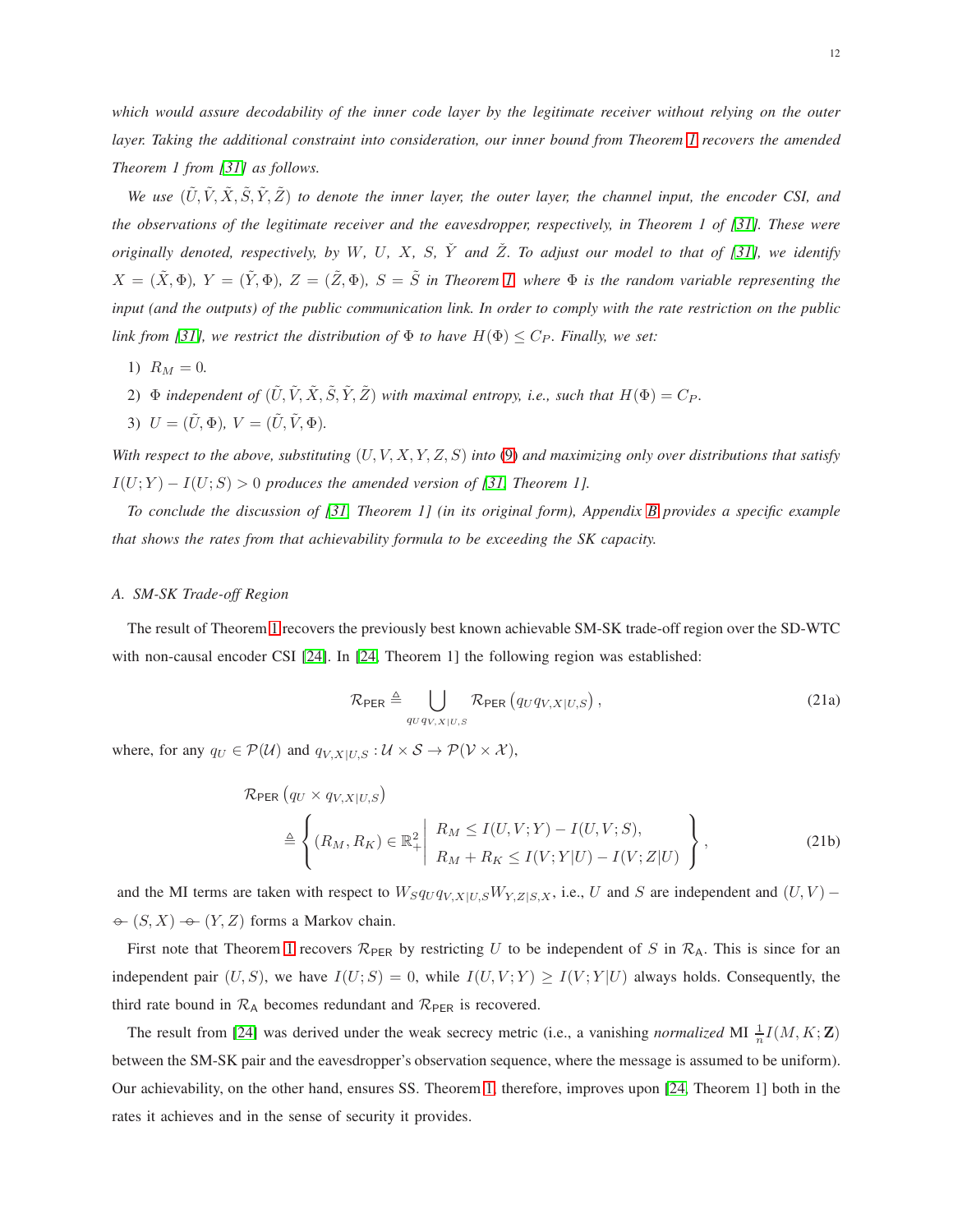

<span id="page-12-1"></span>Fig. 3. Section [V-A1](#page-12-0) example setup.

<span id="page-12-0"></span>*1) Achieving Strictly Higher Rates:* Since [\[24,](#page-33-20) Theorem 1] allows only inner layer coding random variables U that are independent of the state, *Gelfand-Pinsker* coding [\[17\]](#page-33-13), which generally requires correlating U with S, is not supported in the inner layer. Instead, only *Shannon's Strategies* coding [\[32\]](#page-34-3), which operates with independent U and S is allowed. The latter is optimal if the encoder observes the state *causally*, but is generally sub-optimal when non-causal encoder CSI is available. To demonstrate the improvement of Theorem [1](#page-6-1) over [\[24\]](#page-33-20) we exploit the aforementioned limitation of the scheme therein, along with the observation that it is beneficial to exploit any part of a considered SD-WTC that is better observable by the eavesdropper to transmit the inner layer of the code.

Let  $\mathcal{X} = \mathcal{G} = \mathcal{L} = \mathcal{E} = \{0, 1\}, \mathcal{S} = \{0, 1, 2\}, \mathcal{Y} = \{0, 1, ?\}$ , where  $? \notin \{0, 1\}$  and  $\mathcal{Z} = \mathcal{X} \times \mathcal{S}$ . Consider the SD less-noisy-eavesdropper WTC with a key (defined in Section [IV\)](#page-9-0) shown in Fig. [3,](#page-12-1) whose transition probability  $W_{Y,Z|S,X}$ , key  $L \sim W_L$  and state  $S \sim W_S$  are defined by the three parameters  $\lambda, \epsilon, \sigma \in (0, 0.5)$  as follows:

• L, S and E are independent random variables with  $L \sim \text{Ber}(\lambda)$ ,  $E \sim \text{Ber}(\epsilon)$  and

$$
W_S(0) = W_S(1) = \frac{\sigma}{2} \quad ; \quad W_S(2) = 1 - \sigma. \tag{22}
$$

The joint distribution of  $(L, S, E)$  is denoted by  $W_{L, S, E} = W_L W_S W_E$ .

• The *Memory with Stuck-at-Faults* (MSAF) [\[33\]](#page-34-4) is a deterministic SD channel, driven by a ternary state S. The binary input and output symbols X and G, respectively, are related through the function  $g : S \times X \to G$  given by

<span id="page-12-2"></span>
$$
g(s,x) = \begin{cases} s, & s \in \{0,1\} \\ x, & s = 2 \end{cases}
$$
 (23)

• The output of the MSAF channel is fed into a *Binary Erasure Channel* with erasure probability  $\epsilon$  (abbreviated as a BEC( $\epsilon$ )). The input G and the ternary output Y of the BEC( $\epsilon$ ) are related by means of the erasure random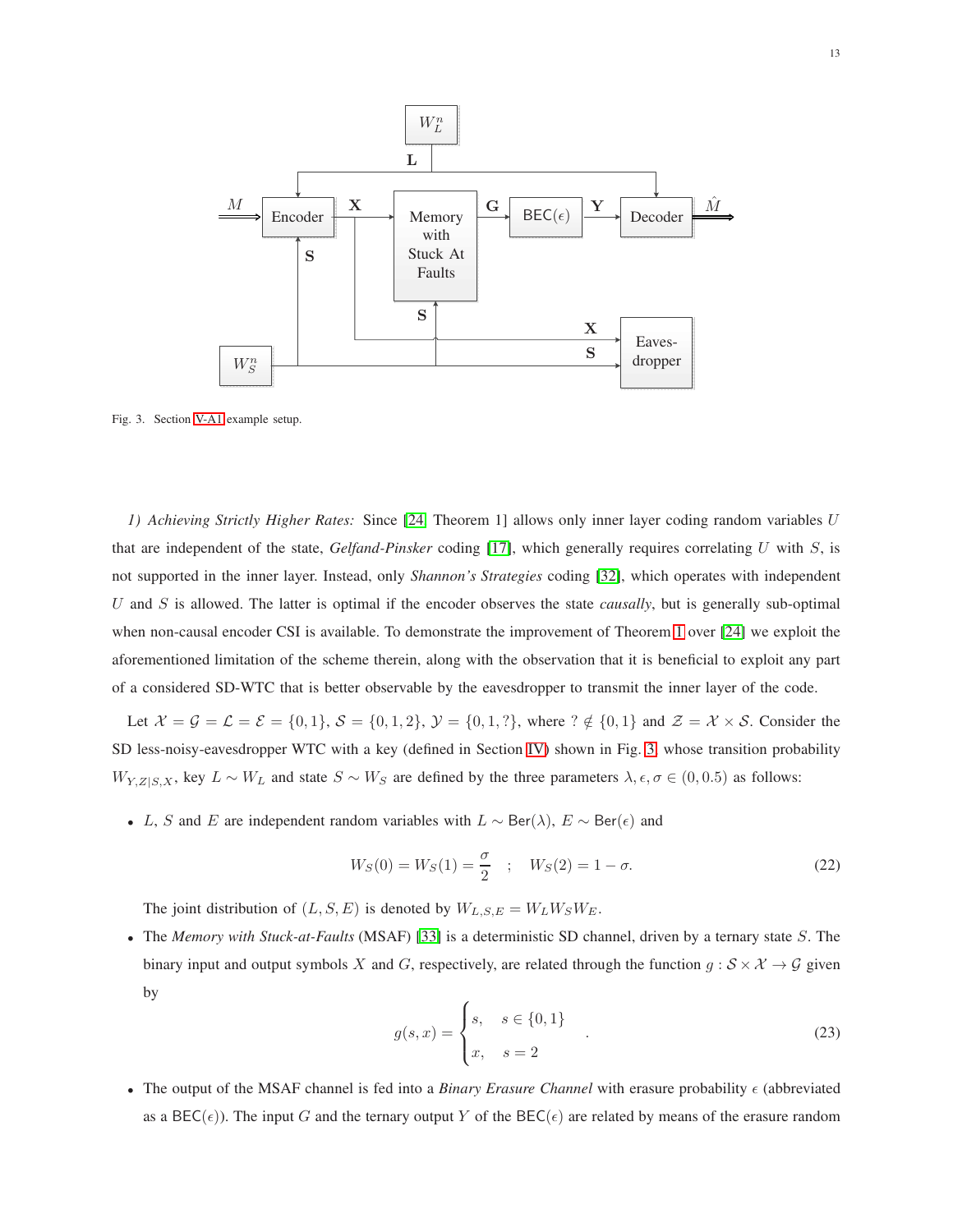variable E through the function  $y : \mathcal{E} \times \mathcal{G} \rightarrow \mathcal{Y}$ , where

$$
y(e,g) = \begin{cases} g, & e = 0 \\ ?, & e = 1 \end{cases}
$$
 (24)

•  $Z = (S, X)$ , i.e., the eavesdropper noiselessly observes the transmitted symbol X and the state random variable S.

With respect to the above definitions, the transition matrix of the SD less-noisy-eavesdropper with channel  $W_{Y,Z|S,X}$  is

$$
W_{Y,Z|S,X}(y',z|x,s) = \sum_{g' \in \{0,1\}} \sum_{e \in \{0,1\}} W_E(e) W_{G,Y,Z|S,X,E}(g',y',z|s,x,e), \tag{25a}
$$

where

$$
W_{G,Y,Z|S,X,E} = 1_{\{G=g(S,X)\}\cap\{Y=y(E,G)\}\cap\{Z=(S,X)\}}.\tag{25b}
$$

A possible interpretation of this communication scenario is when the legitimate parties communicate through a public database that has memory faults known to the transmitter, but not to the receiver. The database and the faults are assumed to be known in full to the eavesdropper. To secure the communication the legitimate parties share a SK.

For any  $\lambda, \epsilon, \sigma \in (0, 0.5)$ , we denote the secrecy-capacity of the corresponding channel by  $C(\lambda, \epsilon, \sigma)$ . Furthermore, let  $R_{\mathsf{A}}(\lambda,\epsilon,\sigma)$  and  $R_{\mathsf{PER}}(\lambda,\epsilon,\sigma)$  denote the maximal achievable secrecy rates attained by [\(10\)](#page-6-2) from Theorem [1](#page-6-1) and [\(21b\)](#page-11-0) from [\[24,](#page-33-20) Theorem 1], respectively. By virtue of Corollary [1](#page-9-3) (and, more specifically, [\(19\)](#page-10-1)), we have that Theorem [1](#page-6-1) is tight for the considered channel, i.e.,

<span id="page-13-1"></span>
$$
C(\lambda, \epsilon, \sigma) = R_{\mathsf{A}}(\lambda, \epsilon, \sigma), \quad \forall \lambda, \epsilon, \sigma \in (0, 0.5). \tag{26}
$$

<span id="page-13-0"></span>As stated in the following proposition,  $R_{PER}(\lambda, \epsilon, \sigma)$  is strictly below capacity.

**Proposition 1** *There exist*  $\lambda, \epsilon, \sigma \in (0, 0.5)$  *such that*  $R_A(\lambda, \epsilon, \sigma) > R_{PER}(\lambda, \epsilon, \sigma)$ *.* 

Proposition [1](#page-13-0) is proven in Appendix [C.](#page-27-0) The proof relies on the observation that for  $R_{PER}(\lambda, \epsilon, \sigma)$ , a full utilization of the key  $L$  implies that  $R_M$  is upper bounded by the capacity of the considered channel with *causal* CSI. In turn, this capacity is further upper bounded by the capacity of the MSAF with causal CSI. Choosing the parameters  $\lambda, \epsilon, \sigma$  so that the secrecy-capacity of the channel is strictly above the causal MSAF capacity, the superiority of our scheme compared to [\[24,](#page-33-20) Theorem 1] is established.

Remark 6 *This example actually demonstrates that [\[19,](#page-33-15) Theorem 1] (which is a special case of Theorem [1,](#page-6-1) when*  $R_K = 0$ ) achieves strictly higher SM rates than [\[24,](#page-33-20) Theorem 1].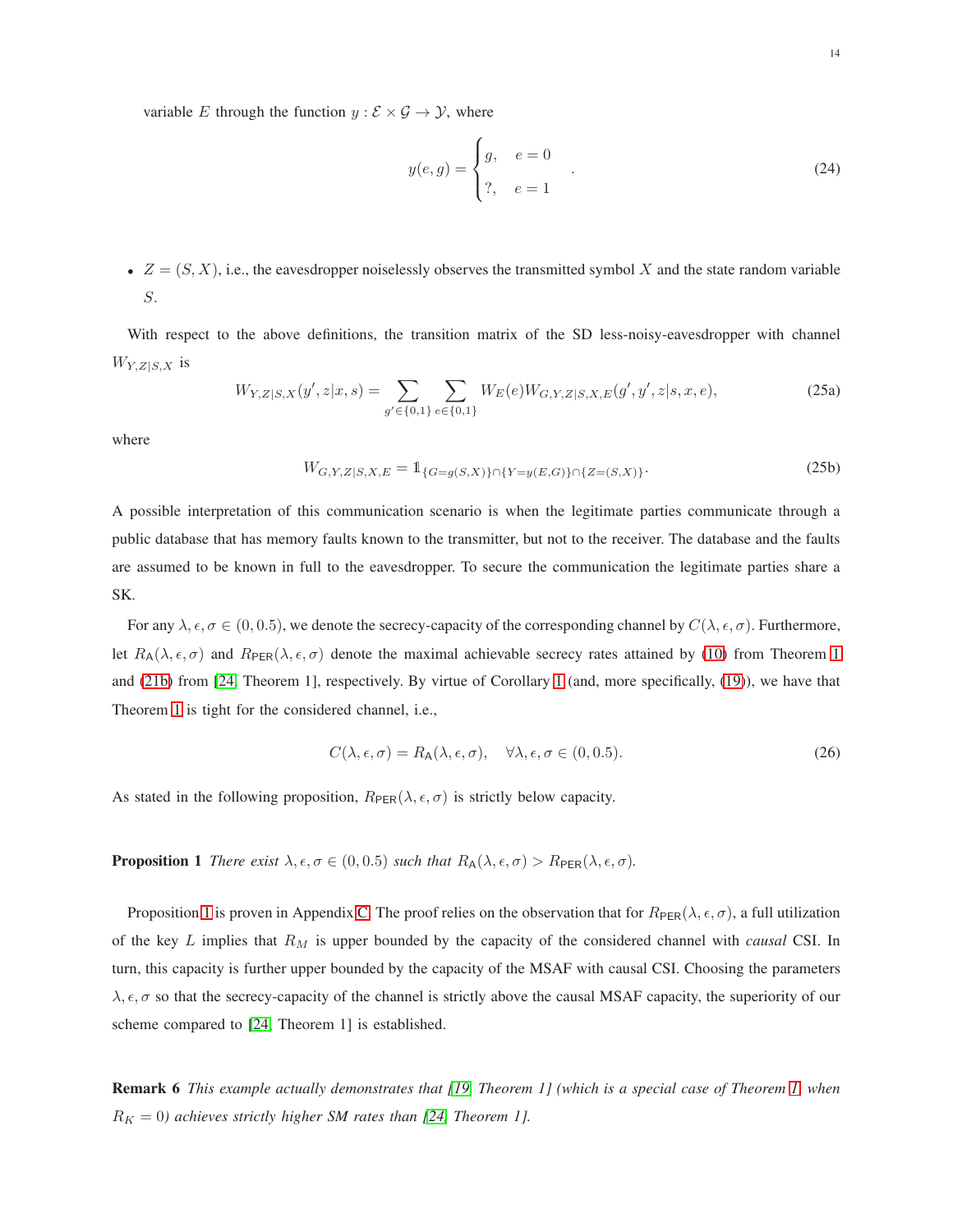# *B. SM Transmission over SD-WTCs*

In [\[19,](#page-33-15) Theorem 1] a lower bound was established on the SS-capacity of a SM transmission (i.e., when  $R_K = 0$ ) over the considered SD-WTC. The SS-capacity  $C_{\text{Sem}}^{(\text{SM})}$  of a SM transmission was lower bounded by

<span id="page-14-0"></span>
$$
C_{\mathsf{Sem}}^{(\mathsf{SM})} \ge R_{\mathsf{GCP}} \triangleq \max_{q_{U,V,X|S}} R_{\mathsf{GCP}} \left( q_{U,V,X|S} \right),\tag{27a}
$$

where, for any  $q_{U,V,X|S}: \mathcal{S} \to \mathcal{P}(\mathcal{U} \times \mathcal{V} \times \mathcal{X}),$ 

$$
R_{\text{GCP}}(q_{U,V,X|S}) \triangleq \min \left\{ \begin{array}{l} I(U,V;Y) - I(U,V;S), \\ I(V;Y|U) - I(V;Z|U), \\ I(U,V;Y) - I(V;Z|U) - I(U;S) \end{array} \right\},
$$
(27b)

and the MI terms are taken with respect to  $W_S q_{U,V,X|S} W_{Y,Z|S,X}$ .

 $R_{\text{GCP}}$  is the projection in the  $(R_M, R_K)$ -plane of  $\mathcal{R}_A$  from Theorem [1](#page-6-1) to the  $R_M$  axis when  $R_K = 0$ . The main difference between the coding scheme from [\[19\]](#page-33-15) and our superposition code is the additional index  $k \in \mathcal{K}_n$  in the outer layer of the codebook (that also encodes the SM  $m \in M_n$ ). Along with the other redundancy indices, k is used to correlate the transmission with the observed state sequence via the likelihood encoder [\[25\]](#page-33-21). Based on distribution approximation arguments we show that  $K$  is approximately independent of the message  $M$  and approximately uniform. The pair  $(M, K)$  is known to the transmitter and is reliably decoded by the receiver. Finally, by securing  $K$  along with  $M$  in our analysis, it is established as a SK.

The intuition behind the SK construction is that, unlike the message, the key does not have to be independent of the state sequence, nor is it chosen by the user. Therefore, the padding that ensures the correlation with the state sequence is a valid key, as long as it is secured.

Observing that any portion of the SM can be allocated in favor of a SK implies that [\(27b\)](#page-14-0) is also an achievable SM-SK trade-off region, when  $R_M$  above is replaced with  $R_M + R_K$ .  $R_A$  outperforms  $R_{\text{GCP}}$ , e.g., in settings where an external random source  $\mathbf{L} \sim W_L^n$  is observed by both legitimate parties but not by the eavesdropper, while the capacity of the communication channel is zero (say,  $Y = Z = 0$ ). For such a setup, the legitimate parties may use the random source to generate a SK of rate  $H(L)$ . While Theorem [1](#page-6-1) supports this strategy,  $R_{\text{GCP}}$  nullifies in this case. To see this, let  $\tilde{S} \triangleq L$  and  $\tilde{Y} \triangleq (L, Y) = (L, 0)$  be the state and the channel output observed by the legitimate receiver, respectively. Inserting  $\tilde{S}$  and  $\tilde{Y}$  into the first term inside the minimum from [\(27b\)](#page-14-0) produces  $I(U,V;\tilde{Y})-I(U,V;\tilde{S})=I(U,V;Y;L)-I(U,V;L)=0, \text{ for any }q_{U,V,X|\tilde{S}}.$ 

#### *C. SK Agreement over SD-WTCs*

In [\[23\]](#page-33-17) two achievable schemes were proposed for SK agreement over a WTC when the terminals have access to correlated sources. The results from [\[23\]](#page-33-17) do not imply one another. The difference between them is that [\[23,](#page-33-17) Theorem 2] is based on source and channel separation, while [\[23,](#page-33-17) Theorem 3] relies on joint coding.

The setup in [\[23\]](#page-33-17) consists of three correlated sources  $S_x$ ,  $S_y$  and  $S_z$  that are observed by the encoder, the decoder and the eavesdropper, respectively, and a SD-WTC in which the triple  $(S_x, S_y, S_z)$  plays the role of the state. Our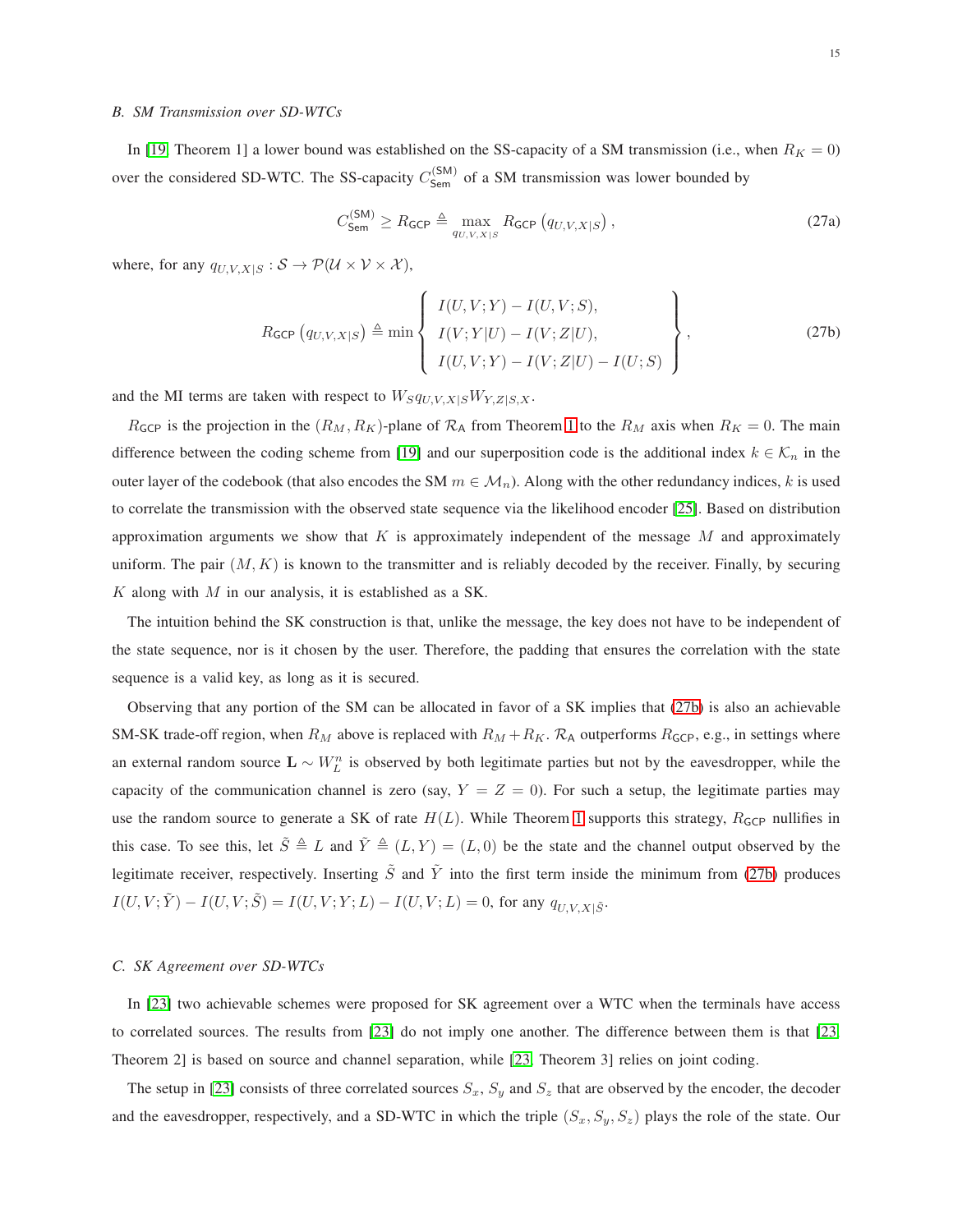general framework is defined through the state distribution  $W_S$  and the SD-WTC  $W_{\tilde{Y}, \tilde{Z}\mid S, X}$ . Setting  $S = S_x$ ,  $\hat{Y} = (S_y, Y)$  and  $\hat{Z} = (S_z, Z)$  recovers the model from [\[23\]](#page-33-17) (see Remark [1\)](#page-4-1).

The first scheme from [\[23,](#page-33-17) Theorem 2] operates under the assumption that the SD-WTC decomposes as  $W_{(S_u,Y),(S_z,Z)|S_x,X} = W_{S_u,S_z|S_x} W_{Y,Z|X}$  into a product of two WTCs, one being independent of the state (given the input), while the other one depends only on it. Thus, the legitimate receiver (respectively, the eavesdropper) observes not only the output Y (respectively, Z) of the WTC  $W_{Y,Z|X}$ , but also  $S_y$  (respectively,  $S_z$ ) - a noisy version of the state sequence drawn according to the corresponding conditional marginal of  $W_{S_y, S_z|S_x}$ . This scheme shows that the SK capacity  $C_{SK}$  is lower bounded by

<span id="page-15-1"></span>
$$
C_{\mathsf{SK}} \ge R_{\mathsf{BPS}}^{(\mathsf{Separate})} \triangleq \max \left[ I(T;Y|Q) - I(T;Z|Q) + I(\tilde{V};S_y|\tilde{U}) - I(\tilde{V};S_z|\tilde{U}) \right],\tag{28}
$$

where the maximization is over all  $q_{\tilde{V}|S_x} q_{\tilde{U}|\tilde{V}} : S_x \to \mathcal{P}(\tilde{V} \times \tilde{\mathcal{U}})$  and  $q_{Q,T} q_{X|T} \in \mathcal{P}(\mathcal{Q} \times \mathcal{T} \times \mathcal{X})$  that give rise to a joint PMF  $W_{S_x,S_y,S_z}q_{\tilde{V}\vert S_x}q_{\tilde{U}\vert \tilde{V}}\times q_{Q,T}q_{X\vert T}W_{Y,Z\vert X}$  satisfying  $I(\tilde{U};S_x\vert S_y)\leq I(Q;Y)$  and  $I(\tilde{V};S_x\vert S_y)\leq I(T;Y).$ With respect to this distribution,  $(S_y, S_z) \rightarrow S_x \rightarrow V \rightarrow U$  and  $Q \rightarrow T \rightarrow X \rightarrow (Y, Z)$  form Markov chains and  $(S_y, S_z, S_x, V, U)$  are independent of  $(Q, T, X, Y, Z)$ . This independence is the essence of separation that uses the channel for two purposes: carrying communication for SK agreement based on the sources, and securing part of this communication using wiretap coding.

Setting  $R_M = 0$ ,  $U = (Q, \tilde{U})$ ,  $V = (T, \tilde{V})$  in Theorem [1,](#page-6-1) and limiting the union to joint PMFs that satisfy  $I(U; S_y, Y) \ge I(U; S_x)$ , while keeping the above distribution X, recovers [\(28\)](#page-15-1).

The joint coding scheme from [\[23,](#page-33-17) Theorem 3] does rely on the aforementioned decomposition of the SD-WTC  $W_{(S_y,Y),(S_z,Z)|S,X_x}$ . It lower bounds  $C_{SK}$  as

<span id="page-15-2"></span>
$$
C_{\mathsf{SK}} \ge R_{\mathsf{BPS}}^{(\mathsf{Joint})} \triangleq \max \Big[ I(\tilde{V}; S_y, Y | \tilde{U}) - I(\tilde{V}; S_z, Z | \tilde{U}) \Big],\tag{29}
$$

where the maximization is over all  $q_{V,X|S_x} q_{\tilde{U}|\tilde{V}}$  :  $S_x \to \mathcal{P}(\tilde{V} \times \mathcal{X} \times \tilde{U})$  that give rise to a joint PMF  $W_{S_x}q_{\tilde{V},X|S_x}q_{\tilde{U}|\tilde{V}}W_{(S_y,Y),(S_z,Z)|S_x,X}$  satisfying  $I(\tilde{U};S_x) \leq I(\tilde{U};S_y,Y)$  and  $I(\tilde{V};S_x|\tilde{U}) \leq I(\tilde{V};S_y,Y|\tilde{U})$ . Setting  $R_M = 0$  and  $(U, V) = (\tilde{U}, \tilde{V})$  in Theorem [1,](#page-6-1) where  $(\tilde{U}, \tilde{V})$  is a valid auxiliary pair for  $R_{\text{BPS}}^{(\text{Joint})}$ , recovers [\(29\)](#page-15-2).

It was shown in [\[23\]](#page-33-17) that, in some cases, the separation-based scheme achieves strictly higher rates than the joint coding scheme, i.e., that  $R_{\text{BPS}}^{(\text{Separate})} > R_{\text{BPS}}^{(\text{Joint})}$ . As Theorem [1](#page-6-1) captures both these results, it unifies the two schemes from [\[23\]](#page-33-17), and, in particular, it outperforms  $R_{\rm BPS}^{(\rm Joint)}$ . Furthermore, since the results from [23] were derived under the weak secrecy metric, Theorem [1](#page-6-1) also upgrades them to SS.

## VI. PROOF OF THEOREM [1](#page-6-1)

<span id="page-15-0"></span>The subsequently presented proof follows lines similar to those from the proof of [\[19,](#page-33-15) Theorem 1]. Several claims herein are recovered from corresponding assertions in [\[19\]](#page-33-15) by identifying the index j in [19] with the pair  $(j, k)$ in our scheme. The proofs of such claims are omitted, and the reader is referred to [\[19\]](#page-33-15).

Fix  $\epsilon > 0$  and a conditional PMF  $q_{U,V,X|S}: \mathcal{S} \to \mathcal{P}(\mathcal{U} \times \mathcal{V} \times \mathcal{X})$ . For any  $n \in \mathbb{N}$ , let  $p_M \in \mathcal{P}(\mathcal{M}_n)$  be the message distribution. We first show that for any  $(R_M, R_K) \in \mathcal{R}_A(q_{U,V,X|S})$  there exists a SS sequence of  $(n, R_M, R_K)$ codes with a key distribution that is approximately uniform conditioned on any message, and a vanishing *average*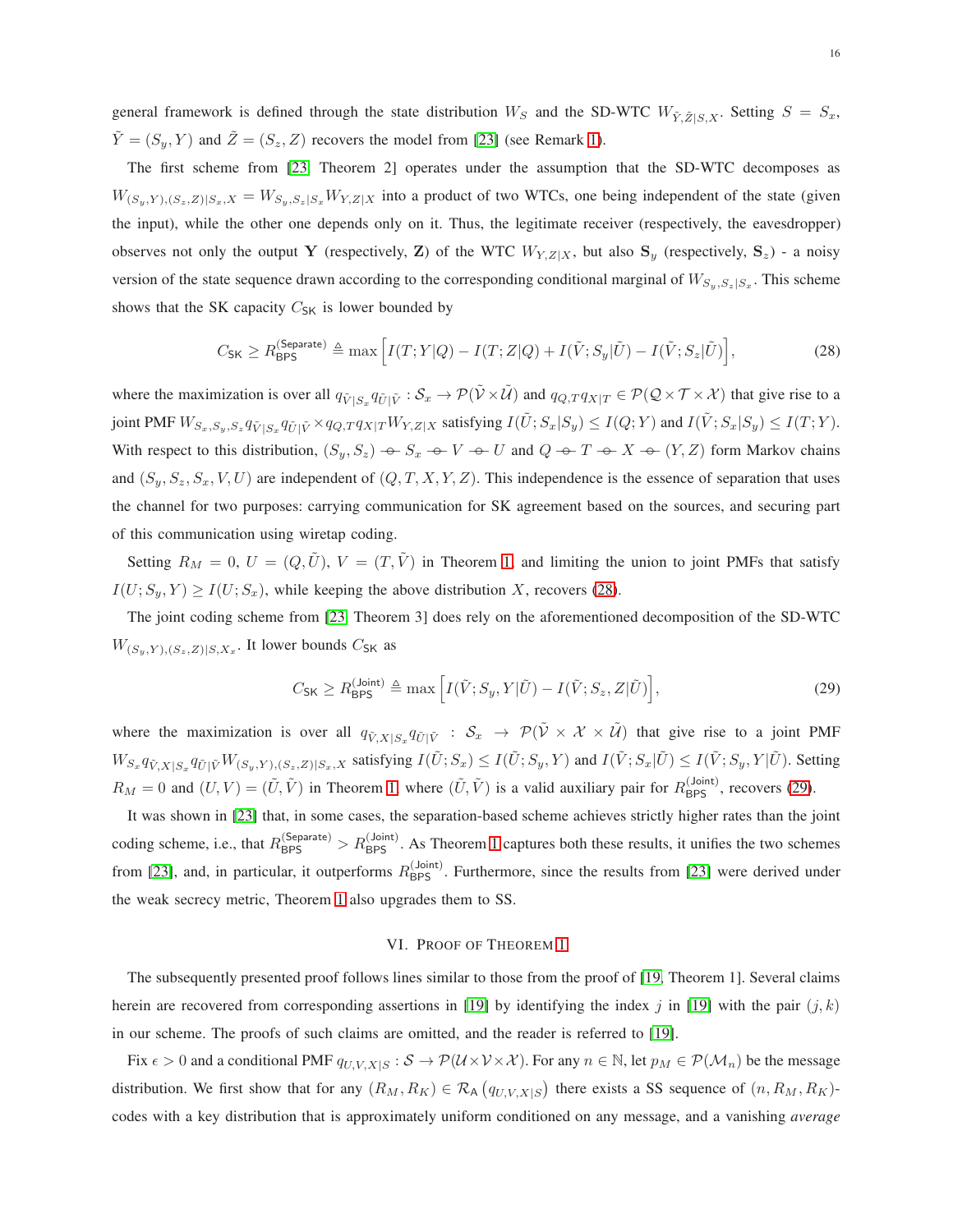error probability. We then use the expurgation technique [\[34,](#page-34-5) Theorem 7.7.1] to ensure a vanishing *maximal* error probability. This is done without harming the SS and the statistical properties of the key, since they hold for each message in the original message set.

**Codebook**  $C_n$ : We use a superposition codebook where the outer layer carries both the SM and the SK. The codebook is constructed independently of S, but has sufficient redundancy to enable correlating the transmission with it.

Define the index sets  $\mathcal{I}_n \triangleq [1:2^{nR_1}]$  and  $\mathcal{J}_n \triangleq [1:2^{nR_2}]$ . Let  $B_U^{(n)} \triangleq {\big\{U(i)\big\}}_{i \in \mathcal{I}_n}$  be a random inner layer codebook, which is a set of random vectors of length n that are i.i.d. according to  $q_U^n$ . An outcome of  $\mathsf{B}_U^{(n)}$  is denoted by  $\mathcal{B}_U^{(n)} \triangleq \{ \mathbf{u}(i) \}_{i \in \mathcal{I}_n}$ .

To describe the outer layer codebook, fix  $\mathcal{B}_{U}^{(n)}$  $\mathcal{U}^{(n)}$  and, for every  $i \in \mathcal{I}_n$  let  $\mathsf{B}_V^{(n)}$  $V^{(n)}(i)$   $\triangleq$  $\left\{V(i,j,k,m)\right\}_{(j,k,m)\in\mathcal{J}_n\times\mathcal{K}_n\times\mathcal{M}_n}$  be a collection of i.i.d. random vectors of length n with distribution  $q_{V|U=u(i)}^n$ . For each  $i \in \mathcal{I}_n$ , an outcome of  $B_V^{(n)}$  $V^{(n)}(i)$  given  $\mathcal{B}_U^{(n)}$  $\mathcal{B}_U^{(n)}$  is denoted by  $\mathcal{B}_V^{(n)}$  $\mathbf{V}^{(n)}(i) \triangleq \left\{ \mathbf{v}(i,j,k,m) \right\}_{(j,k,m) \in \mathcal{J}_n \times \mathcal{K}_n \times \mathcal{M}_n}.$ We also set  $B_V = \{B_V(i)\}_{i \in \mathcal{I}_n}$  and denote its realizations by  $B_V$ . Finally, a random superposition codebook is given by  $B_n = \left\{ B_U^{(n)} \right\}$  $U^{(n)}$ , B $V^{(n)}$  $\mathcal{B}_{V}^{(n)}\Big\}$ , while  $\mathcal{B}_{n} = \Big\{\mathcal{B}_{U}^{(n)}\Big\}$  $\overset{(n)}{U},\mathcal{B}_V^{(n)}$  $\left\{\begin{array}{c} (n) \\ V \end{array}\right\}$  denotes a fixed codebook.

Let  $\mathfrak{B}_n$  be the set of all possible outcomes of  $B_n$ . The above codebook construction induces a PMF  $\mu \in \mathcal{P}(\mathfrak{B}_n)$ over the codebook ensemble. For every  $\mathcal{B}_n \in \mathfrak{B}_n$ , we have

$$
\mu(\mathcal{B}_n) = \prod_{i \in \mathcal{I}_b} q_U^n(\mathbf{u}(i)) \prod_{\substack{\left(\hat{i}, j, k, m\right) \\ \in \mathcal{I}_n \times \mathcal{J}_n \times \mathcal{K}_n \times \mathcal{M}_m}} q_{V|U}^n\left(\mathbf{v}(\hat{i}, j, k, m) \middle| \mathbf{u}(\hat{i})\right).
$$
\n(30)

The encoder and decoder are described next for any superposition codebook  $\mathcal{B}_n \in \mathfrak{B}_n$ .

**Encoder**  $f_n^{(\mathcal{B}_n)}$ : The encoding function is based on the likelihood-encoder [\[25\]](#page-33-21), which, in turn, allows us to approximate the induced joint distribution by a simple distribution that we use for the analysis. Given  $m \in M_n$ and  $s \in \mathcal{S}^n$ , the encoder randomly chooses  $(i, j, k) \in \mathcal{I}_n \times \mathcal{J}_n \times \mathcal{K}_n$  according to

$$
p_{\mathsf{LE}}^{(\mathcal{B}_n)}(i,j,k|m,\mathbf{s}) = \frac{q_{S|U,V}^n(\mathbf{s}|\mathbf{u}(i),\mathbf{v}(i,j,k,m))}{\sum\limits_{\substack{(i',j',k')\\ \in \mathcal{I}_n \times \mathcal{J}_n \times \mathcal{K}_n}} q_{S|U,V}^n(\mathbf{s}|\mathbf{u}(i'),\mathbf{v}(i',j',k',m))},\tag{31}
$$

where  $q_{S|U,V}$  is the conditional marginal of  $q_{S,U,V}$  defined by  $q_{S,U,V}(s, u, v) = \sum_{x \in X} W_S(s) q_{U,V,X|S}(u, v, x|s)$ , for every  $(s, u, v) \in S \times U \times V$ . The encoder declares the chosen index  $k \in \mathcal{K}_n$  as the key. The channel input sequence is generated by feeding the chosen  $u$ - and  $v$ -codewords along with the state sequence into the DM channel  $q_{X|U,V,S}^n$ , i.e., it is sampled from the random vector  $\mathbf{X} \sim q_{X|U=\mathbf{u}(i),V=\mathbf{v}(i,j,k,m),S=\mathbf{s}}^n$ .

Accordingly, the (stochastic) encoding function  $f_n : \mathcal{M}_n \times \mathcal{S}^n \to \mathcal{P}(\mathcal{K}_n \times \mathcal{X}^n)$  is given by

$$
f_n^{(\mathcal{B}_n)}(k, \mathbf{x}|m, \mathbf{s}) = \sum_{(i,j)\in\mathcal{I}_n\times\mathcal{J}_n} p_{\mathsf{LE}}^{(\mathcal{B}_n)}(i, j, k|m, \mathbf{s}) q_{X|U,V,S}^n(\mathbf{x}|\mathbf{u}(i), \mathbf{v}(i, j, k, m), \mathbf{s}).\tag{32}
$$

**Decoder**  $\phi_n^{(\mathcal{B}_n)}$ : Upon observing  $y \in \mathcal{Y}^n$ , the decoder searches for a unique tuple  $(\hat{i}, \hat{j}, \hat{k}, \hat{m}) \in \mathcal{I}_n \times \mathcal{J}_n \times \mathcal{K}_n \times$  $\mathcal{M}_n$  such that

$$
\left(\mathbf{u}(\hat{i}), \mathbf{v}(\hat{i}, \hat{j}, \hat{k}, \hat{m}), \mathbf{y}\right) \in \mathcal{T}_{\epsilon}^{n}(q_{U,V,Y}).
$$
\n(33)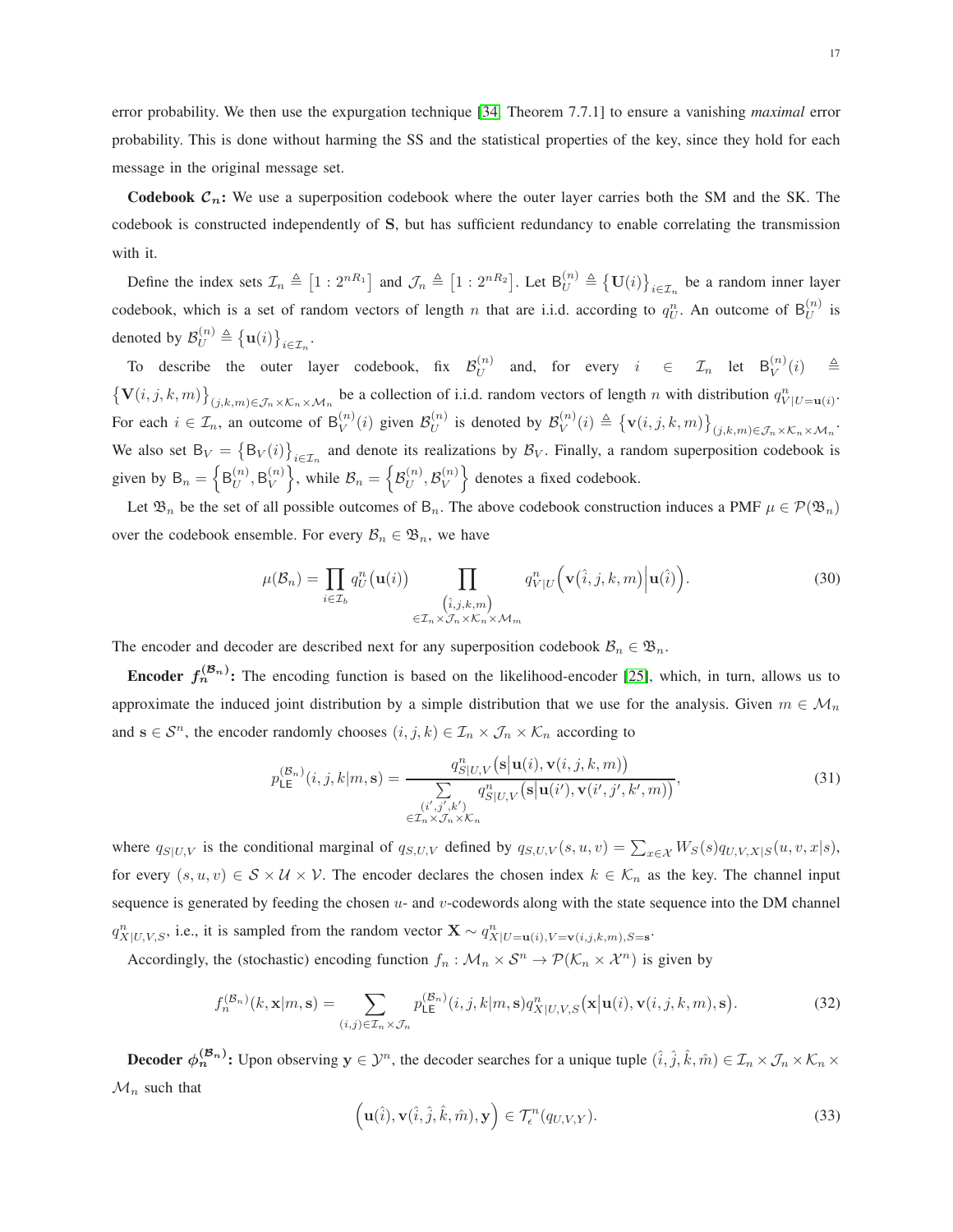If such a unique quadruple is found, then set  $\phi_n^{(\mathcal{B}_n)}(\mathbf{y}) = (\hat{m}, \hat{k})$ ; otherwise,  $\phi_n^{(\mathcal{B}_n)}(\mathbf{y}) = (1, 1)$ .

The quadruple  $(M_n, K_n, f_n^{(\mathcal{B}_n)}, \phi_n^{(\mathcal{B}_n)})$  defined with respect to the codebook  $\mathcal{B}_n$  is an  $(n, R_M, R_K)$ -code  $c_n$ . For any message distribution  $p_M \in \mathcal{P}(\mathcal{M}_n)$  and codebook  $\mathcal{B}_n \in \mathfrak{B}_n$ , the induced joint distribution  $p^{(\mathcal{B}_n)}$  over  $\mathcal{M}_n\times\mathcal{S}^n\times\mathcal{I}_n\times\mathcal{J}_n\times\mathcal{K}_n\times\mathcal{U}^n\times\mathcal{V}^n\times\mathcal{X}^n\times\mathcal{Y}^n\times\mathcal{Z}^n\times\hat{\mathcal{M}}_n\times\hat{\mathcal{K}}_n$  is

$$
p^{(\mathcal{B}_n)}(m, \mathbf{s}, i, j, k, \mathbf{u}, \mathbf{v}, \mathbf{x}, \mathbf{y}, \mathbf{z}, \hat{m}, \hat{k}) = p_M(m)W_S^n(\mathbf{s})p_{\mathsf{LE}}^{(\mathcal{B}_n)}(i, j, k|m, \mathbf{s})
$$

$$
\times \mathbb{1}_{\{\mathbf{u} = \mathbf{u}(i)\}\cap \{\mathbf{v} = \mathbf{v}(i, j, k, m)\}} q_{X|U, V, S}^n(\mathbf{x}|\mathbf{u}, \mathbf{v}, \mathbf{s})
$$

$$
\times W_{Y, Z|S, X}^n(\mathbf{y}, \mathbf{z}|\mathbf{x}, \mathbf{s}) \mathbb{1}_{\{(\hat{m}, \hat{k}) = \phi_n^{(\mathcal{B}_n)}(\mathbf{y})\}}.
$$
(34)

If  $p_M = p_{\mathcal{M}_r}^{(U)}$  $\mathcal{M}_n$ , i.e., the message distribution is uniform, we write  $\bar{p}^{(\mathcal{B}_n)}$  instead of  $p^{(\mathcal{B}_n)}$ .

**Approximating Distribution:** We now show that with high probability  $p^{(\mathcal{B}_n)}$  is close in total variation to another distribution  $\pi^{(\mathcal{B}_n)}$ , which lends itself for simpler reliability and security analyses. For any  $p_M \in \mathcal{P}(\mathcal{M}_n)$  and  $\mathcal{B}_n \in \mathfrak{B}_n$ ,  $\pi^{(\mathcal{B}_n)}$  is

$$
\pi^{(\mathcal{B}_n)}(m, i, j, k, \mathbf{u}, \mathbf{v}, \mathbf{s}, \mathbf{x}, \mathbf{y}, \mathbf{z}, \hat{m}, \hat{k}) = p_M(m) \frac{1}{|\mathcal{I}_n||\mathcal{J}_n||\mathcal{K}_n|} \mathbb{1}_{\{\mathbf{u} = \mathbf{u}(i), \mathbf{v} = \mathbf{v}(i, j, k, m)\}} \times q_{S|U, V}^n(\mathbf{s}|\mathbf{u}, \mathbf{v}) q_{X|U, V, S}^n(\mathbf{x}|\mathbf{u}, \mathbf{v}, \mathbf{s}) W_{Y, Z|S, X}^n(\mathbf{y}, \mathbf{z}|\mathbf{x}, \mathbf{s}) \mathbb{1}_{\{(\hat{m}, \hat{k}) = \phi_n^{(\mathcal{B}_n)}(\mathbf{y})\}}.
$$
\n(35)

As before,  $\bar{\pi}^{(\mathcal{B}_n)}$  stands for  $\pi^{(\mathcal{B}_n)}$  when  $p_M = p_{\mathcal{M}_n}^{(U)}$  $\overset{(U)}{\mathcal{M}_n}$ .

The following lemma states sufficient conditions for  $\pi^{(B_n)}$  to be a good approximation (in total variation) of  $p^{(\mathsf{B}_n)}$  with double-exponential certainty.

# Lemma 1 (Sufficient Conditions for Approximation) *If*

<span id="page-17-5"></span><span id="page-17-3"></span><span id="page-17-1"></span><span id="page-17-0"></span>
$$
R_1 > I(U;S),\tag{36a}
$$

$$
R_1 + R_2 + R_K > I(U, V; S),
$$
\n(36b)

*then there exist*  $\alpha_1, \alpha_2 > 0$ *, such that for any n large enough* 

<span id="page-17-4"></span>
$$
\mathbb{P}_{\mu}\left(\max_{p_{M}\in\mathcal{P}(\mathcal{M}_{n})}\left|\left|p_{M,\mathbf{S},I,J,K,\mathbf{U},\mathbf{V},\mathbf{X},\mathbf{Y},\mathbf{Z},\hat{M},\hat{K}}^{(\mathbf{B}_{n})}-\pi_{M,\mathbf{S},I,J,K,\mathbf{U},\mathbf{V},\mathbf{X},\mathbf{Y},\mathbf{Z},\hat{M},\hat{K}}^{(\mathbf{B}_{n})}\right|\right|_{\mathsf{TV}}>e^{-n\alpha_{1}}\right)\leq e^{-e^{n\alpha_{2}}}.
$$
 (37)

*In particular, for any such* n *it also holds that*

<span id="page-17-2"></span>
$$
\mathbb{E}_{\mu} \left| \left| \bar{p}_{M,\mathbf{S},I,J,K,\mathbf{U},\mathbf{V},\mathbf{X},\mathbf{Y},\mathbf{Z},\hat{M},\hat{K}}^{(\mathbf{B}_n)} - \bar{\pi}_{M,\mathbf{S},I,J,K,\mathbf{U},\mathbf{V},\mathbf{X},\mathbf{Y},\mathbf{Z},\hat{M},\hat{K}} \right| \right|_{\mathsf{TV}} \le e^{-n\alpha_1} + n \log \left( \frac{1}{\xi_S} \right) e^{-e^{n\alpha_2}},\tag{38}
$$

*where*  $\xi_S = \min_{s \in \text{supp}(W_S)} W_S(s) > 0$ . The subscript  $\mu$  in  $\mathbb{P}_{\mu}$  and  $\mathbb{E}_{\mu}$  indicates that the probability measure and *the expectation are taken with respect to the random codebook*  $B_n \sim \mu$ *.* 

Lemma [1](#page-17-0) essentially restates [\[19,](#page-33-15) Lemma 7] with the index j therein replaced here with the pair  $(j, k)$ . The proof of Lemma [1](#page-17-0) relies on the strong SCL for superposition codes and some basic properties of total variation. Due to the similarity to [\[19,](#page-33-15) Lemma 7] we omit the proof and the reader is referred to [\[19\]](#page-33-15).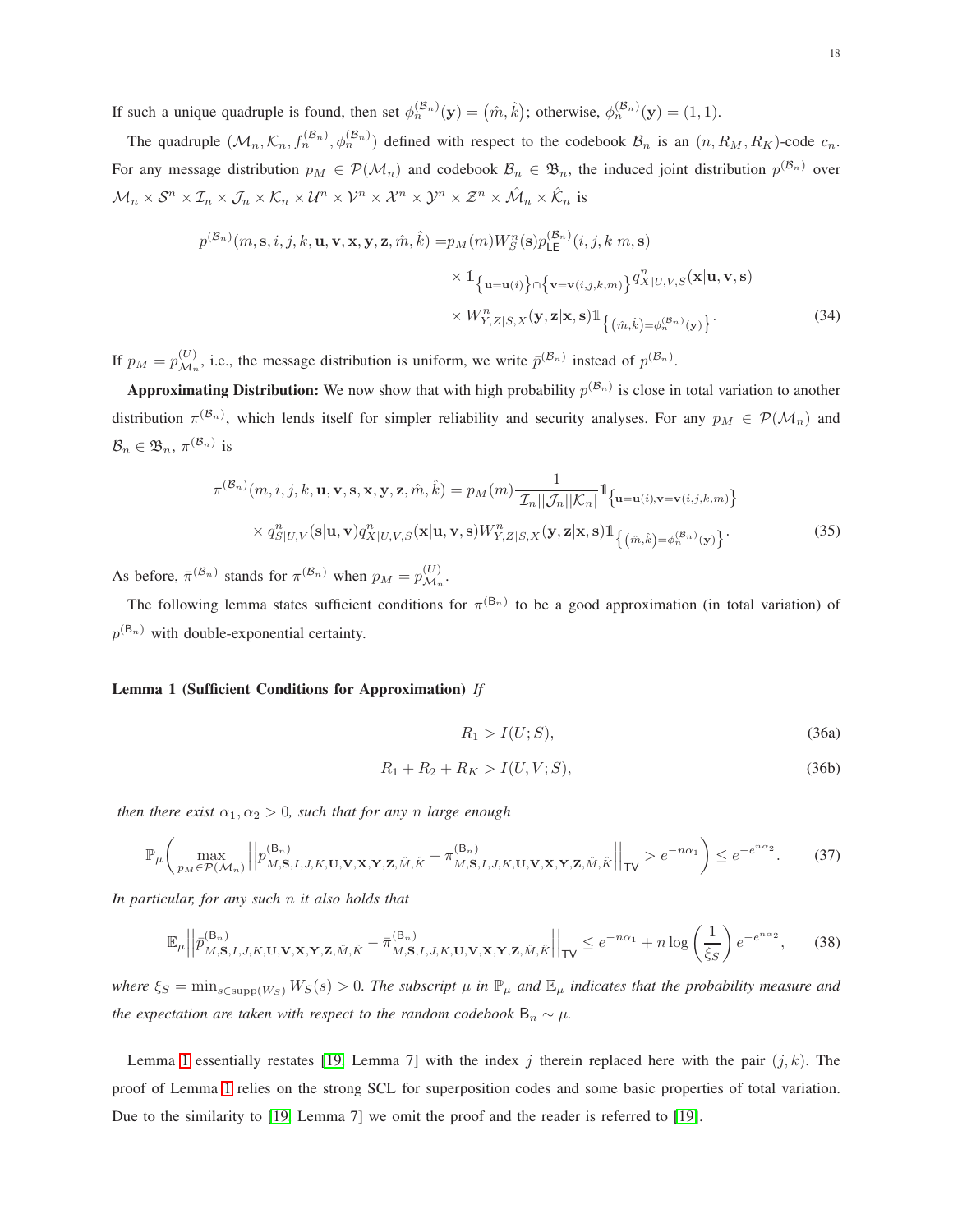Lemma [1](#page-17-0) is key for analyzing the performance of the proposed code. The reliability analysis that is presented next exploits the convergence of the expected value from [\(38\)](#page-17-2) to show that the average error probability can be made arbitrarily small. The expurgation method [\[34,](#page-34-5) Theorem 7.7.1] is used in a later stage of this proof to upgrade to a vanishing maximal error probability.

**Average Error Probability Analysis:** The average error probability<sup>[3](#page-18-1)</sup>  $\bar{e}(\mathcal{B}_n)$  associated with a codebook  $\mathcal{B}_n$  is

$$
\bar{e}(\mathcal{B}_n) \triangleq \frac{1}{|\mathcal{M}_n|} \sum_{m \in \mathcal{M}_n} e_m(\mathcal{B}_n) = \mathbb{P}_{\bar{P}(\mathcal{B}_n)} \left( \left( \hat{M}, \hat{K} \right) \neq (M, K) \right). \tag{39}
$$

Our next step is to establish that the expected value of  $\bar{e}(B_n)$  over the codebook ensemble is approximately the same under  $\bar{p}$  and  $\bar{\pi}$ . Then, the expected average error probability under  $\bar{\pi}$  is analyzed and shown to converge to zero as  $n \to \infty$ . Due to the simple structure of  $\bar{\pi}$ , this analysis requires nothing but standard typicality arguments. To do so we use the two following lemmas.

## <span id="page-18-2"></span>**Lemma 2 (Average Error Probability Under**  $\bar{p}$  **and**  $\bar{\pi}$ **)** *The following relation holds:*

$$
\left| \mathbb{E}_{\mu} \mathbb{P}_{\bar{p}^{(\mathsf{B}_{n})}} \left( \left( \hat{M}, \hat{K} \right) \neq (M, K) \right) - \mathbb{E}_{\mu} \mathbb{P}_{\bar{\pi}^{(\mathsf{B}_{n})}} \left( \left( \hat{M}, \hat{K} \right) \neq (M, K) \right) \right| \leq \mathbb{E}_{\mu} ||\bar{p}^{(\mathsf{B}_{n})} - \bar{\pi}^{(\mathsf{B}_{n})}||_{\mathsf{TV}}, \tag{40}
$$

<span id="page-18-3"></span>where  $\mathbb{E}_{\mu} \big| \big| \bar{p}^{(\mathsf{B}_n)} - \bar{\pi}^{(\mathsf{B}_n)} \big| \big|_{\mathsf{TV}}$  *is a shorthand for*  $\mathbb{E}_{\mu} \big|$  $\left| \bar{p}_{M,\mathbf{S},I,J,K,\mathbf{U},\mathbf{V},\mathbf{X},\mathbf{Y},\mathbf{Z},\hat{M}}^{(\mathbf{B}_n)} - \bar{\pi}_{M,\mathbf{S}}^{(\mathbf{B}_n)} \right|$  $M, S, I, J, K, U, V, X, Y, Z, \hat{M}$  $\begin{array}{c} \begin{array}{c} \begin{array}{c} \end{array}\\ \begin{array}{c} \end{array} \end{array} \end{array}$ |<br>|<sub>TV</sub>.

**Lemma 3 (Average Error Probability Under**  $\bar{\pi}$ ) *If the rate tuple*  $(R_M, R_K, R_1, R_2)$  *satisfies* 

<span id="page-18-0"></span>
$$
R_M + R_K + R_2 < I(V;Y|U),\tag{41a}
$$

$$
R_M + R_K + R_1 + R_2 < I(U, V; Y),\tag{41b}
$$

*then*

$$
\mathbb{E}_{\mu} \mathbb{P}_{\bar{\pi}^{(\mathsf{B}_n)}}\left(\left(\hat{M}, \hat{K}\right) \neq \left(M, K\right)\right) \xrightarrow[n \to \infty]{} 0. \tag{42}
$$

The proof of Lemma [2](#page-18-2) is found in the *Average Error Probability Analysis* part of Section VI-B in [\[19\]](#page-33-15). Lemma [3](#page-18-3) is also proven in the same reference by standard typicality decoding arguments. We stress that the conditions in [\(41\)](#page-18-0) ensure reliable decoding of the four indices  $(i, j, k, m)$ , and, in particular, of the SM-SK pair  $(m, k)$ .

Combining the claims of Lemmas [2-](#page-18-2)[3](#page-18-3) with [\(38\)](#page-17-2) from Lemma [1,](#page-17-0) we have that as long as [\(41\)](#page-18-0) and [\(36\)](#page-17-1) are satisfied

$$
\mathbb{E}_{\mu}\bar{e}(B_n) \xrightarrow[n \to \infty]{} 0. \tag{43}
$$

**Key Analysis:** The structure of  $\pi^{(\mathcal{B}_n)}$  from [\(35\)](#page-17-3) implies that for any  $\mathcal{B}_n \in \mathfrak{B}_n$  and  $m \in \mathcal{M}_n$  we have  $\pi^{(\mathcal{B}_n)}_{K|M=m}$  $p_{\mathcal{K}_m}^{(U)}$  $\mathcal{K}_n^{(0)}$ . Adopting the same abuse of notation we used for the reliability analysis, we use Lemma [1](#page-17-0) to upper bound

<span id="page-18-1"></span><sup>&</sup>lt;sup>3</sup>We slightly abuse notation here because  $\bar{e}$  and  $e_m$  are actually functions of the code  $c_n$  rather than the codebook  $\mathcal{B}_n$ . However, since  $\mathcal{B}_n$ uniquely defines  $c_n$  we prefer this presentation for the sake of simplicity.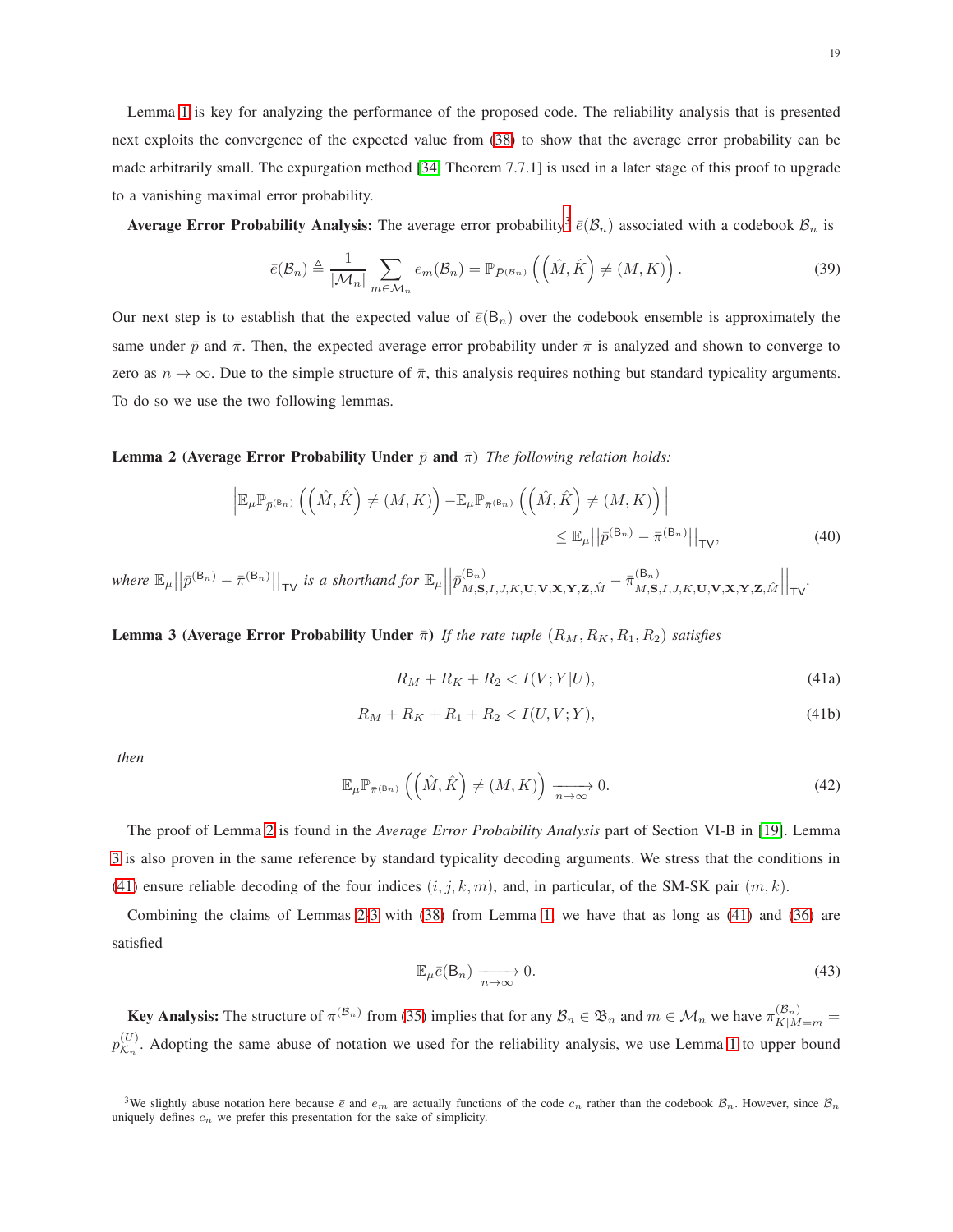the probability that  $\delta(B_n)$  does not decay exponentially fast to zero as n grows. Therefore, assuming [\(36\)](#page-17-1) holds, we have that there exists  $\eta_1, \eta_2 >$  such that

$$
\mathbb{P}_{\mu}\left(\delta(\mathsf{B}_{n}) > e^{-n\eta_{1}}\right) = \mathbb{P}_{\mu}\left(\max_{m \in \mathcal{M}_{n}} \left\|p_{K|M=m}^{(\mathsf{B}_{n})} - p_{K_{n}}^{(U)}\right\|_{\text{TV}} > e^{-n\eta_{1}}\right)
$$

$$
= \mathbb{P}_{\mu}\left(\max_{m \in \mathcal{M}_{n}} \left\|p_{K|M=m}^{(\mathsf{B}_{n})} - \pi_{K|M=m}^{(\mathsf{B}_{n})}\right\|_{\text{TV}} > e^{-n\eta_{1}}\right)
$$

$$
\leq \mathbb{P}_{\mu}\left(\max_{p_{M} \in \mathcal{P}(\mathcal{M}_{n})} \left\|p_{M,K}^{(\mathsf{B}_{n})} - \pi_{M,K}^{(\mathsf{B}_{n})}\right\|_{\text{TV}} > e^{-n\eta_{1}}\right)
$$

$$
\stackrel{(a)}{\leq} e^{-e^{n\eta_{2}}},\tag{44}
$$

where (a) is by [\(37\)](#page-17-4) from Lemma [1.](#page-17-0) We proceed with the security analysis.

<span id="page-19-0"></span>Security Analysis: This part mainly deals with analyzing the SS metric under the distribution  $\pi^{(B_n)}$ . The following lemma explains the reason for doing so. It states that if SS is attained for a codebook  $B_n \in \mathfrak{B}_n$  under  $\pi^{(\mathcal{B}_n)}$  then it is also attained under  $p^{(\mathcal{B}_n)}$ .

Lemma 4 (SS for Induced vs. Approximating Distribution) Let  $\mathcal{B}_n \in \mathfrak{B}_n$  and  $\beta_1 > 0$ , such that for all  $p_M \in$  $\mathcal{P}(\mathcal{M}_n)$  and *n* sufficiently large (independent of  $p_M$ )

<span id="page-19-1"></span>
$$
\left| \left| p_M p_{K,\mathbf{Z}|M}^{(\mathcal{B}_n)} - p_M \pi_{K,\mathbf{Z}|M}^{(\mathcal{B}_n)} \right| \right|_{\text{TV}} \le e^{-n\beta_1}.
$$
\n(45)

*Then, there exist*  $\beta_2 > 0$  *such that for all*  $p_M \in \mathcal{P}(\mathcal{M}_n)$  *and large enough values of n (independent of*  $p_M$ *), we have*

<span id="page-19-2"></span>
$$
\left| I_{p^{(\mathcal{B}_{n})}}(M,K;\mathbf{Z}) - I_{\pi^{(\mathcal{B}_{n})}}(M,K;\mathbf{Z}) \right| \leq e^{-n\beta_2},\tag{46}
$$

where the subscripts  $p^{(\mathcal{B}_n)}$  and  $\pi^{(\mathcal{B}_n)}$  indicate that a mutual information term is calculated with respect to the *corresponding PMF.*

The proof of Lemma [4](#page-19-0) extends that of [\[19,](#page-33-15) Lemma 8], and is provided in Appendix [D.](#page-30-0)

The hypothesis from [\(45\)](#page-19-1) essentially follows from Lemma [1.](#page-17-0) Thus, if [\(36\)](#page-17-1) holds, then so does [\(46\)](#page-19-2), on account of which we have

<span id="page-19-3"></span>
$$
\ell_{\mathsf{Sem}}(\mathcal{B}_n) \triangleq \max_{P_M \in \mathcal{P}(\mathcal{M}_n)} I_{p(\mathcal{B}_n)}(M, K; \mathbf{Z}) \le \max_{P_M \in \mathcal{P}(\mathcal{M}_n)} I_{\pi(\mathcal{B}_n)}(M, K; \mathbf{Z}) + e^{-n\beta_2}.
$$
\n(47)

This implies that any codebook for which the RHS of [\(47\)](#page-19-3) is small is SS.

Fix  $\mathcal{B}_n$  and  $p_M \in \mathcal{P}(\mathcal{M}_n)$ , and consider

$$
I_{\pi(\mathcal{B}_n)}(M, K; \mathbf{Z}) \leq I_{\pi(\mathcal{B}_n)}(M, K; I, \mathbf{U}, \mathbf{Z})
$$
  
\n
$$
= \mathsf{D}\Big(\pi_{M, K, \mathbf{Z}, I, \mathbf{U}}^{(\mathcal{B}_n)} \Big\|\pi_{M, K}^{(\mathcal{B}_n)} \pi_{\mathbf{Z}, I, \mathbf{U}}^{(\mathcal{B}_n)}\Big)
$$
  
\n
$$
\stackrel{(a)}{=} \mathsf{D}\Big(\pi_{M, K}^{(\mathcal{B}_n)} \pi_{I, \mathbf{U}}^{(\mathcal{B}_n)} \pi_{\mathbf{Z}|M, K, I, \mathbf{U}}^{(\mathcal{B}_n)} \Big\|\pi_{M, K}^{(\mathcal{B}_n)} \pi_{I, \mathbf{U}}^{(\mathcal{B}_n)} \pi_{\mathbf{Z}|I, \mathbf{U}}^{(\mathcal{B}_n)}\Big)
$$
  
\n
$$
\stackrel{(b)}{=} \mathsf{D}\Big(\pi_{\mathbf{Z}|M, K, I, \mathbf{U}}^{(\mathcal{B}_n)} \Big\|\pi_{\mathbf{Z}|I, \mathbf{U}}^{(\mathcal{B}_n)} \Big\|\pi_{M, K}^{(\mathcal{B}_n)} \pi_{I, \mathbf{U}}^{(\mathcal{B}_n)}\Big)
$$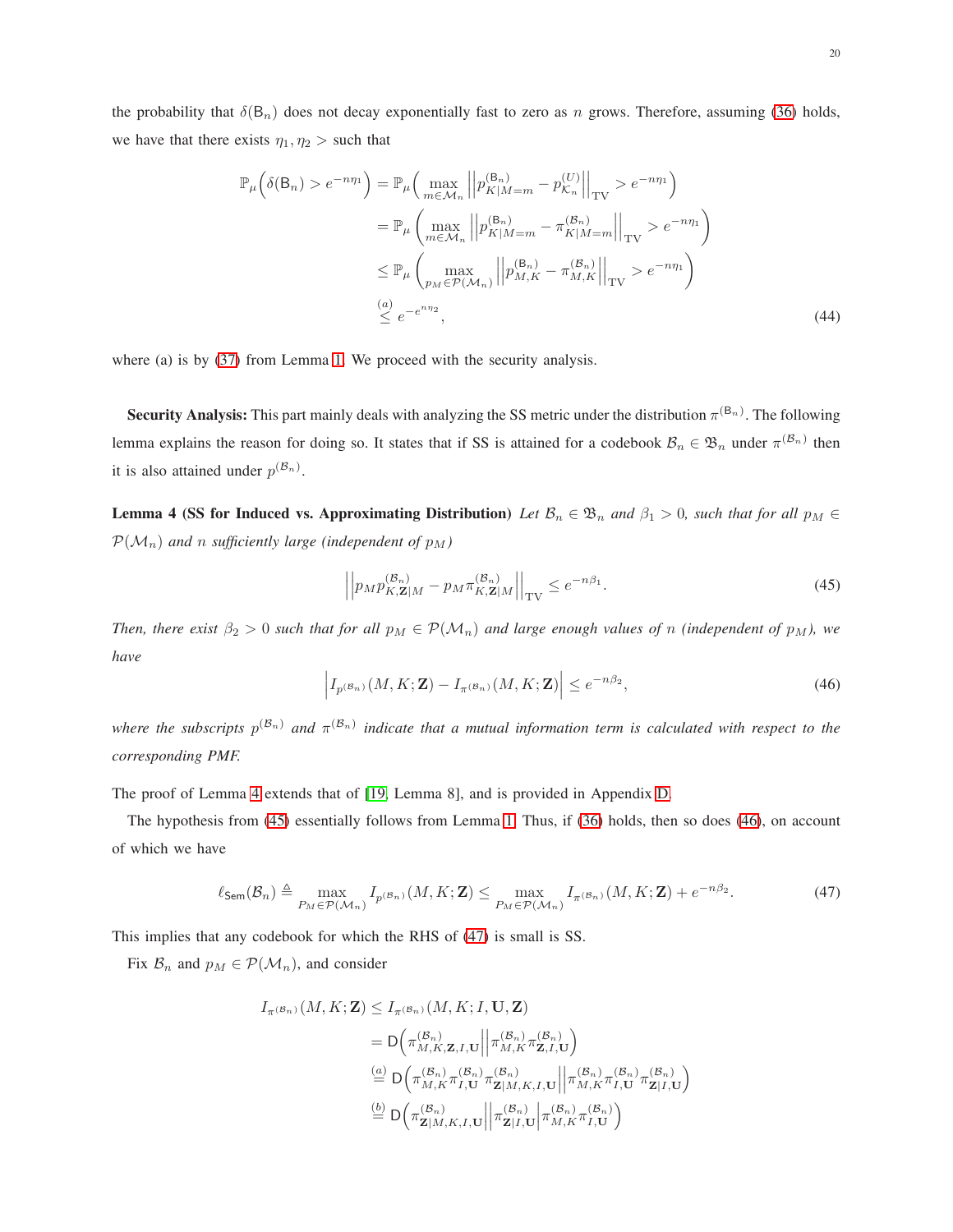<span id="page-20-0"></span>
$$
\stackrel{(c)}{\leq} \mathsf{D}\Big(\pi_{\mathbf{Z}|M,K,I,\mathbf{U}}^{(\mathcal{B}_n)}\Big\|q_{Z|U}^n\Big|\pi_{M,K}^{(\mathcal{B}_n)}\pi_{I,\mathbf{U}}^{(\mathcal{B}_n)}\Big),\tag{48}
$$

where (a) is because  $\pi_{M,K,I,U}^{(\mathcal{B}_n)} = \pi_{M,K}^{(\mathcal{B}_n)} \pi_{I,U}^{(\mathcal{B}_n)}$  (see [\(35\)](#page-17-3)), (b) is by the relative entropy chain rule, while (c) follows from

$$
\mathsf{D}\left(\pi_{\mathbf{Z}|M,K,I,\mathbf{U}}^{(\mathcal{B}_n)}\middle\middle\vert \pi_{\mathbf{Z}|I,\mathbf{U}}^{(\mathcal{B}_n)}\middle\vert \pi_{M,K}^{(\mathcal{B}_n)}\pi_{I,\mathbf{U}}^{(\mathcal{B}_n)}\right) = \mathsf{D}\left(\pi_{\mathbf{Z}|M,K,I,\mathbf{U}}^{(\mathcal{B}_n)}\middle\middle\vert \left|q_{Z|U}^n\middle\vert \pi_{M,K}^{(\mathcal{B}_n)}\pi_{I,\mathbf{U}}^{(\mathcal{B}_n)}\right.\right) - \mathsf{D}\left(\pi_{\mathbf{Z}|I,\mathbf{U}}^{(\mathcal{B}_n)}\middle\middle\vert \left|q_{Z|U}^n\middle\vert \pi_{M,K}^{(\mathcal{B}_n)}\pi_{I,\mathbf{U}}^{(\mathcal{B}_n)}\right.\right) (49)
$$

and the non-negativity of relative entropy. Here,  $q_{Z|U}$  is the conditional marginal of the single-letter distribution  $W_S q_{U,V,X|S}W_{Y,Z|X,S}.$ 

Maximizing both sides of [\(48\)](#page-20-0) over all message distributions  $p_M \in \mathcal{P}(\mathcal{M}_n)$ , we further have

$$
\max_{p_M \in \mathcal{P}(\mathcal{M}_n)} I_{\pi}(M, K; \mathbf{Z})
$$
\n
$$
\leq \max_{p_M \in \mathcal{P}(\mathcal{M}_n)} D(\pi_{\mathbf{Z}|M,K,I,\mathbf{U}}^{(B_n)} || q_{Z|U}^{n} | \pi_{M,K}^{(B_n)} \pi_{I,\mathbf{U}}^{(B_n)})
$$
\n
$$
= \max_{p_M \in \mathcal{P}(\mathcal{M}_n)} \sum_{(m,k) \in \mathcal{M}_n \times \mathcal{K}_n} \pi_{M,K}^{(B_n)}(m,k) D(\pi_{\mathbf{Z}|M=m,K=k,I,\mathbf{U}}^{(B_n)} || q_{Z|U}^{n} | \pi_{I,\mathbf{U}}^{(B_n)})
$$
\n
$$
\leq \max_{p_M \in \mathcal{P}(\mathcal{M}_n)} \sum_{(m,k) \in \mathcal{M}_n \times \mathcal{K}_n} \pi_{M,K}^{(B_n)}(m,k) \max_{(\tilde{m},\tilde{k}) \in \mathcal{M} \times \mathcal{K}_n} D(\pi_{\mathbf{Z}|M=\tilde{m},K=\tilde{k},I,\mathbf{U}}^{(B_n)} || q_{Z|U}^{n} | \pi_{I,\mathbf{U}}^{(B_n)})
$$
\n
$$
= \max_{(m,k) \in \mathcal{M}_n \times \mathcal{K}_n} D(\pi_{\mathbf{Z}|M=m,K=k,I,\mathbf{U}}^{(B_n)} || q_{Z|U}^{n} | \pi_{I,\mathbf{U}}^{(B_n)}).
$$
\n(50)

Inserting [\(50\)](#page-20-1) into [\(47\)](#page-19-3), we have that if [\(36\)](#page-17-1) holds, then

<span id="page-20-2"></span><span id="page-20-1"></span>
$$
\ell_{\mathsf{Sem}}(\mathcal{B}_n) \le \max_{(m,k)\in\mathcal{M}_n\times\mathcal{K}_n} \mathsf{D}\Big(\pi_{\mathbf{Z}|M=m,K=k,I,\mathbf{U}}^{(\mathcal{B}_n)}\Big| \Big| q_{Z|U}^n \Big|\pi_{I,\mathbf{U}}^{(\mathcal{B}_n)}\Big) + e^{-n\beta_2}.\tag{51}
$$

<span id="page-20-3"></span>The two following lemmas state conditions under which the probability that the RHS of [\(51\)](#page-20-2) vanishes exponentially quickly with  $n$  is double-exponentially close to 1.

**Lemma 5 (Total Variation Dominates Relative Entropy)** *Let*  $X$  and  $Y$  *be finite sets, and for any*  $n \in \mathbb{N}$  *let*  $p_{\mathbf{X}} \in \mathcal{P}(\mathcal{X}^n)$ ,  $p_{\mathbf{Y}|\mathbf{X}} : \mathcal{X}^n \to \mathcal{P}(\mathcal{Y}^n)$  and  $q_{Y|X} : \mathcal{X} \to \mathcal{P}(\mathcal{Y})$ . If  $p_{\mathbf{Y}|\mathbf{X}=\mathbf{x}} \ll q_{Y|X=\mathbf{x}}^n$ , for all  $\mathbf{x} \in \mathcal{X}^n$ , i.e.,  $p_{\mathbf{Y}|\mathbf{X}=\mathbf{x}}$ *is absolutely continuous with respect to*  $q_{Y|X=x}^n$ , then

$$
D(p_{\mathbf{Y}|\mathbf{X}}||q_{Y|X}^{n}|p_{\mathbf{X}}) \leq ||p_{\mathbf{X}}p_{\mathbf{Y}|\mathbf{X}} - p_{\mathbf{X}}q_{Y|X}^{n}||_{TV} \left(n \log |\mathcal{Y}| + \log \frac{1}{||p_{\mathbf{X}}p_{\mathbf{Y}|\mathbf{X}} - p_{\mathbf{X}}q_{Y|X}^{n}||_{TV}} + n \log \xi_{Y|X}\right), (52)
$$
  
where  $\xi_{Y|X} = \min_{\substack{(x,y)\in \mathcal{X}\times\mathcal{Y}:\\q_{Y|X}(y|x)>0}} q_{Y|X}(y|x).$ 

Lemma [5](#page-20-3) is [\[19,](#page-33-15) Lemma 9] and its proof is omitted. It is readily verified that  $\pi_{\mathbf{Z}|M=m,K=k,I=i,\mathbf{U}=\mathbf{u}}^{(\mathcal{B}_n)} \ll q_{Z|U=\mathbf{u}}^n$ , for each  $(m, i, k, u) \in M_n \times I_n \times K_n \times U^n$ . Combining Lemma [5](#page-20-3) and [\(51\)](#page-20-2), we see that if  $B_n \in \mathfrak{B}_n$  is a codebook with rates satisfying [\(36\)](#page-17-1), and there exists  $\zeta_1 > 0$  such that

<span id="page-20-4"></span>
$$
\max_{(m,k)\in\mathcal{M}_n\times\mathcal{K}_n} \left\| \pi_{I,\mathbf{U}}^{(\mathsf{B}_n)} \pi_{\mathbf{Z}|M=m,K=k,I,\mathbf{U}}^{(\mathsf{B}_n)} - \pi_{I,\mathbf{U}}^{(\mathsf{B}_n)} q_{Z|U}^n \right\|_{\text{TV}} \le e^{-n\zeta_1},\tag{53a}
$$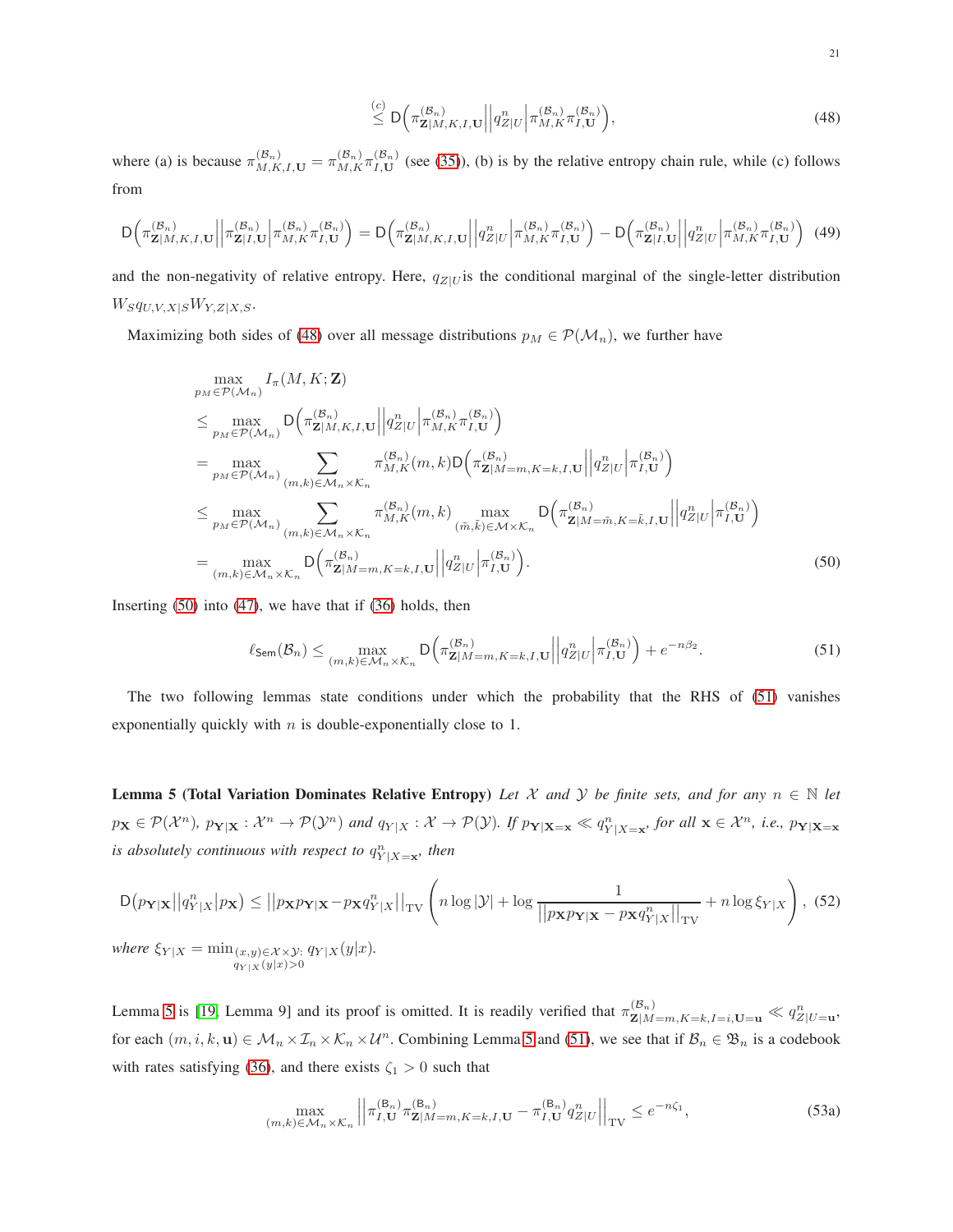for any sufficiently large *n*, then there exists  $\zeta_2 > 0$  for which

$$
\ell_{\mathsf{Sem}}(\mathcal{B}_n) \le e^{-n\zeta_2} \tag{53b}
$$

<span id="page-21-1"></span>as n grows.

**Lemma 6 (Sufficient Conditions for SS)** If the rate tuple  $(R_M, R_K, R_1, R_2) \in \mathbb{R}_+^4$  satisfies [\(36a\)](#page-17-5) and

<span id="page-21-0"></span>
$$
R_2 > I(V;Z|U),\tag{54}
$$

*then there exist*  $\gamma_1, \gamma_2 > 0$ *, such that for n sufficiently large* 

$$
\mathbb{P}_{\mu}\left(\max_{(m,k)\in\mathcal{M}_{n}\times\mathcal{K}_{n}}\left|\left|\pi_{I,\mathbf{U}}^{(\mathsf{B}_{n})}\pi_{\mathbf{Z}|M=m,K=k,I,\mathbf{U}}^{(\mathsf{B}_{n})}-\pi_{I,\mathbf{U}}^{(\mathsf{B}_{n})}q_{Z|U}^{n}\right|\right|_{\mathrm{TV}}>e^{-n\gamma_{1}}\right)\leq e^{-e^{n\gamma_{2}}}.
$$
\n(55)

Lemma [6](#page-21-1) follows by the security analysis from [\[19\]](#page-33-15) with  $(M, K) = (m, k)$  in the role of  $M = m$  therein. Combining the lemma with [\(53\)](#page-20-4), we deduce that there exist  $\tau_1, \tau_2 > 0$  such that

$$
\mathbb{P}_{\mu}\left(\ell_{\text{Sem}}(B_n) > e^{-n\tau_1}\right) \leq e^{-e^{n\tau_2}},\tag{56}
$$

for any sufficiently large  $n$ .

**Code Extraction:** The above derivation shows that if  $(36)$ ,  $(41)$  and  $(54)$  are simultaneously satisfied, then

<span id="page-21-4"></span>
$$
\mathbb{E}_{\mathsf{B}_n}\bar{e}(\mathsf{B}_n) \xrightarrow[n \to \infty]{} 0,\tag{57a}
$$

and for sufficiently large  $n$ , we also have

$$
\mathbb{P}_{\mu}\left(\delta(\mathsf{B}_{n}) > e^{-n\eta_{1}}\right) \leq e^{-e^{n\eta_{2}}},\tag{57b}
$$

$$
\mathbb{P}_{\mu}\left(\ell_{\mathsf{Sem}}(\mathsf{B}_n) > e^{-n\tau_1}\right) \leq e^{-e^{n\tau_2}}.\tag{57c}
$$

The Selection Lemma from [\[9,](#page-33-25) Lemma 5] implies the existence of a sequence of superposition codebooks  $\mathcal{B}_n\}_{n\in\mathbb{N}}$  (an outcome of the random codebook sequence  $\{B_n\}_{n\in\mathbb{N}}$ ), for which

<span id="page-21-3"></span><span id="page-21-2"></span>
$$
\bar{e}(\mathcal{B}_n) \xrightarrow[n \to \infty]{} 0,\tag{58a}
$$

$$
\mathbb{1}_{\left\{\delta(\mathcal{B}_n) > e^{-n\eta_1}\right\}} \xrightarrow[n \to \infty]{} 0,\tag{58b}
$$

$$
\mathbb{1}_{\left\{\ell_{\text{Sem}}(\mathcal{B}_n) > e^{-n\tau_1}\right\}} \xrightarrow[n \to \infty]{} 0. \tag{58c}
$$

Since the indicator functions in  $(58b)$ -[\(58c\)](#page-21-3) take only the values 0 and 1, we have that for any n large enough

<span id="page-21-5"></span>
$$
\delta(\mathcal{B}_n) \le e^{-n\eta_1},\tag{59a}
$$

$$
\ell_{\mathsf{Sem}}(\mathcal{B}_n) \le e^{-n\tau_1}.\tag{59b}
$$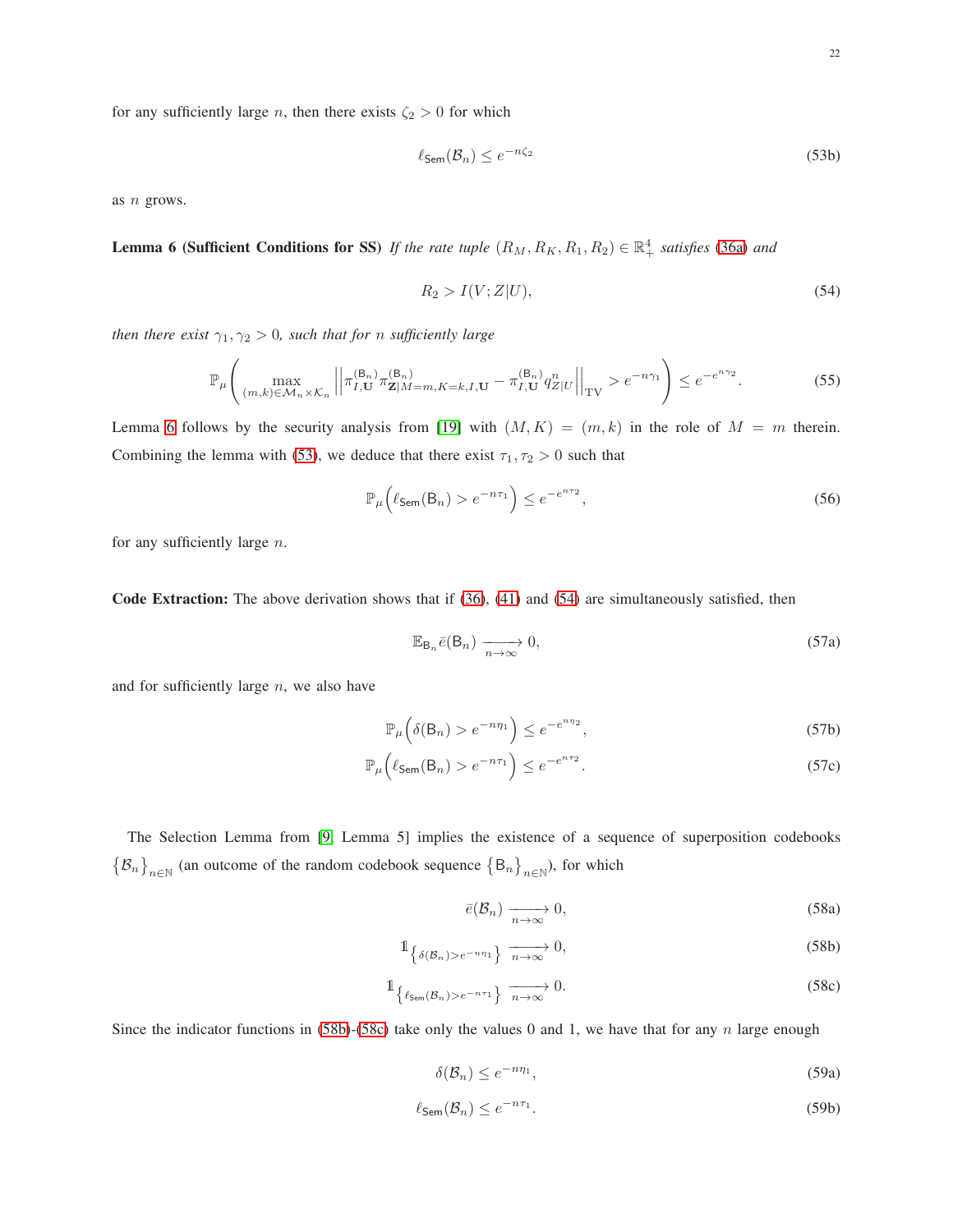On account of [\(57a\)](#page-21-4) and [\(59\)](#page-21-5), we have that  $\{\mathcal{B}_n\}_{n\in\mathbb{N}}$  is SS, satisfies the target key statistics, and is reliable with respect to the *average* error probability.

Our last step is to upgrade  $\{\mathcal{B}_n\}_{n\in\mathbb{N}}$  to have a small *maximal* error probability. This is a standard step that uses the expurgation technique (see, e.g., [\[34,](#page-34-5) Theorem 7.7.1]). Namely, pushing the average error probability below  $\frac{\epsilon}{2}$ , at least half of the messages in  $\mathcal{M}_n$  result in a probability of error that is at most  $\epsilon$ . Throwing away the rest of the messages ensures a maximal error probability that is at most  $\epsilon$ , while inflicting a negligible rate loss. Discarding those messages does not harm the SS or the key uniformity and independence metric, thus producing a new sequence of codes that satisfies [\(8\)](#page-6-4). Applying the Fourier-Motzkin Elimination on [\(36\)](#page-17-1), [\(41\)](#page-18-0) and [\(54\)](#page-21-0) shows that any SM-SK rate pair  $(R_M, R_K) \in \mathcal{R}_A(q_{U,V,X|S})$  is achievable, which concludes the proof.

# VII. SUMMARY AND CONCLUDING REMARKS

<span id="page-22-0"></span>We studied the trade-off between the SM and SK rates that are simultaneously achievable over a SD-WTC with non-causal encoder CSI. This model subsumes all other instances of CSI availability as special cases. An inner bound on the SS message-key capacity region was derived based on a superposition coding scheme, the likelihood encoder and soft-covering arguments inspired by [\[19\]](#page-33-15).

We presented a class of SD-WTCs for which our inner bound achieves capacity, and demonstrated that for this class, the previously best known SM-SK trade-off region by Prabhakaran *et al.* [\[24\]](#page-33-20) is strictly sub-optimal. Furthermore, we showed that the inner bound derived here recovers the best lower bounds on either the SM [\[19\]](#page-33-15) or the SK [\[23\]](#page-33-17) rate achievable over the considered SD-WTC. Our derivations ensure SS, thus upgrading the security standard from most of the past results, which were derived under the weak secrecy metric.

As the message-key capacity region for this setup remains an open problem, finding good outer bounds is of particular interest. Extensions to multiple terminals, action dependent states [\[35\]](#page-34-6), and source reconstruction models should be examined as well.

# <span id="page-22-1"></span>APPENDIX A

# PROOF OF COROLLARY [1](#page-9-3)

Recall that the SD less-noisy-eavesdropper WTC with a key is the  $(\tilde{S}, \mathcal{X}, \tilde{\mathcal{Y}}, \mathcal{Z}, W_{\tilde{S}}, W_{\tilde{Y}, Z|X, \tilde{S}})$  SD-WTC, where  $\tilde{S} = \mathcal{L} \times \mathcal{S}, \ \tilde{\mathcal{Y}} = \mathcal{L} \times \mathcal{Y}, \ W_{\tilde{S}} = W_L \times W_S, \ \tilde{S} = (L, S), \ \tilde{Y} = (L', Y),$  whose transition matrix satisfies [\(17\)](#page-9-5) and the less-noisy condition.

A  $q_{U,X|S,L}$  induces a joint distribution over  $\mathcal{L} \times \mathcal{S} \times \mathcal{U} \times \mathcal{X} \times \mathcal{Y} \times \mathcal{Z}$  that is given by

<span id="page-22-2"></span>
$$
q_{L,S,U,X,Y,Z} \triangleq W_L W_S q_{U,X|S,L} W_{Y,Z|S,X}.
$$
\n
$$
(60)
$$

We now proceed with the direct and the converse proofs.

**Direct:** Fix  $q_{U,X|S}$  such that  $(U, X) \rightarrow S \rightarrow L$ . The structure of [\(60\)](#page-22-2) further implies that  $(S, U, X, Y, Z) \perp L$ . Evaluating the bounds from Theorem [1](#page-6-1) with respect to [\(60\)](#page-22-2), while setting  $V = (L, U)$  and using  $\tilde{S} = (L, S)$  and  $Y = (L, Y)$ , we have

$$
R_M \leq I(U, V; \tilde{Y}) - I(U, V; \tilde{S})
$$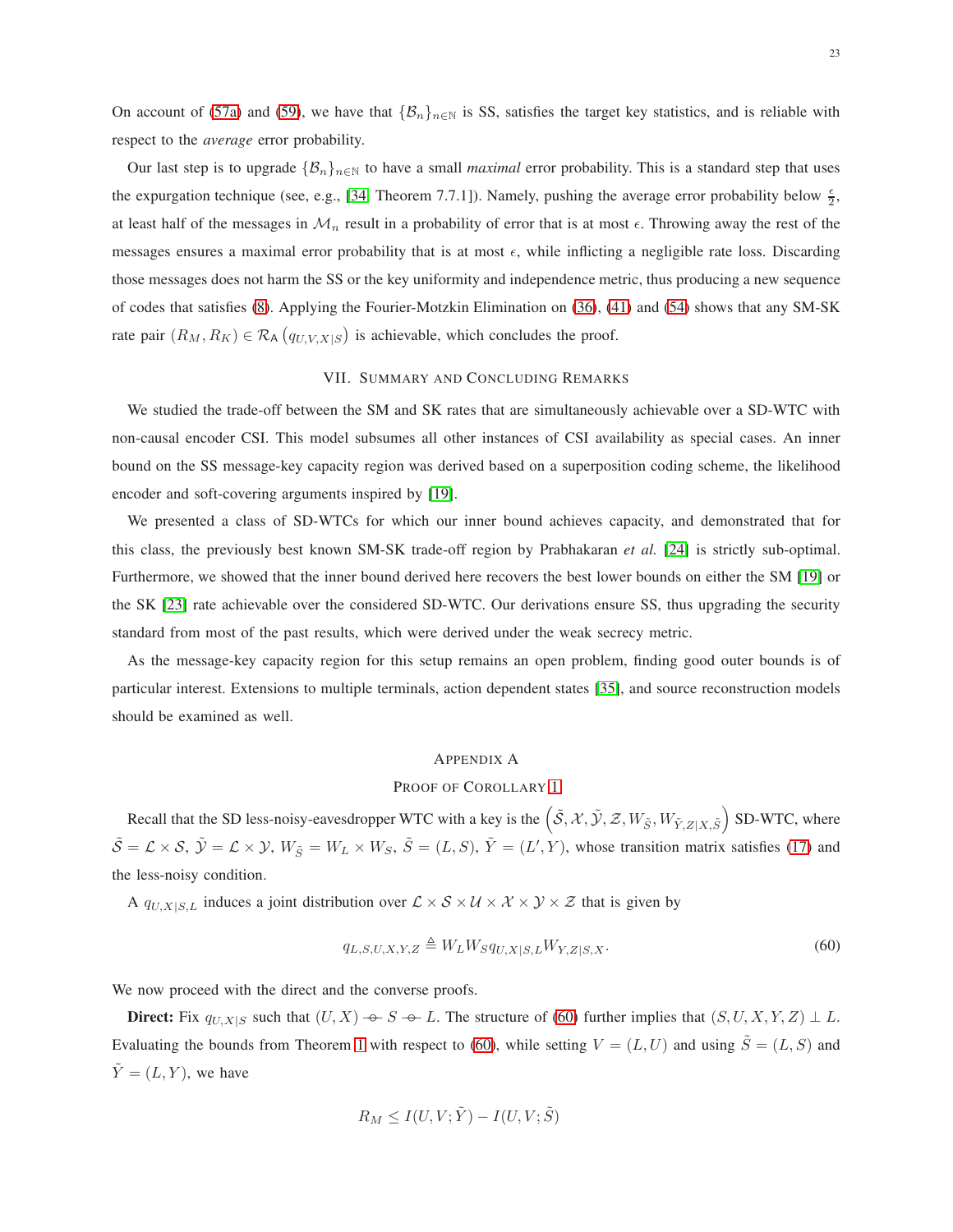<span id="page-23-1"></span><span id="page-23-0"></span>
$$
= I(L, U; L, Y) - I(L, U; L, S)
$$

$$
= I(U; Y|L) - I(U; S|L)
$$

$$
\stackrel{(a)}{=} I(U; Y) - I(U; S),
$$
(61a)

where (a) is because  $(S, U, Y)$  are independent of L. Combining the two bounds on the sum  $R_M + R_K$  in one, we further have

$$
R_K + R_M \le I(V; \tilde{Y}|U) - I(V; Z|U) - [I(U; \tilde{S}) - I(U; \tilde{Y})]^+
$$
  
=  $I(L; L, Y|U) - I(L; Z|U) - [I(U; L, S) - I(U; L, Y)]^+$   

$$
\stackrel{(a)}{=} H(L) - [I(U; S) - I(U; Y)]^+,
$$
 (61b)

where, similarly to the above, (a) is implied by the independence of  $(S, U, Y, Z)$  and L. Finally, due to [\(61a\)](#page-23-0), any joint distribution that produces a non-zero achievable region satisfies  $I(U;Y) - I(U;S) \geq 0$ ; hence, the term  $[I(U;S) - I(U;Y)]^+$  from [\(61b\)](#page-23-1) is zero. Maximizing over all  $q_{U,X|S}$  concludes the proof.

Converse: To get [\(18a\)](#page-9-2), notice that the secret communication rate of the setup cannot exceed the total reliable communication rate. Therefore, an upper bound on the secrecy capacity is given by the GP channel capacity formula [\[17\]](#page-33-13):

$$
\max_{q_{U,X|\tilde{S}}} \left[ I(U; \tilde{Y}) - I(U; \tilde{S}) \right],\tag{62}
$$

where, for each  $q_{U,X|\tilde{S}}$ , the underlying joint PMF is  $q_{U,X|\tilde{S}}W_{\tilde{Y}|X,\tilde{S}}$ , with  $\tilde{S} = (L, S)$  and  $\tilde{Y} = (L, Y)$ . We thus have

$$
R_M \leq \max_{q_{U,X|L,S}} [I(U;L,Y) - I(U;L,S)]
$$
  
\n
$$
= \max_{q_{U,X|L,S}} [I(U;Y|L) - I(U;S|L)]
$$
  
\n
$$
\stackrel{(a)}{=} \max_{q_{U,X|L,S}} [I(U;Y|L) - I(L,U;S)]
$$
  
\n
$$
\leq \max_{q_{U,X|L,S}} [I(L,U;Y) - I(L,U;S)]
$$
  
\n
$$
\leq \max_{q_{L,U,X|S}} [I(L,U;Y) - I(L,U;S)]
$$
  
\n
$$
\stackrel{(b)}{=} \max_{q_{U,X|S}} [I(U;Y) - I(U;S)],
$$
  
\n(63)

where (a) follows because L and S are independent (see [\(60\)](#page-22-2)), while (b) follows by recasting  $(L, U)$  as U.

For the bound on  $R_M + R_K$  from [\(18b\)](#page-9-4), we enhance the channel by allowing the encoder to control both the state S and the secret source L, yet constraining it to the original statistics  $W_S \times W_L$ . The obtained channel is equivalent to a WTC  $W_{\tilde{Y},\tilde{Z}|\tilde{X}}$  with input  $\tilde{X}=(L, S, X)$  and outputs  $\tilde{Y}=(L, Y)$  and  $\tilde{Z}=Z$  at the legitimate receiver and the eavesdropper, respectively. Therefore, the channel *secrecy capacity* [\[5\]](#page-33-3) is an upper bound on the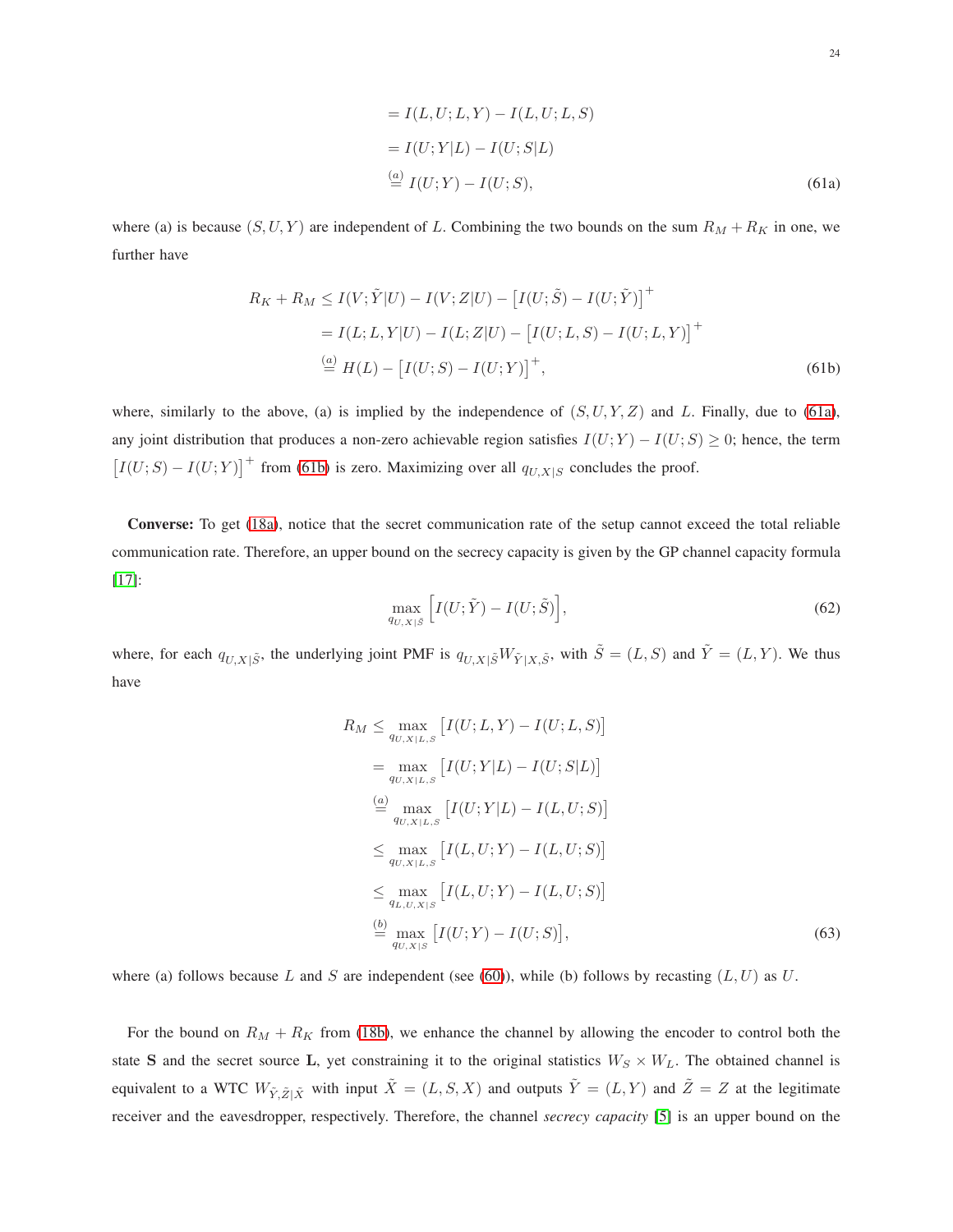sum of rates<sup>[4](#page-24-1)</sup>; thus,

$$
R_M + R_K \le \max_{q_{U,\tilde{X}}} \left[ I(U; \tilde{Y}) - I(U; \tilde{Z}) \right]. \tag{64}
$$

Now, note that for any  $q_{U,\tilde{X}} = q_{U,(L,S,X)}$  we have

$$
I(U; \tilde{Y}) - I(U; \tilde{Z}) = I(U; L, Y) - I(U; Z)
$$
  
=  $I(U; L|Y) + I(U; Y) - I(U; Z)$   

$$
\stackrel{(a)}{\leq} I(U; L|Y)
$$
  

$$
\leq H(L), \tag{65}
$$

where (a) is because the less-noisy property of the channel implies  $(U; Y) < I(U; Z)$ . This concludes the converse proof.

#### <span id="page-24-3"></span><span id="page-24-0"></span>APPENDIX B

## DEMONSTRATION OF INCORRECTNESS IN [\[31,](#page-34-2) THEOREM 1]

We first restate [\[31,](#page-34-2) Theorem 1] through the notations of this work. This theorem stipulates the following lower bound on the SK capacity  $C_{SK}$  of the SD-WTC with non-causal encoder  $CSI^5$  $CSI^5$ :

$$
C_{\mathsf{SK}} \ge R_{\mathsf{Zib}} \triangleq \max\Big[I(V;Y|U) - I(V;Z|U)\Big],\tag{66a}
$$

where the maximization is over all conditional PMFs  $q_{U|V}: V \to P(U)$  and  $q_{V,X|S}: S \to P(V \times X)$  satisfying

$$
I(V;Y) \ge I(V;S). \tag{66b}
$$

All the above MI terms are taken with respect to the appropriate marginals of  $W_S q_{U|V} q_{V,X|S} W_{Y,Z|S,X}$ , where  $U \rightarrow V \rightarrow (S, X) \rightarrow (Y, Z)$  forms a Markov chain.

Now consider the following setup.

- Let A, B and Q be three i.i.d. Ber( $\frac{1}{2}$ ) random variables. Also, set  $A^n$ ,  $B^n$  and  $Q^n$  as three n-fold random vectors whose coordinates are i.i.d. copies of A, B and Q, respectively.
- For each  $i \in [1:n]$ , let  $T_i = t(A_i, B_i, Q_i)$ , where  $t : \{0,1\}^3 \to \{0,1\}$  is the deterministic function

$$
t(a, b, q) = \begin{cases} a, & q = 0 \\ b, & q = 1 \end{cases}
$$
 (67)

 $T^n$  represents the output sequence of the deterministic and memoryless channel  $T = t(A, B, Q)$ , when it is fed by  $A^n$ ,  $B^n$  and  $Q^n$ .

<span id="page-24-1"></span><sup>4</sup> For the WTC without state, no additional secrecy may be extracted in the form of a key. [\[14,](#page-33-10) Channel Model]

<span id="page-24-2"></span> $5$  [\[31,](#page-34-2) Theorem 1] also incorporates a public communication link into the setup. We restate the theorem assuming that the public communication rate is zero.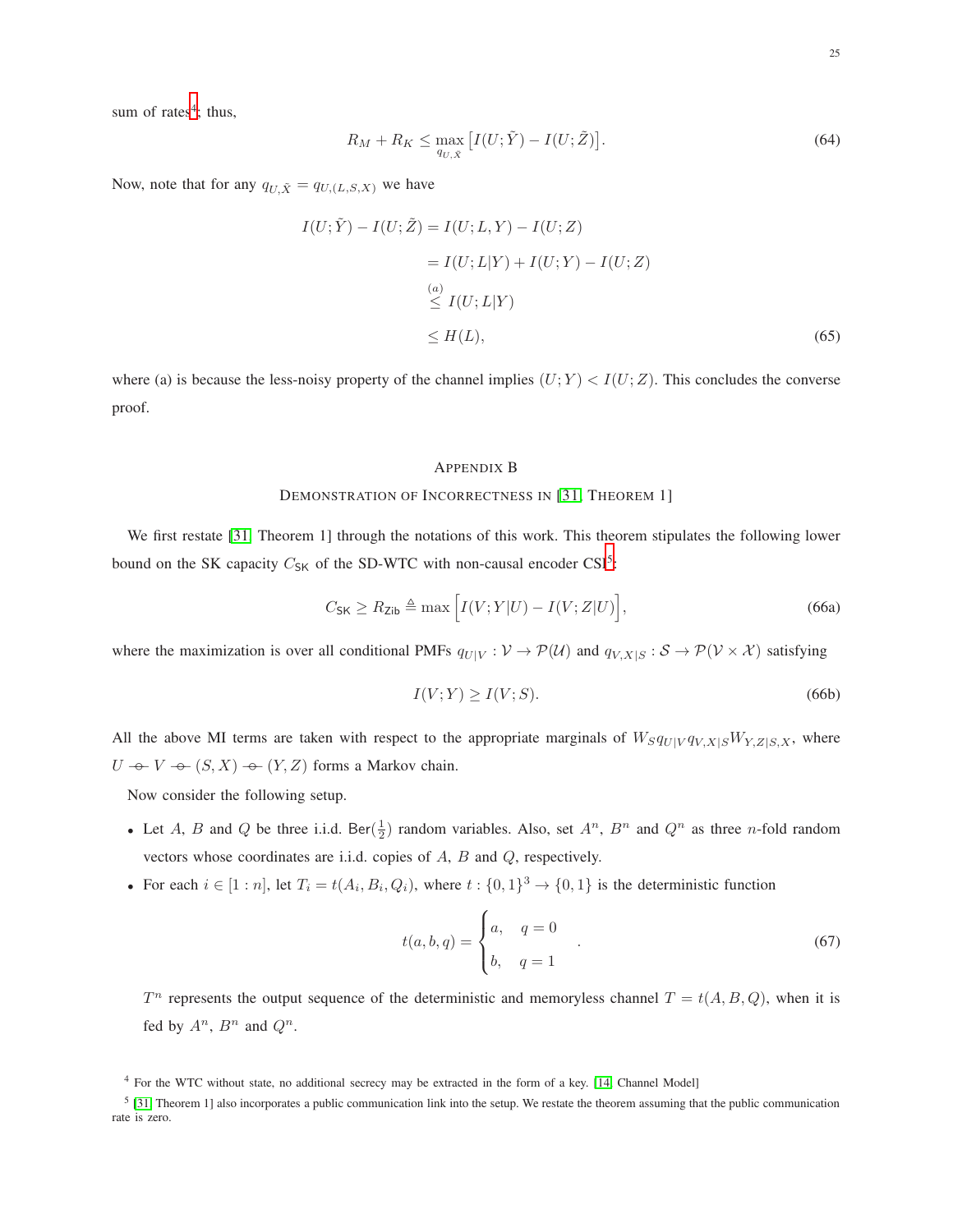- Let  $f_n$  be the stochastic encoder and  $\Psi^n$  be the sequence that  $f_n$  produces and transmits over a private binary bit-pipe to the legitimate receiver.
- The encoder observes  $(A^n, B^n)$  non-causally and determines the binary bit-pipe transmission  $\Psi^n$ .
- The decoder observes  $(Q^n, T^n, \Psi^n)$ .
- The eavesdropper observes  $A^n \oplus_n B^n$ , where  $\oplus_n$  stands for bit-wise addition modulo 2. (At each time instance the eavesdropper observes  $A_i + B_i \pmod{2}$ .

Thus, at each channel use  $i \in [1:n]$ , the encoder observes two fair coin tosses,  $A_i$  and  $B_i$ . The decoder observes only one of them, namely  $T_i$ , chosen at random (using a third fair coin  $Q_i$ ). The decoder knows which coin it observes, but the encoder does not. There is a *private* bit-pipe from the encoder to the decoder, which enables the transmission of a single noiseless bit each time the coins are flipped. The legitimate parties wish to agree upon a key that is kept secret from the eavesdropper (who observes only the modulo 2 addition of the two coins,  $A_i \oplus B_i$ , each time they are flipped).

Denoting the SK generated by the legitimate parties by  $K_n$ , the induced joint PMF of the system is

<span id="page-25-4"></span>
$$
q_{A^n,B^n,Q^n,T^n,\Psi^n,K_n}(a^n,b^n,q^n,t^n,\psi^n,k_n) = f_n(k_n,\psi^n|a^n,b^n) \prod_{i=1}^n \Big[ W_A(a_i)W_B(b_i)W_Q(q_i) \mathbb{1}_{\{T_i = t(a_i,b_i,q_i)\}} \Big].
$$
\n
$$
(68)
$$

To comply with our notations, we identify  $S = (A, B)$ ,  $X = \Psi$ ,  $Y = (T, Q, \Psi)$  and  $Z = A \oplus B$ , while also denoting by  $\tilde{Y} \triangleq (T, Q)$  the output-CSI pair observed by the decoder.

A valid choice of random variables for [\(66\)](#page-24-3) is

1)  $\Psi \sim \text{Ber}(\frac{1}{2})$  independent of  $(A, B, Q)$ ,

$$
2) U = Z = A \oplus B,
$$

$$
V = (A, B, \Psi),
$$

which achieves  $R_{\text{Zib}} = 2$ . Hence, by showing that the SK capacity of the proposed setup is strictly less than 2, we contradict the achievability of  $R_{\rm Zib}$  from [\[31,](#page-34-2) Theorem 1] as the SK rate for this setup. We do so by showing that the *vanishing average error probability* and the *weak secrecy* of the SK, used in the definition of achievability in [\[31\]](#page-34-2), cannot coexist in this setup while a SK rate of 2 is attained.

Consider a sequence of codes  ${c_n}_{n\in\mathbb{N}}$  achieving  $R_{\text{Zib}} = 2$  for the above setup. We have that there exists a sequence  $\{\epsilon_n\}$ , with  $\lim_{n\to\infty} \epsilon_n = 0$ , such that

<span id="page-25-0"></span>
$$
H(K_n) \ge 2n - n\epsilon_n,\tag{69a}
$$

<span id="page-25-3"></span><span id="page-25-2"></span><span id="page-25-1"></span>
$$
H(\Psi^n) \le n,\tag{69b}
$$

$$
H(K_n|\Psi^n, \tilde{Y}^n) \le n\epsilon_n,\tag{69c}
$$

$$
I(K_n; \Psi^n, Z^n) \le n\epsilon_n,\tag{69d}
$$

where: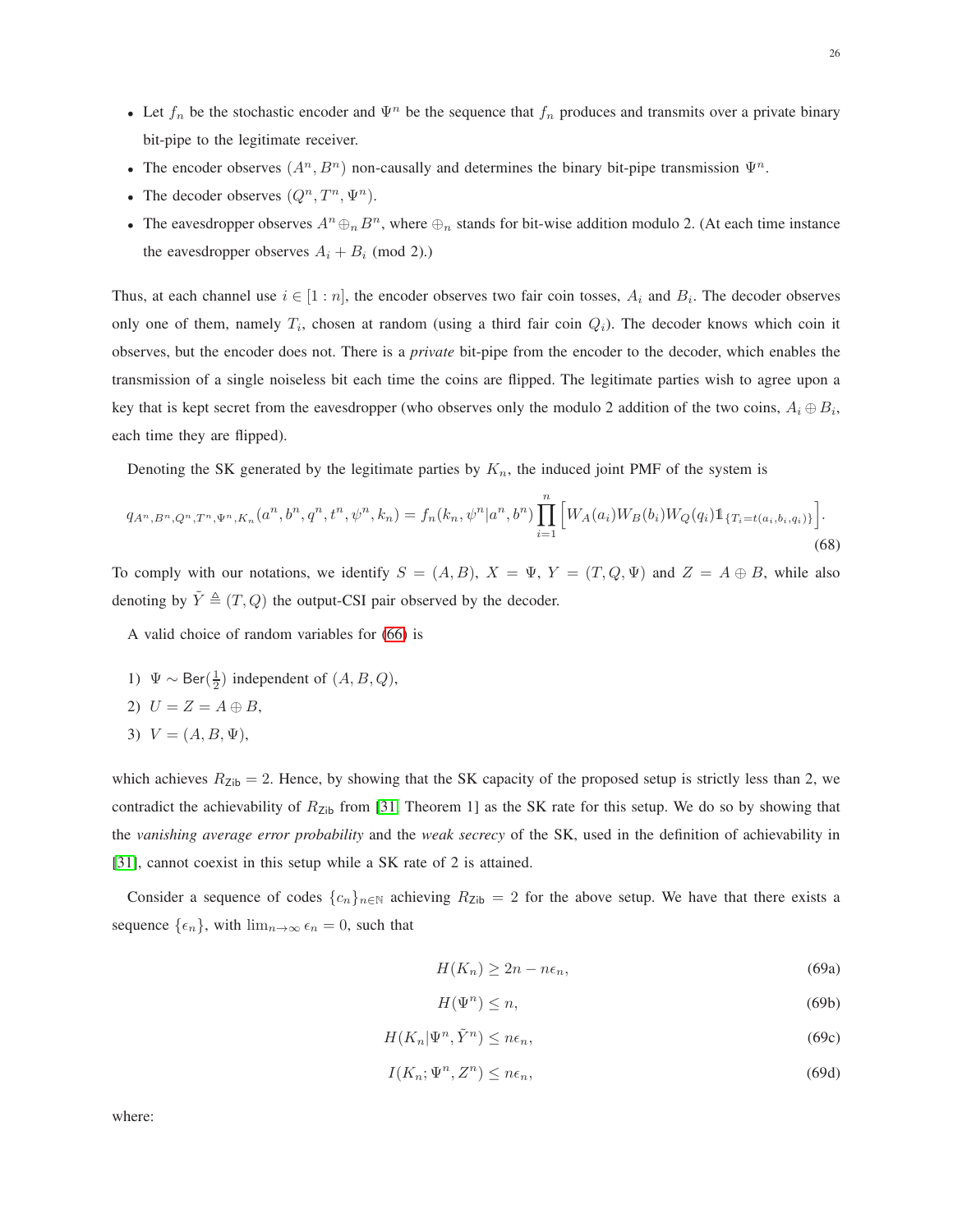- [\(69a\)](#page-25-0) follows by the definition of SK rate achievability<sup>[6](#page-26-0)</sup>.
- [\(69b\)](#page-25-1) is because the alphabet of  $\Psi^n$  is of size  $2^n$  and since a uniform distribution maximizes discrete entropy.
- [\(69c\)](#page-25-2) is Fano's inequality, following the requirement of vanishing decoding error.
- <span id="page-26-1"></span>[\(69d\)](#page-25-3) is the weak secrecy requirement.

Lemma 7 *For the considered setup, the SK capacity is upper bounded by 2 bits per channel use,*

$$
C_{\mathsf{SK}} \le 2. \tag{70}
$$

Lemma [7](#page-26-1) follows because the considered setup, but without an eavesdropper (i.e., when  $Z = 0$ ), falls within the framework of the *common randomness* (CR) problem in *Model i* from [\[36\]](#page-34-7).

*Proof:* Theorem 4.1 in [\[36\]](#page-34-7) shows that the CR capacity is upper bounded by

<span id="page-26-2"></span>
$$
C_{\mathsf{CR}} \le R + I(S; \tilde{Y}),\tag{71}
$$

where  $R$  is the rate of the communication link between the transmitter and the receiver. Evaluating the RHS of  $(71)$ with respect to the considered setup shows that it equals 2 (CR bits per channel use). This upper bound remains valid when a security requirement is introduced, since it can only reduce the admissible rates. г

Lemma [7](#page-26-1) guarantees the existence of a sequence  $\{\epsilon'_n\}$ , with  $\lim_{n\to\infty} \epsilon'_n = 0$ , such that the following condition may be added to the set [\(69\)](#page-25-3):

<span id="page-26-6"></span><span id="page-26-3"></span>
$$
H(K_n) \le 2n + n\epsilon'_n. \tag{72}
$$

Another technical lemma we need is stated next. Its proof is relegated to Appendix [E.](#page-30-1)

Lemma 8 *If* [\(69a\)](#page-25-0)*-*[\(69c\)](#page-25-2) *hold, then*

<span id="page-26-4"></span>
$$
H(A^n, B^n | K_n) \le 4n\epsilon_n. \tag{73}
$$

Now, combining [\(72\)](#page-26-3) and [\(73\)](#page-26-4), we have

<span id="page-26-5"></span>
$$
H(K_n|A^n, B^n) = H(K_n) - H(A^n, B^n) + H(A^n, B^n|K_n) \le 2n + n\epsilon'_n - 2n + H(A^n, B^n|K_n) \le (4\epsilon_n + \epsilon'_n)n. \tag{74}
$$

Using [\(74\)](#page-26-5) we can finally lower bound the conditional information leakage term  $I(K_n; \Psi^n, Z^n)$ . To do so, first consider

$$
H(K_n|Z^n) \le H(K_n, A^n, B^n|Z^n)
$$
  
=  $H(A^n, B^n|Z^n) + H(K_n|A^n, B^n, Z^n)$   
 $\le H(A^n, B^n|Z^n) + H(K_n|A^n, B^n)$   
 $\stackrel{(a)}{\le H(A^n, B^n|Z^n) + (4\epsilon_n + \epsilon'_n)n}$   
 $\stackrel{(b)}{=} H(A^n, B^n) - H(Z^n) + (4\epsilon_n + \epsilon'_n)n$ 

<span id="page-26-0"></span> ${}^{6}$ In fact, apparently in [\[31\]](#page-34-2) a strong requirement was used, not including the vanishing term.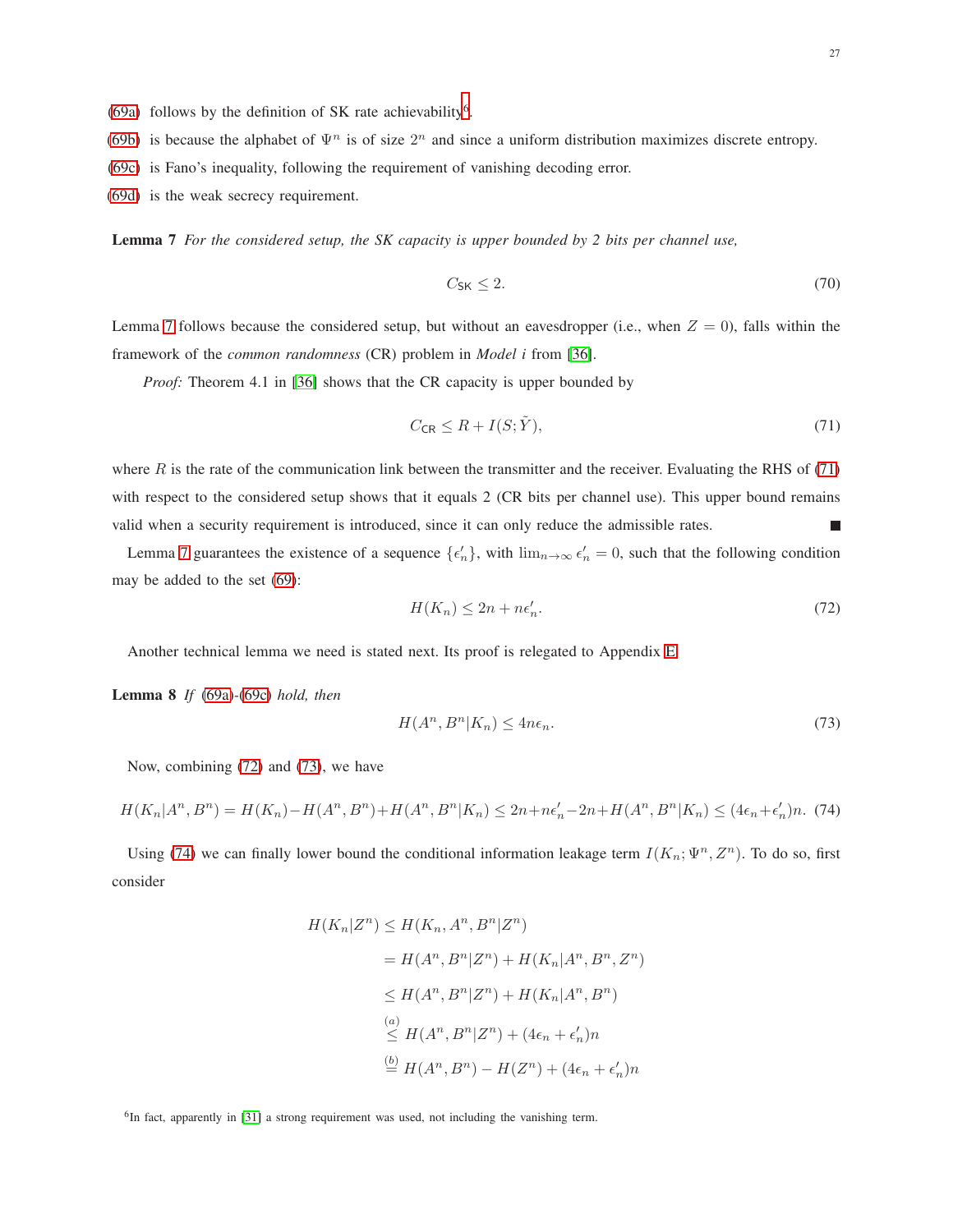<span id="page-27-1"></span>
$$
\stackrel{(c)}{=} (1 + 4\epsilon_n + \epsilon'_n)n,\tag{75}
$$

where (a) uses [\(74\)](#page-26-5), (b) follows by the chain rule and because  $Z^n$  is deterministically defined by  $(A^n, B^n)$  and(c) is since  $A^n$ ,  $B^n$  and  $Z^n = A^n \oplus_n B^n$  are all i.i.d. Ber  $(\frac{1}{2})$  sequences, and because  $A^n$  and  $B^n$  are independent.

Having [\(75\)](#page-27-1), we conclude with

<span id="page-27-2"></span>
$$
I(K_n; Z^n, \Psi^n) \ge I(K_n; Z^n) = H(K_n) - H(K_n|Z^n) \stackrel{(a)}{\ge} 2n - n\epsilon_n - (1 + 4\epsilon_n + \epsilon'_n)n \ge (1 - 5\epsilon_n - \epsilon'_n)n, \tag{76}
$$

where (a) uses [\(69a\)](#page-25-0) and [\(75\)](#page-27-1). Evidently, [\(76\)](#page-27-2) contradicts [\(69d\)](#page-25-3).

# <span id="page-27-0"></span>APPENDIX C

#### PROOF OF PROPOSITION [1](#page-13-0)

Fix  $\sigma \in (0, 0.5)$  and set

$$
\epsilon = \frac{1}{2} \left[ h \left( \frac{\sigma}{2} \right) - \sigma \right],\tag{77a}
$$

$$
\lambda = h^{-1}(1 - \sigma - \epsilon),\tag{77b}
$$

where  $h: [0,1] \to [0,1]$  and  $h^{-1}: [0,1] \to [0,0.5]$  are the binary entropy function and the inverse of its restriction to [0, 0.5], respectively. It is readily verified that  $\epsilon, \lambda \in (0, 0.5)$ . By virtue of [\(26\)](#page-13-1), the inner bound from Theorem [1](#page-6-1) attains the SM capacity, which is given by (see [\(19\)](#page-10-1))

$$
C_{\mathsf{SM}} = \min\left\{ C_{\mathsf{GP}}(W_{Y|S,X}), H(L) \right\},\tag{78}
$$

where  $C_{GP}(W_{Y|S,X}) = \max_{q_{U,X|S}} [I(U;Y) - I(U;S)]$  is the GP capacity of the SD channel  $W_{Y|S,X}$  with state distribution W<sub>S</sub>. By the corollary to Theorem 2 from [\[37\]](#page-34-8) we find that  $C_{GP}(W_{Y|S,X}) = (1 - \sigma)(1 - \epsilon)$ . As  $H(L) = 1 - \sigma - \epsilon < (1 - \sigma)(1 - \epsilon)$ , we obtain

$$
C_{\text{SM}} = H(L) = 1 - \sigma - \epsilon = 1 - \frac{1}{2} \left[ \sigma + h\left(\frac{\sigma}{2}\right) \right],\tag{79}
$$

and, therefore,

<span id="page-27-4"></span><span id="page-27-3"></span>
$$
R_{\mathsf{A}}(\lambda,\epsilon,\sigma) = 1 - \sigma - \epsilon = 1 - \frac{1}{2} \left[ \sigma + h\left(\frac{\sigma}{2}\right) \right]. \tag{80}
$$

The achievability of [\(80\)](#page-27-3) may also be verified directly from Theorem [1](#page-6-1) by substituting  $U = G$ ,  $V = (U, L)$  and  $X \sim$  Ber  $\left(\frac{1}{2}\right)$  independent of  $(S, L)$  into [\(9\)](#page-6-3).

We now show that  $R_{PER}(\lambda, \epsilon, \sigma) < 1 - \frac{1}{2} [\sigma + h(\frac{\sigma}{2})]$ . Fix a joint distribution to evaluate the region from [\(21b\)](#page-11-0) with  $R_K = 0$ , and S and Y replaced with  $\tilde{S} = (L, S)$ ,  $\tilde{Y} = (L, Y)$ . This distribution factors as

$$
q_{L,S,U,V,X,W,E,Y,Z} \triangleq W_L W_S q_U q_{V,X|U,S,L} \mathbb{1}_{\{G=g(S,X)\}} W_E \mathbb{1}_{\{Y=y(E,G)\}} \mathbb{1}_{\{Z=(S,X)\}}\times \mathbb{1}_{\{\tilde{S}=(L,S)\}\cap \{\tilde{Y}=(L,Y)\}}.
$$
\n(81)

Note that the independence of  $(L, S)$  and U is a restriction on the feasible joint distributions in [\(21a\)](#page-11-1).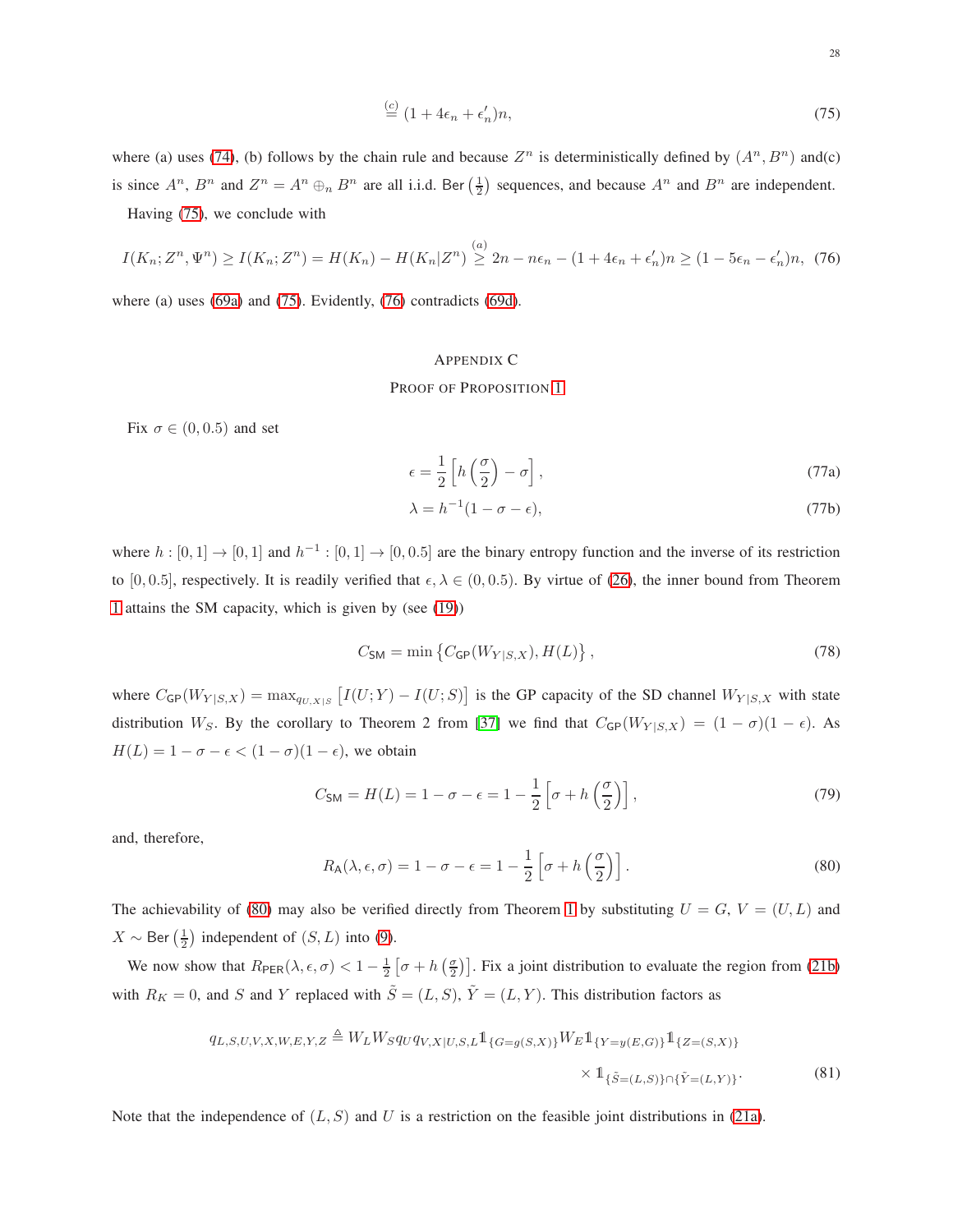Now, assume in contradiction that evaluating [\(21b\)](#page-11-0) with respect to q produces a rate that is at least as high as [\(80\)](#page-27-3). Specifically, assume that

<span id="page-28-3"></span>
$$
I(U, V; \tilde{Y}) - I(U, V; \tilde{S}) \ge H(L)
$$
\n(82a)

and

<span id="page-28-0"></span>
$$
I(V; \tilde{Y}|U) - I(V; \tilde{Z}|U) \ge H(L). \tag{82b}
$$

Consider the following upper bound on [\(82b\)](#page-28-0).

$$
I(V; \tilde{Y}|U) - I(V; \tilde{Z}|U) = I(V; L, Y|U) - I(V; S, X|U)
$$
  
=  $I(V; Y|U) + I(V; L|U, Y) - I(V; S, X|U)$   
=  $I(V; U, Y) + I(V; L|U, Y) - I(V; U, S, X)$   

$$
\stackrel{(a)}{=} I(V; L|U, Y) + I(V; U, Y) - I(V; U, S, X, Y)
$$
  
=  $I(V; L|U, Y) - I(V; S, X|U, Y)$   
=  $H(L|U, Y) - H(L|U, V, Y) - I(V; S, X|U, Y)$   
 $\leq H(L),$  (83)

where (a) uses the Markov relation  $V \to (S, U, X) \to Y$ , which follows because  $Y = y(E, g(S, X))$  and E is independent of  $(S, U, V, X)$  under the distribution from [\(81\)](#page-27-4).

On account of [\(82b\)](#page-28-0), the single inequality from [\(83\)](#page-28-1) must hold with equality. For this to happen, the following argument must hold.

1) The conditioning is removed from the first (positive) term, i.e.,

<span id="page-28-1"></span>
$$
H(L) = H(L|U, Y). \tag{84}
$$

This implies that  $L$  is independent of  $(U, Y)$ .

2) The second (negative) term is zero, i.e.,

$$
0 = H(L|U, V, Y) \stackrel{(a)}{=} H(L|U, V, Y, E)
$$
  
=  $(1 - \epsilon) \cdot H(L|U, V, Y, E = 0) + \epsilon \cdot H(L|U, V, Y, E = 1),$  (85)

where (a) is because E is deterministically defined by Y. Now, since  $\epsilon > 0$ , we have that  $H(L|U, V, Y, E =$ 1) = 0. Observing that conditioned on  $\{E = 1\}$ ,  $Y = ?$  is a constant, we further deduce

<span id="page-28-2"></span>
$$
H(L|U, V, Y, E = 1) = H(L|U, V, E = 1) \stackrel{(a)}{=} H(L|U, V) = 0,
$$
\n(86)

where (a) relies on the independence of E and  $(L, U, V)$ . The last equality in [\(86\)](#page-28-2) implies that there exists a (deterministic) function  $\ell : \mathcal{U} \times \mathcal{V} \to \mathcal{L}$  such that  $L = \ell(U, V)$ .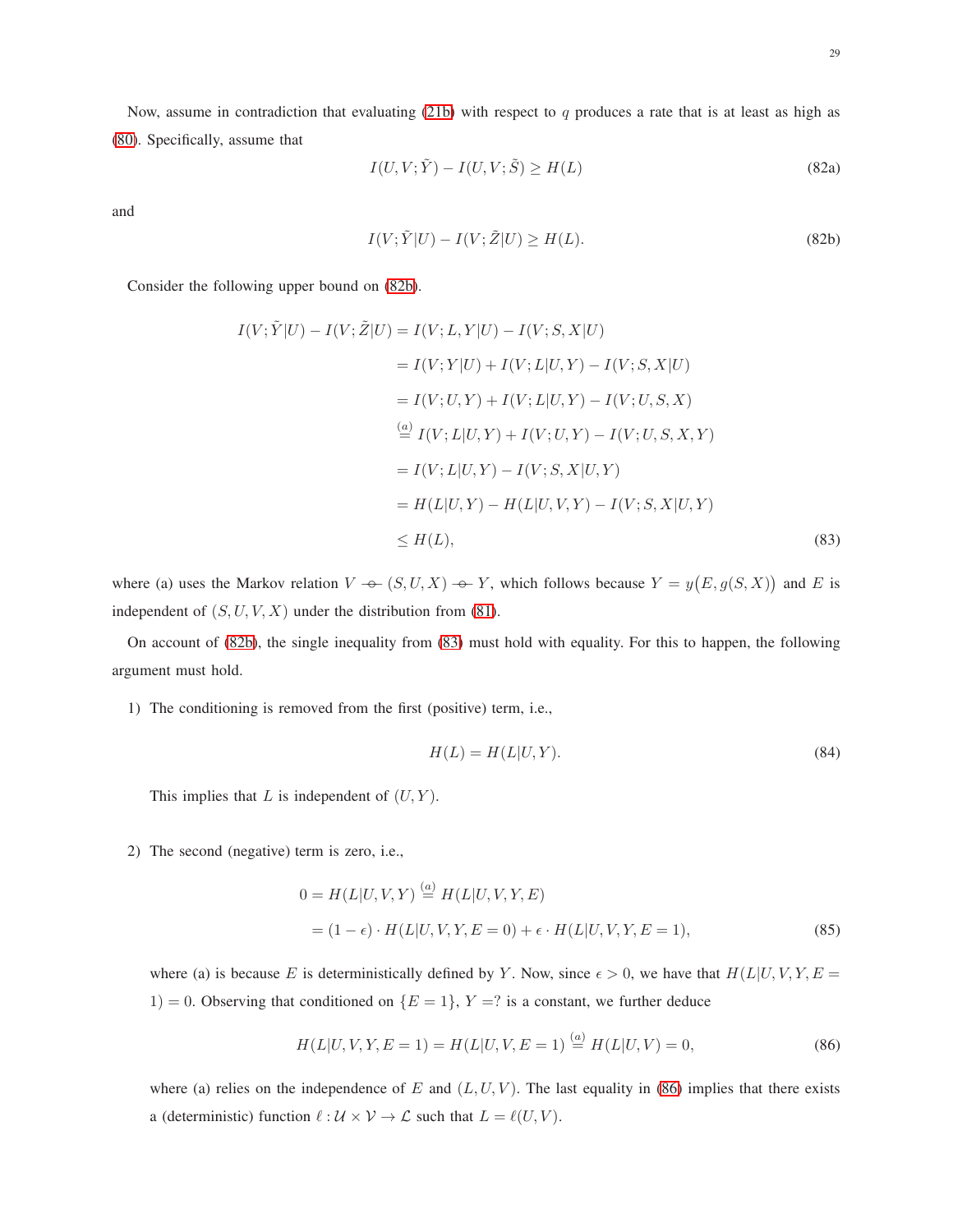<span id="page-29-0"></span>3) Expanding the third (negative) term with respect to  $E$  in a similar manner to that presented in the above 2nd point, we obtain

$$
I(V; S, X | U, Y, E = 1) = I(V; S, X | U, E = 1) = I(V; S, X | U) = 0,
$$
\n(87)

which establishes  $V \to U \to (S, X)$  as a Markov chain.

Since S and U are independent under q from [\(81\)](#page-27-4), the Markov relation from point [3\)](#page-29-0) further implies that S is independent of the pair  $(U, V)$ . Observe that this effectively means that the inability of the scheme from [\[24,](#page-33-20) Theorem 1] to support GP coding in the inner layer implies that GP coding is not supported at all.

We proceed to analyze [\(82a\)](#page-28-3) under the above deductions. Consider

<span id="page-29-1"></span>
$$
I(U, V; \tilde{Y}) - I(U, V; \tilde{S}) = I(U, V; L, Y) - I(U, V; L, S)
$$
  
\n
$$
= I(U, V; Y|L) - I(U, V; S|L)
$$
  
\n
$$
\leq I(U, V, L; Y)
$$
  
\n
$$
\stackrel{(a)}{\leq} I(U, V, L; G)
$$
  
\n
$$
\stackrel{(b)}{=} I(U, V; G),
$$
  
\n(88)

where (a) follows by the Data Processing Inequality (see, e.g., [\[34,](#page-34-5) Section 2.8]) and since  $(L, U, V) \rightarrow G \rightarrow Y$ forms a Markov chain, while (b) is because  $L = \ell(U, V)$ .

Define  $T = (U, V)$  and observe that T is independent of S (since the pair  $(U, V)$  is) and that  $T \to (S, X) \to G$ forms a Markov chain (since  $G = g(S, X)$ ). We further upper bound the RHS of [\(88\)](#page-29-1) with  $T = (U, V)$  by maximizing it over all conditional distributions that satisfy  $q_{T,X|S} = q_T q_{X|S,T}$ . We thus have

<span id="page-29-2"></span>
$$
I(U, V; \tilde{Y}) - I(U, V; \tilde{S}) \le I(T; G) \le \max_{q_T q_{X|S,T}} I(T; G). \tag{89}
$$

The expression on the RHS of [\(89\)](#page-29-2) is the capacity of the MSAF with causal encoder knowledge of the state sequence (cf., e.g., [\[38,](#page-34-9) p.5469]). However, the causal CSI is useless for the MSAF encoder, as demonstrated in Section V-A of [\[38\]](#page-34-9). Omitting the availability of any CSI from the MSAF encoder, the channel is equivalent to a binary symmetric channel with flip probability  $\frac{\sigma}{2}$  (see [\(23\)](#page-12-2)), whose capacity equals  $1 - h\left(\frac{\sigma}{2}\right)$ .

We conclude with

$$
I(U, V; \tilde{Y}) - I(U, V; \tilde{S}) \le \max_{q_T q_{X|TS}} I(T; G)
$$
  
=  $1 - h\left(\frac{\sigma}{2}\right)$   
 $\stackrel{(a)}{\le} 1 - \frac{1}{2} \left[\sigma + h\left(\frac{\sigma}{2}\right)\right]$   
=  $H(L)$ , (90)

where (a) is because  $\sigma < h(\frac{\sigma}{2})$  for any  $\sigma \in (0, 0.5)$ . This is a contradiction to [\(82a\)](#page-28-3).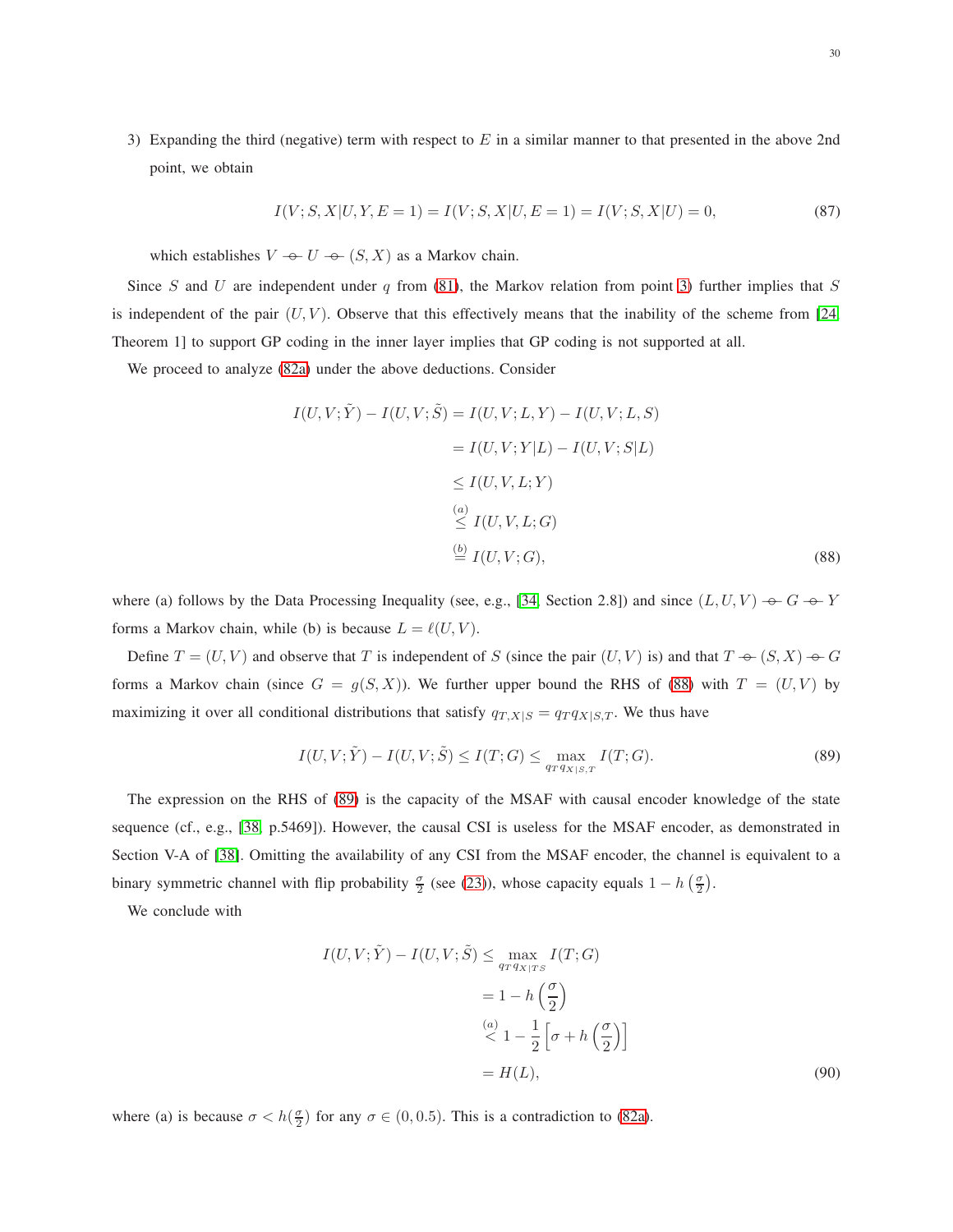#### <span id="page-30-3"></span><span id="page-30-0"></span>APPENDIX D

## PROOF OF LEMMA [4](#page-19-0)

Fix  $p_M \in \mathcal{P}(\mathcal{M}_n)$  and, for simplicity of notation, abbreviate  $p^{(\mathcal{B}_n)}$  and  $\pi^{(\mathcal{B}_n)}$  as p and  $\pi$ , respectively. Consider:

$$
\left|I_{p}(M,K;\mathbf{Z}) - I_{\pi}(M,K;\mathbf{Z})\right| = \left|H_{p}(M,K) + H_{p}(\mathbf{Z}) - H_{p}(M,K,\mathbf{Z}) - H_{\pi}(M,K) - H_{\pi}(\mathbf{Z}) + H_{\pi}(M,K,\mathbf{Z})\right|
$$
  
\n
$$
\stackrel{(a)}{\leq} |H_{p}(M,K) - H_{\pi}(M,K)| + |H_{p}(\mathbf{Z}) - H_{\pi}(\mathbf{Z})| + |H_{p}(M,K,\mathbf{Z}) - H_{\pi}(M,K,\mathbf{Z})|
$$
  
\n
$$
\stackrel{(b)}{\leq} ||p_{M,K} - \pi_{M,K}||_{\text{TV}} \log \frac{|\mathcal{M}_{n}| \cdot |\mathcal{K}_{n}|}{||p_{M,K} - \pi_{M,K}||_{\text{TV}}}
$$
  
\n
$$
+ ||p_{\mathbf{Z}} - \pi_{\mathbf{Z}}||_{\text{TV}} \log \frac{|\mathcal{M}_{n}| \cdot |\mathcal{K}_{n}| \cdot |\mathcal{Z}^{n}|}{||p_{M,K,\mathbf{Z}} - \pi_{M,K,\mathbf{Z}}||_{\text{TV}}}
$$
  
\n
$$
\stackrel{(c)}{\leq} e^{-n\beta_{1}} \left[ n(R_{M} + R_{K}) + n \log |\mathcal{Z}| + n(R_{M} + R_{K} + \log |\mathcal{Z}|) \right]
$$
  
\n
$$
- ||p_{M,K} - \pi_{M,K}||_{\text{TV}} \log ||p_{M,K} - \pi_{M,K}||_{\text{TV}}
$$
  
\n
$$
- ||p_{\mathbf{Z}} - \pi_{\mathbf{Z}}||_{\text{TV}} \log ||p_{\mathbf{Z}} - \pi_{\mathbf{Z}}||_{\text{TV}}
$$
  
\n
$$
- ||p_{M,K,\mathbf{Z}} - \pi_{M,K,\mathbf{Z}}||_{\text{TV}} \log ||p_{M,K,\mathbf{Z}} - \pi_{M,K,\mathbf{Z}}||_{\text{TV}},
$$
  
\n(91)

where (a) is due to the Triangle Inequality, (b) uses [\[34,](#page-34-5) Theorem 17.3.3], while (c) follows from the assumption in [\(45\)](#page-19-1).

Note that the function  $x \mapsto -x \log x$  is monotone increasing for  $x \in [0, 2^{-\frac{1}{\ln 2}}]$  and that there exists an  $\tilde{n}_1 \in \mathbb{N}$  such that  $e^{-n\beta_1} \in \left[0, 2^{-\frac{1}{\ln 2}}\right]$ , for all  $n > \tilde{n}_1$ . Finally, since  $||p_{M,K} - \pi_{M,K}||_{TV}$  and  $||p_{\mathbf{Z}} - \pi_{\mathbf{Z}}||_{TV}$  and  $||p_{M,K,\mathbf{Z}} - \pi_{M,K,\mathbf{Z}}||_{TV}$  are all upper bounded by  $e^{-n\beta_1}$ , we have that for all  $n > \tilde{n}_1$ 

$$
-||p_{M,K} - \pi_{M,K}||_{\text{TV}} \log ||p_{M,K} - \pi_{M,K}||_{\text{TV}} - ||p_{\mathbf{Z}} - \pi_{\mathbf{Z}}||_{\text{TV}} \log ||p_{\mathbf{Z}} - \pi_{\mathbf{Z}}||_{\text{TV}}
$$

$$
-||p_{M,K,\mathbf{Z}} - \pi_{M,K,\mathbf{Z}}||_{\text{TV}} \log ||p_{M,K,\mathbf{Z}} - \pi_{M,K,\mathbf{Z}}||_{\text{TV}}
$$

$$
\leq -3e^{-n\beta_1} \log e^{-n\beta_1}.
$$
(92)

Plugging [\(92\)](#page-30-2) into [\(91\)](#page-30-3) gives

<span id="page-30-4"></span>
$$
\left|I_p(M;\mathbf{Z}) - I_\pi(M;\mathbf{Z})\right| \le n e^{-n\beta_1} \left(2\left[\log|\mathcal{Z}| + R_M + R_K\right] + 3\beta_1 \frac{1}{\ln 2}\right). \tag{93}
$$

The bound on the RHS of [\(93\)](#page-30-4) is uniform in  $p_M \in \mathcal{P}(\mathcal{M}_n)$  and decays exponentially fast to zero as n grows. The result of Lemma [4](#page-19-0) follows by maximizing both sides on [\(93\)](#page-30-4) over all message distributions.

#### <span id="page-30-2"></span><span id="page-30-1"></span>APPENDIX E

#### PROOF OF LEMMA [8](#page-26-6)

Using [\(69a\)](#page-25-0)-[\(69c\)](#page-25-2) and some basic information identities, we have

$$
n + n\epsilon_n \ge H(\Psi^n) + H(K_n | \Psi^n, \tilde{Y}^n)
$$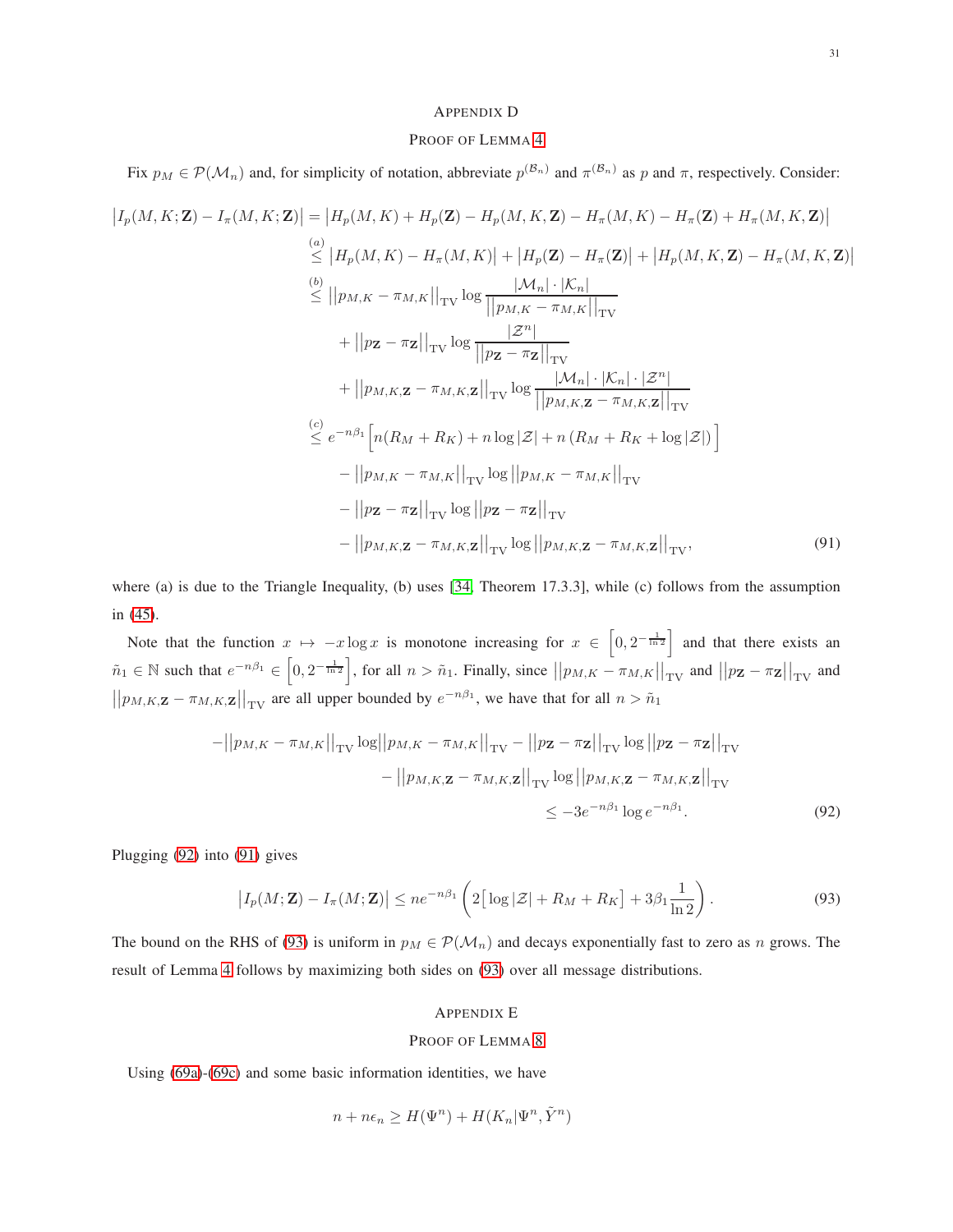$$
\geq I(K_n; \Psi^n | \tilde{Y}^n) + H(K_n | \Psi^n, \tilde{Y}^n)
$$
  
=  $H(K_n | \tilde{Y}^n)$   
=  $H(K_n) - I(K_n; \tilde{Y}^n)$   

$$
\geq 2n - n\epsilon_n - I(K_n; \tilde{Y}^n),
$$
 (94)

which produces

<span id="page-31-0"></span>
$$
I(K_n; \tilde{Y}^n) \ge (1 - 2\epsilon_n)n. \tag{95}
$$

We next show that

<span id="page-31-1"></span>
$$
I(K_n; \tilde{Y}^n) \le n - \frac{1}{2} H(A^n, B^n | K_n),
$$
\n(96)

which, when combined with [\(95\)](#page-31-0) gives

$$
n - 2n\epsilon_n \le I(K_n; \tilde{Y}^n) \le n - \frac{1}{2}H(A^n, B^n | K_n).
$$
\n(97)

This further implies [\(73\)](#page-26-4), as required. Thus, to complete the proof of Lemma [8](#page-26-6) it suffices to show that [\(96\)](#page-31-1) holds. Consider the following steps:

$$
I(K_n; \tilde{Y}^n) = \sum_{i=1}^n I(K_n; \tilde{Y}_i | \tilde{Y}^{i-1})
$$
  
\n
$$
= \sum_{i=1}^n I(K_n; T_i, Q_i | \tilde{Y}^{i-1})
$$
  
\n
$$
= \sum_{i=1}^n \left[ I(K_n; T_i | Q_i, \tilde{Y}^{i-1}) + I(K_n; Q_i | \tilde{Y}^{i-1}) \right]
$$
  
\n
$$
\stackrel{(a)}{=} \sum_{i=1}^n I(K_n; T_i | Q_i, \tilde{Y}^{i-1})
$$
  
\n
$$
= \frac{1}{2} \sum_{i=1}^n \left[ I(K_n; T_i | Q_i = 0, \tilde{Y}^{i-1}) + I(K_n; T_i | Q_i = 1, \tilde{Y}^{i-1}) \right]
$$
  
\n
$$
= \frac{1}{2} \sum_{i=1}^n \left[ I(K_n; A_i | Q_i = 0, \tilde{Y}^{i-1}) + I(K_n; B_i | Q_i = 1, \tilde{Y}^{i-1}) \right]
$$
  
\n
$$
\stackrel{(b)}{=} \frac{1}{2} \sum_{i=1}^n \left[ I(K_n; A_i | \tilde{Y}^{i-1}) + I(K_n; B_i | \tilde{Y}^{i-1}) \right]
$$
  
\n
$$
= \frac{1}{2} \sum_{i=1}^n \left[ H(A_i | \tilde{Y}^{i-1}) - H(A_i | K_n, \tilde{Y}^{i-1}) + H(B_i | \tilde{Y}^{i-1}) - H(B_i | K_n, \tilde{Y}^{i-1}) \right]
$$
  
\n
$$
\leq \frac{1}{2} \sum_{i=1}^n \left[ H(A_i) + H(B_i) - H(A_i | K_n, \tilde{Y}^{i-1}) - H(B_i | K_n, \tilde{Y}^{i-1}) \right]
$$
  
\n
$$
\stackrel{(c)}{=} n - \frac{1}{2} \sum_{i=1}^n \left[ H(A_i; B_i | K_n, \tilde{Y}^{i-1}) + H(B_i | K_n, \tilde{Y}^{i-1}) \right]
$$
  
\n
$$
\leq n - \frac{1}{2} \sum_{i=1}^n H(A_i, B_i | K_n, \til
$$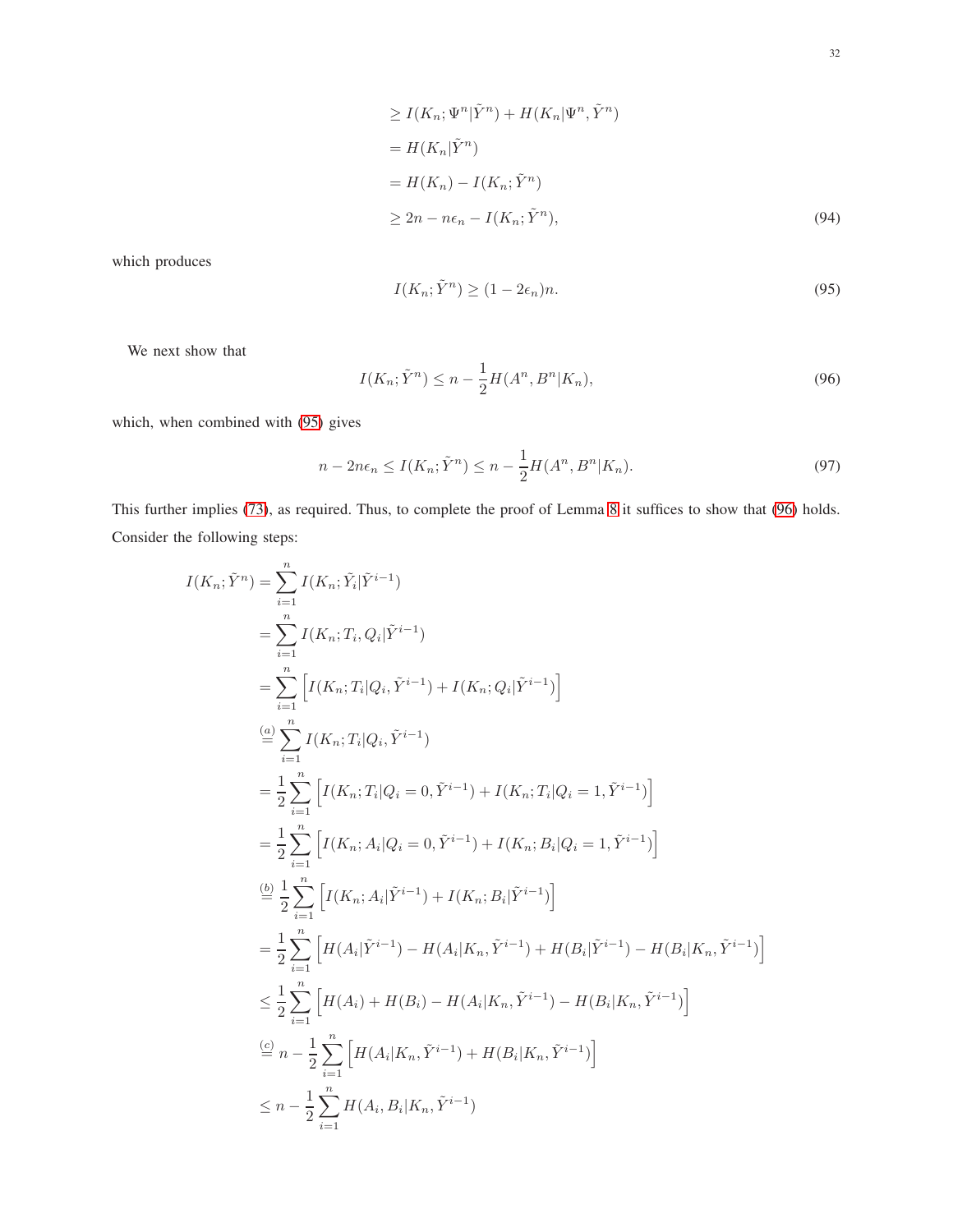$$
\leq n - \frac{1}{2} \sum_{i=1}^{n} H(A_i, B_i | K_n, Q^n, A^{i-1}, B^{i-1}, \tilde{Y}^{i-1})
$$
  
\n
$$
\stackrel{(d)}{=} n - \frac{1}{2} \sum_{i=1}^{n} H(A_i, B_i | K_n, Q^n, A^{i-1}, B^{i-1})
$$
  
\n
$$
= n - \frac{1}{2} H(A^n, B^n | K_n, Q^n)
$$
  
\n
$$
\stackrel{(e)}{=} n - \frac{1}{2} H(A^n, B^n | K_n),
$$
\n(98)

where (a) and (b) follow since  $Q_i$  is independent of  $(K_n, A_i, B_i, \tilde{Y}^{i-1})$ , for every  $i \in [1:n]$ , as evident from [\(68\)](#page-25-4), (c) is because  $A_i, B_i \sim \text{Ber}\left(\frac{1}{2}\right)$ , (d) follows since  $\tilde{Y}^{i-1}$  is a deterministic function of  $(Q^{i-1}, A^{i-1}, B^{i-1})$  and (e) uses the independence of  $Q^n$  and  $(K_n, A^n, B^n)$  (see [\(68\)](#page-25-4)).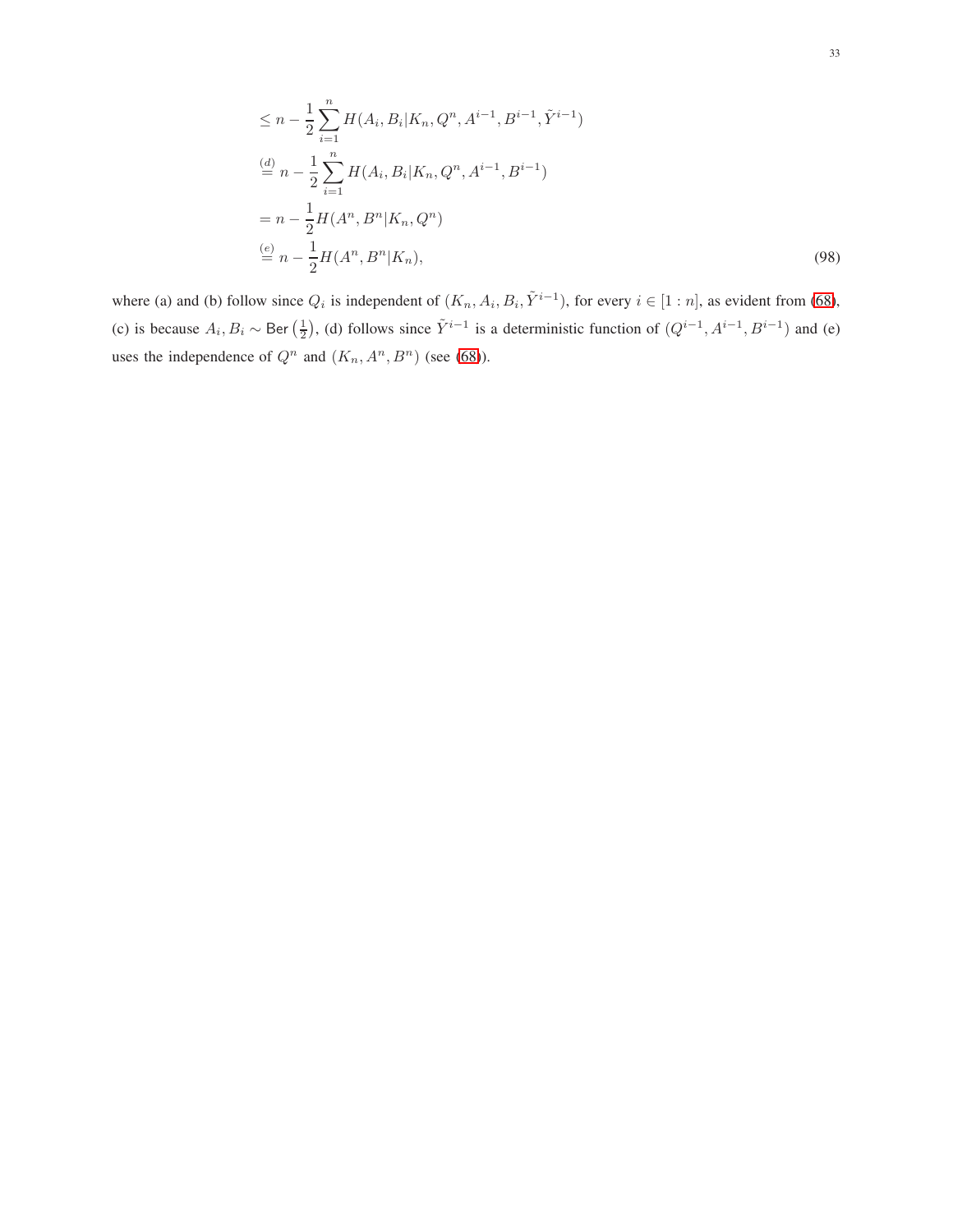#### **REFERENCES**

- <span id="page-33-0"></span>[1] M. Bloch and J. Barros. *Physical-Layer Security: From Information Theory to Security Engineering*. Cambridge Univ. Press, Cambridge, UK, Oct. 2011.
- <span id="page-33-1"></span>[2] Y. Liu, H. H. Chen, and L. Wang. Physical layer security for next generation wireless networks: Theories, technologies, and challenges. *IEEE Commun. Surv. Tut.*, 19(1):347–376, First quarter 2017.
- <span id="page-33-2"></span>[3] K. Zeng. Physical layer key generation in wireless networks: challenges and opportunities. *IEEE Commun. Mag.*, 53(6):33–39, June 2015.
- <span id="page-33-3"></span>[4] A. D. Wyner. The wire-tap channel. *Bell Sys. Techn.*, 54(8):1355–1387, Oct. 1975.
- <span id="page-33-4"></span>[5] I. Csiszár and J. Körner. Broadcast channels with confidential messages. *IEEE Trans. Inf. Theory*, 24(3):339-348, May 1978.
- <span id="page-33-5"></span>[6] A. D. Wyner. The common information of two dependent random variables. *IEEE Trans. Inf. Theory*, 21(2):163–179, Mar. 1975.
- [7] T. Han and S.Verdú. Approximation theory of output statistics. *IEEE Trans. Inf. Theory*, 39(3):752–772, May 1993.
- <span id="page-33-25"></span>[8] J. Hou and G. Kramer. Informational divergence approximations to product distributions. In *Proc. 13th Canadian Workshop Inf. Theory (CWIT)*, Toronto, Ontario, Canada, Jun. 2013.
- <span id="page-33-6"></span>[9] Z. Goldfeld, P. Cuff, and H. H. Permuter. Semantic-security capacity for wiretap channels of type II. *IEEE Trans. Inf. Theory*, 62(7):3863– 3879, Jul. 2016.
- <span id="page-33-7"></span>[10] Z. Goldfeld, P. Cuff, and H. H. Permuter. Arbitrarily varying wiretap channels with type constrained states. *IEEE Trans. Inf. Theory*, 62(12):7216–7244, Dec. 2016.
- <span id="page-33-8"></span>[11] M. Bastani Parizi, E. Telatar, and N. Merhav. Exact random coding secrecy exponents for the wiretap channel. *IEEE Transactions on Information Theory*, 63(1):509–531, Jan 2017.
- <span id="page-33-9"></span>[12] S. Yagli and P. W. Cuff. *In Preparation*.
- <span id="page-33-10"></span>[13] U. M. Maurer. Secret key agreement by public discussion from common information. *IEEE Trans. Inf. Theory*, 39(3):733–742, May 1993.
- <span id="page-33-11"></span>[14] R. Ahlswede and I. Csisz´ar. Common randomness in information theory and cryptography. part i: secret sharing. *IEEE Trans. Inf. Theory*, 39(4):1121–1132, Jul. 1993.
- <span id="page-33-12"></span>[15] I. Csisz´ar and P. Narayan. Common randomness and secret key generation with a helper. *IEEE Trans. Inf. Theory*, 46(2):344–366, Aug. 2000.
- <span id="page-33-13"></span>[16] A. D. Wyner and J. Ziv. The rate-distortion function for source coding with side information at the decoder. *IEEE Trans. Inf. Theory*, 1:1–10, 1976.
- <span id="page-33-14"></span>[17] S. I. Gelfand and M. S. Pinsker. Coding for channel with random parameters. *Problemy Pered. Inform. (Problems of Inf. Trans.)*, 9(1):19–31, 1980.
- <span id="page-33-15"></span>[18] Y. Chen and A. J. Han Vinck. Wiretap channel with side information. *IEEE Trans. Inf. Theory*, 54(1):395–402, Jan. 2008.
- <span id="page-33-18"></span>[19] Z. Goldfeld, P. Cuff, and H. H. Permuter. Wiretap channel with random states non-causally available at the encoder. *Submitted to IEEE Trans. Inf. Theory*, 2016. Available on ArXiv at https://arxiv.org/abs/1608.00743.
- <span id="page-33-19"></span>[20] H. Fujita. On the secrecy capacity of wiretap channels with side information at the transmitter. *IEEE Transactions on Information Forensics and Security*, 11(11):2441–2452, Nov 2016.
- <span id="page-33-16"></span>[21] T. S. Han and M. Sasaki. Wiretap channels with causal state information: Strong secrecy. *ArXiv preprint*, Aug 2017. Available at https://arxiv.org/abs/1708.00422.
- <span id="page-33-17"></span>[22] A. Khisti, S. N. Diggavi, and G. W. Wornell. Secret-key agreement with channel state information at the transmitter. *IEEE Trans. Inf. Forensics Security*, 6(3):672–681, Mar. 2011.
- <span id="page-33-20"></span>[23] G. Bassi, P. Piantanida, and S. Shamai (Shitz). Secret key generation over noisy channels with common randomness. *ArXiv preprint*, Sep. 2016. Available at https://arxiv.org/abs/1609.08330.
- <span id="page-33-21"></span>[24] V. Prabhakaran, K. Eswaran, and K. Ramchandran. Secrecy via sources and channels. *IEEE Trans. Inf. Theory*, 85(11):6747–6765, Nov. 2012.
- <span id="page-33-22"></span>[25] E. Song, P. Cuff, and V. Poor. The likelihood encoder for lossy compression. *IEEE Trans. Inf. Theory*, 62(4):1836–1849, Apr. 2016.
- <span id="page-33-23"></span>[26] M. Bellare, S. Tessaro, and A. Vardy. A cryptographic treatment of the wiretap channe. In *Proc. Adv. Crypto. (CRYPTO 2012)*, Santa Barbara, CA, USA, Aug. 2012.
- <span id="page-33-24"></span>[27] Y. Liang and H. V. Poor S. Shamai. Information theoretic security. *Foundations and Trends*( $\&$ ) in Commun. and Inf. Theory, 5(4-5):355–580, 2009.
- [28] W. Liu and B. Chen. Wiretap channel with two-sided state information. In *Proc. 41st Asilomar Conf. Signals, Syst. Comp*, page 893897, Pacific Grove, CA, US, Nov. 2007.